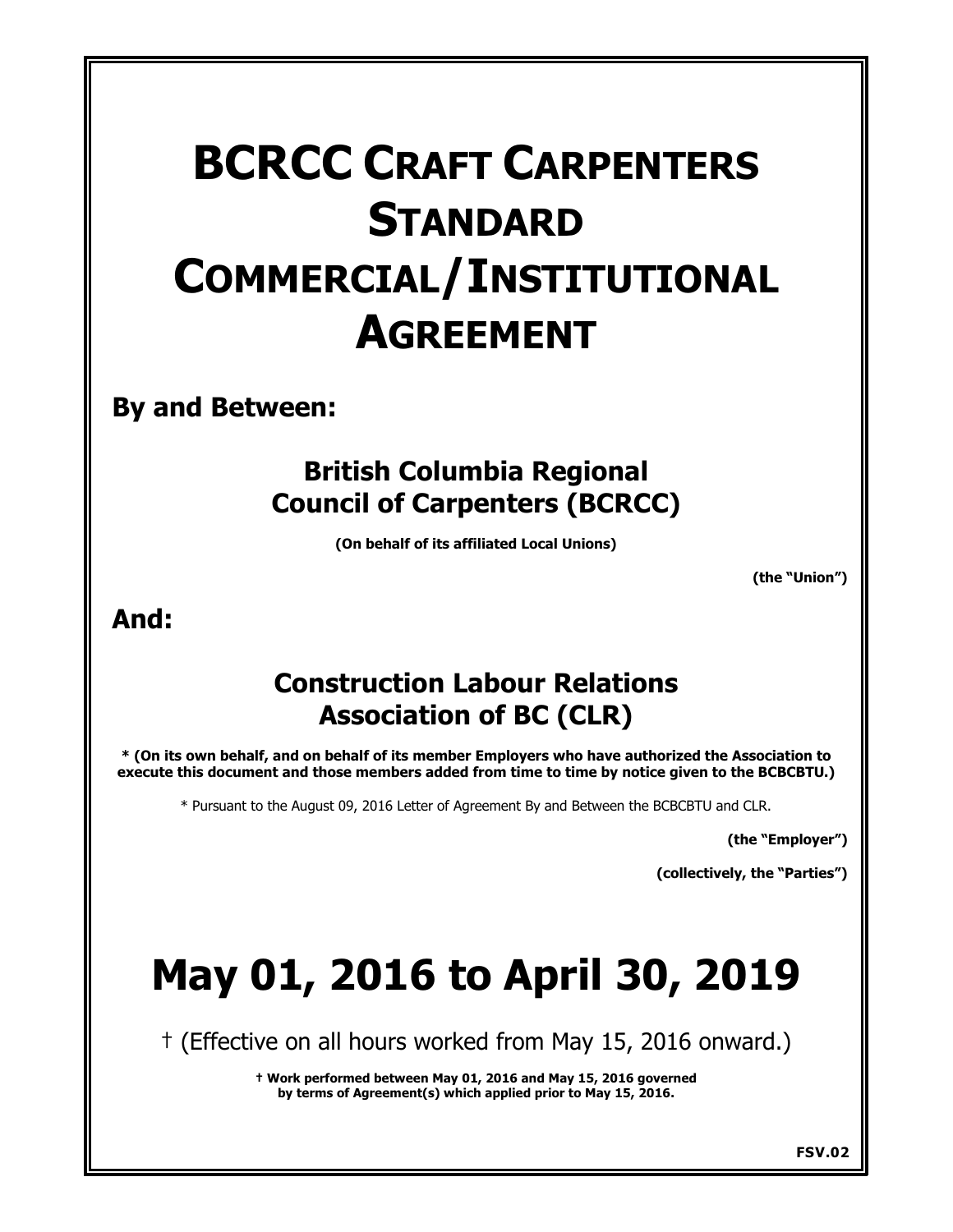# **TABLE OF CONTENTS PAGE 1 OF 2**

#### **Refer to Appendix "A" for definitions and abbreviations applicable to this Agreement.**

| <b>Article</b> | 1.000  |                                               |
|----------------|--------|-----------------------------------------------|
| <b>Article</b> | 2.000  |                                               |
| <b>Article</b> | 3.000  |                                               |
| <b>Article</b> | 4.000  |                                               |
| <b>Article</b> | 5.000  |                                               |
| <b>Article</b> | 6.000  |                                               |
| <b>Article</b> | 7.000  | Travel Allowances and Out-Of-Town Projects 16 |
| <b>Article</b> | 8.000  |                                               |
| <b>Article</b> | 9.000  |                                               |
| <b>Article</b> | 10.000 |                                               |
| <b>Article</b> | 11.000 |                                               |
| <b>Article</b> | 12.000 |                                               |
| <b>Article</b> | 13.000 |                                               |
| <b>Article</b> | 14.000 |                                               |
| <b>Article</b> | 15.000 |                                               |
|                |        |                                               |

#### **Minimum Straight Time Hourly Wage Rates and Breakdown of Monetary Package:**

#### **Inside Lower Mainland/Fraser Valley**

| Schedule "A1.1" |  |
|-----------------|--|
| Schedule "A1.2" |  |
| Schedule "A1.3" |  |
| Schedule "A1.4" |  |
| Schedule "A1.5" |  |
| Schedule "A1.6" |  |

#### **Outside Lower Mainland/Fraser Valley**

| Schedule "A2.1"        |  |
|------------------------|--|
| Schedule "A2.2"        |  |
| <b>Schedule "A2.3"</b> |  |
| Schedule "A2.4"        |  |
| <b>Schedule "A2.5"</b> |  |
| Schedule "A2.6"        |  |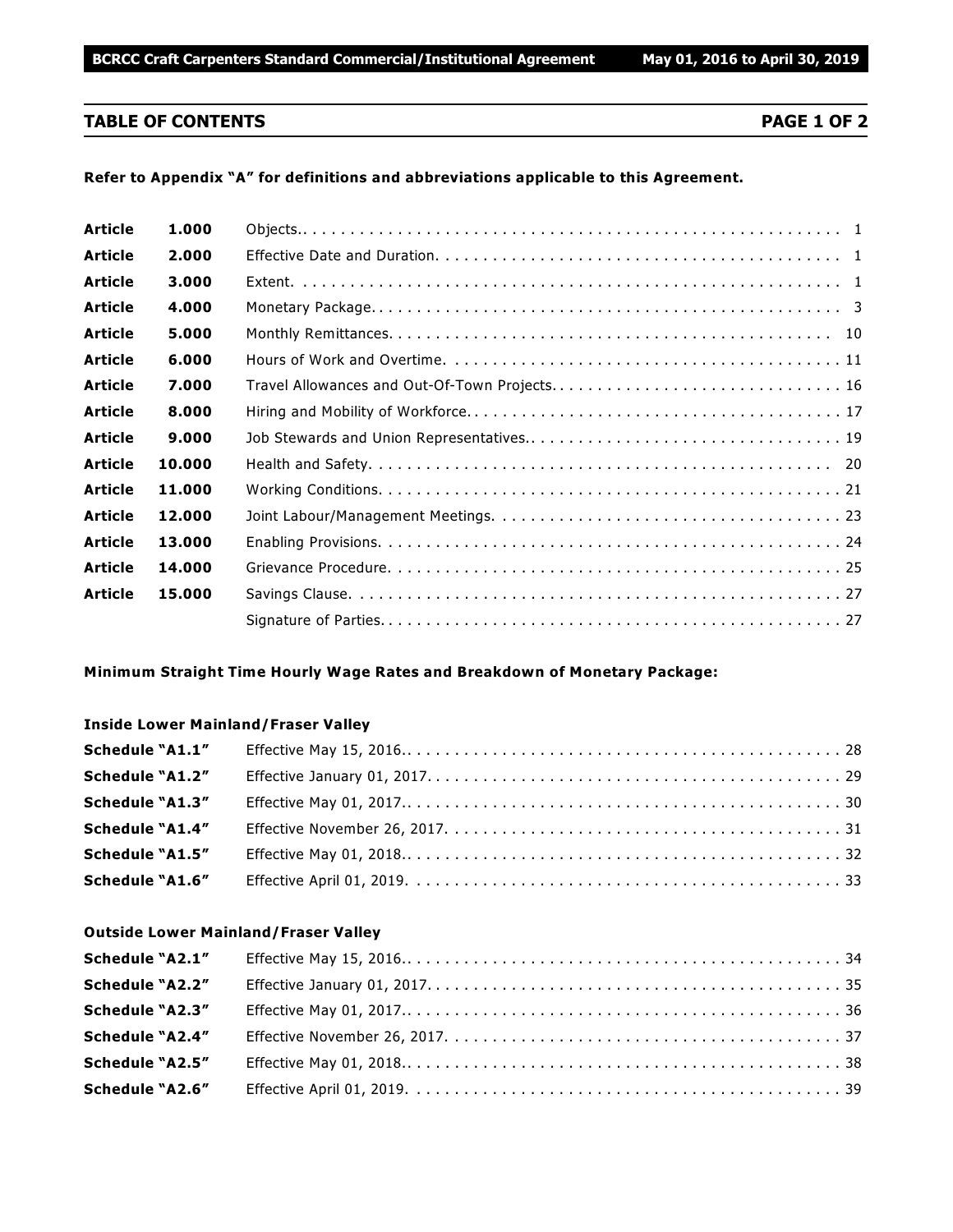# **TABLE OF CONTENTS PAGE 2 OF 2**

#### **Employer Contributions and Employee Deductions:**

# **Inside Lower Mainland/Fraser Valley**

| Schedule "B1.1"        |  |
|------------------------|--|
| Schedule "B1.2"        |  |
| <b>Schedule "B1.3"</b> |  |
| <b>Schedule "B1.4"</b> |  |
| Schedule "B1.5"        |  |
| <b>Schedule "B1.6"</b> |  |

#### **Outside Lower Mainland/Fraser Valley**

| Schedule "B2.1"        |  |
|------------------------|--|
| Schedule "B2.2"        |  |
| Schedule "B2.3"        |  |
| Schedule "B2.4"        |  |
| Schedule "B2.5"        |  |
| <b>Schedule "B2.6"</b> |  |

#### **Appendices:**

| Appendix "A" |  |
|--------------|--|
| Appendix "B" |  |
| Appendix "C" |  |
| Appendix "D" |  |
| Appendix "E" |  |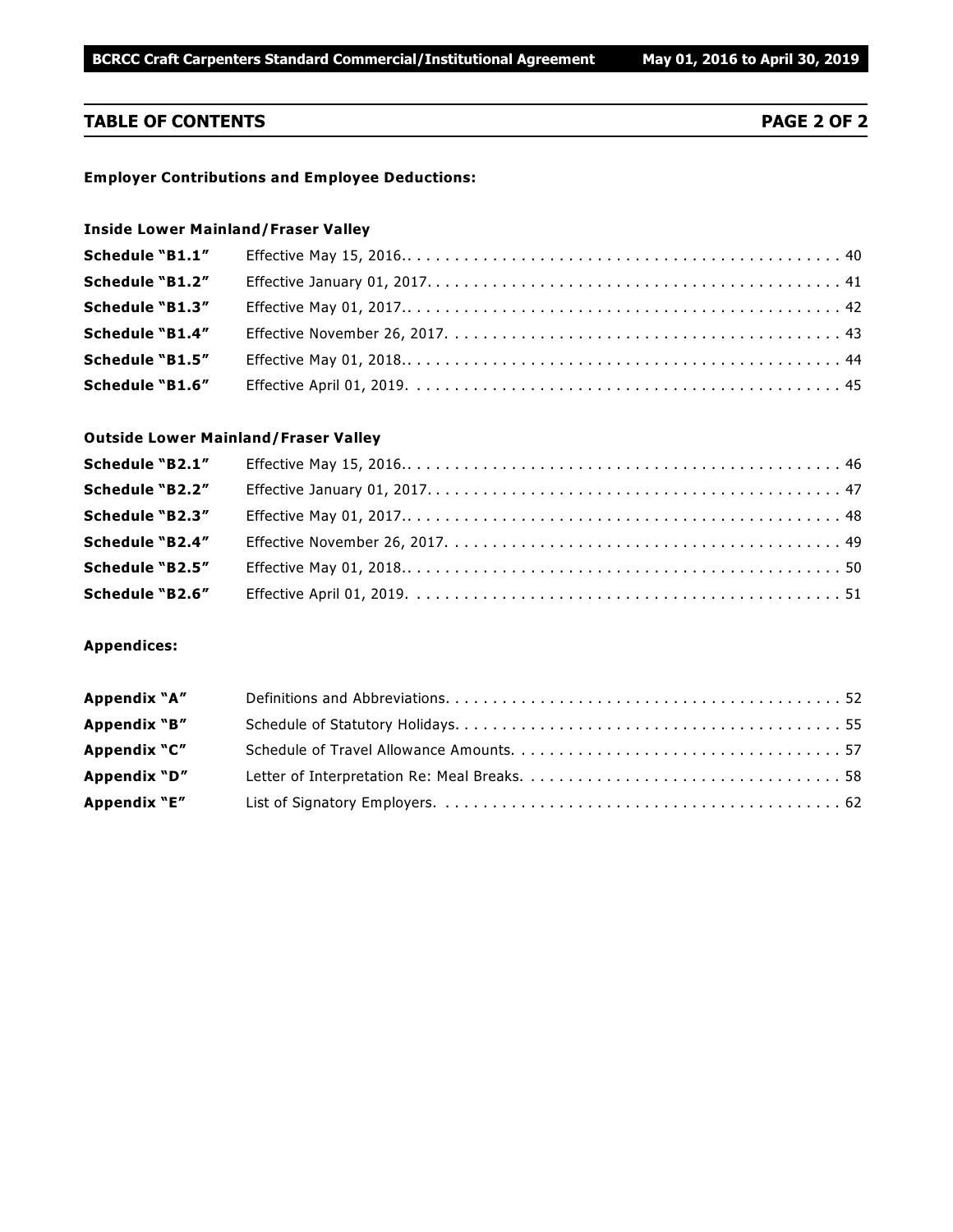# **ARTICLE 1.000 - OBJECTS**

The objects of this Agreement are to establish fair, reasonable and safe working conditions which will provide a mutually beneficial employment relationship between employees and Employers; an effective training strategy which will contribute to the development of a qualified and multi-skilled workforce that will elevate the trade; a mutually agreed upon method to facilitate the peaceful resolution of all disputes and grievances; prevent strikes and lockouts; and to avoid unnecessary waste of time and expense in the settlement of disputes connected with the industry.

# **ARTICLE 2.000 - EFFECTIVE DATE AND DURATION**

- **2.100** This Agreement shall be for the period from and including May 01, 2016, to and including April 30, 2019, and from year to year thereafter subject to the right of either Party to this Agreement, within four (4) months immediately preceding the date of expiry of this Agreement, which is April 30, 2019, or immediately preceding the last day of April in any year thereafter, by written notice to require the other Party to this Agreement to commence collective bargaining.
- **2.200** Should either Party give written notice to the other Party pursuant hereto, this Agreement shall thereafter continue in full force and effect until the Union shall give notice of strike, or the Employer shall give notice of a lockout, or the Parties shall conclude a renewal or revision of this Agreement, or a new collective agreement.
- **2.300** The operation of Section 50 (2) and Section 50 (3) of the *Labour Relations Code* is hereby excluded.
- **2.400** A copy of this Agreement shall be filed with the LRB.

# **ARTICLE 3.000 - EXTENT**

# **3.100 Recognition**

The Employer recognizes the Union as the exclusive bargaining agent for all employees in the bargaining unit, and the Union recognizes CLR as the exclusive bargaining agent for all CLR members who have authorized the Association to sign this Agreement on their behalf.

# **3.200 Management Rights and Subcontracting**

The Employer has the right to operate and manage its business in all respects, including subcontracting, subject only to the limitations expressly stated within this Agreement.

# **3.300 Application, Work Jurisdiction and Affiliation**

Without restricting Article 3.000 in any way, the Parties expressly agree to the following.

# **3.301 Application**

This Agreement shall govern only commercial/institutional work which is within the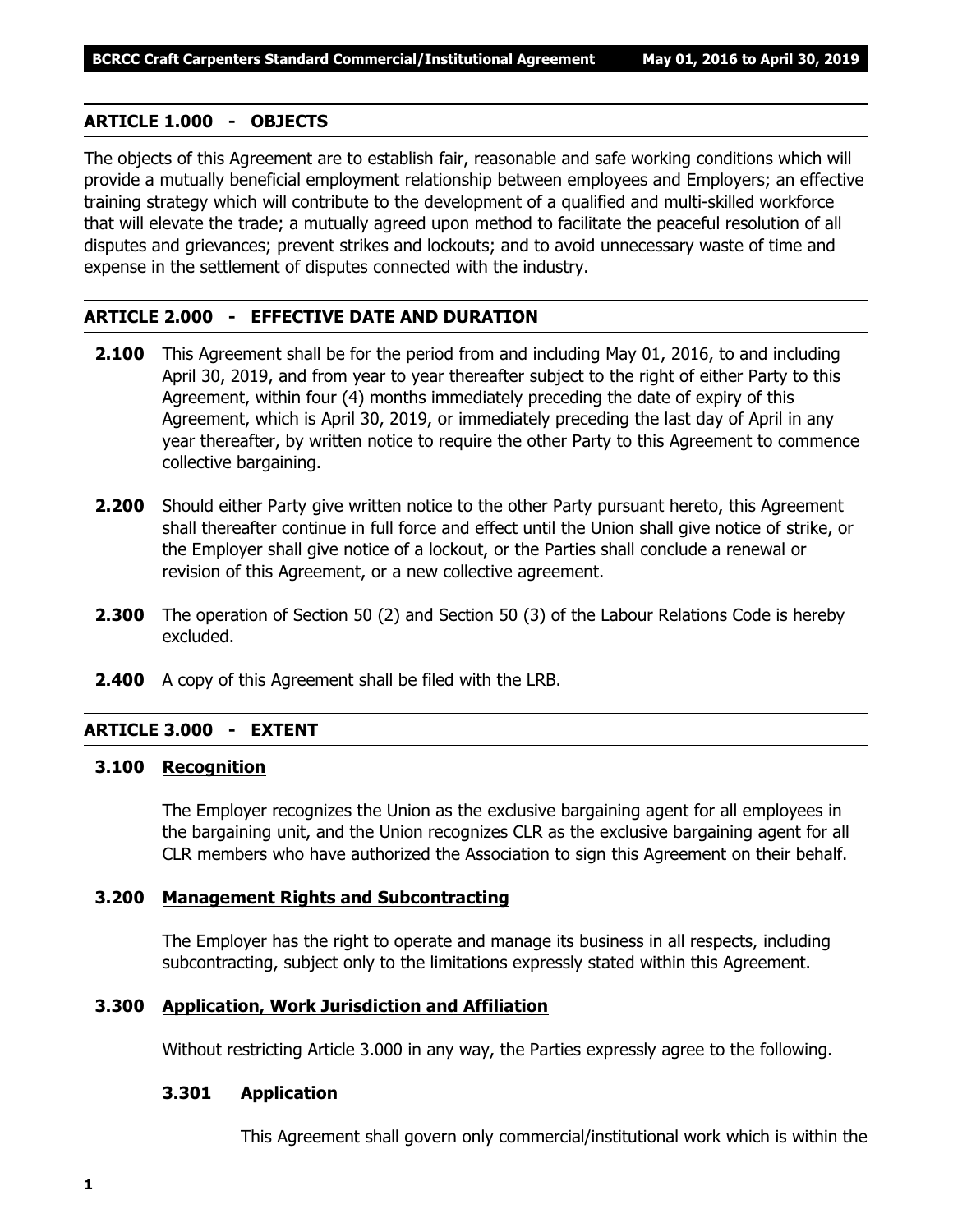work jurisdiction of the carpenter and which is being performed in the province of British Columbia by bargaining unit members who are employees of the Employer on a project. Refer to Articles 3.301 (a), 3.301 (b) and 3.302 for important exceptions to and clarification of the foregoing.

Notwithstanding any/all contrary provisions of this Agreement:

- **(a)** Unless otherwise mutually agreed by the Parties, in writing, this Agreement shall govern any/all work performed within the Lower Mainland/Fraser Valley, other than work performed on an industrial project(s) where all employers that were legitimately competing for the available work are signatory with a BCBCBTU affiliate union(s). Any Employer intending to utilize the foregoing shall be signatory to this Agreement and shall be required to notify CLR, in writing, not less than one (1) week prior to date of project tender.
- **(b)** The BCRCC Scaffolders All Employee Standard Commercial/Institutional Agreement, plus Articles 4.606 and 4.607 of this Agreement, shall govern any/all scaffold work which may be self performed by an Employer signatory to this Agreement. Notwithstanding the foregoing, an Employer retains the right to self perform "secondary or supplementary" scaffold work under the terms of this Agreement providing the crew used to perform such work consists primarily of individuals who have historically worked as carpenters (as opposed to scaffolders). The Parties agree that where scaffold work constitutes the predominant portion of the total work on a project, such scaffold work shall not be considered as being "secondary or supplementary".
- **(c)** The Employer shall have no restriction/limitation with respect to self performing the work jurisdiction of the carpenter lather, floorlayer, millwright and/or piledriver.

# **3.302 Work Jurisdiction**

- **(a)** The work jurisdiction of the carpenter shall be determined from time to time by the Umpire of the Jurisdictional Assignment Plan.
- **(b)** All work performed within the work jurisdiction of the carpenter shall be performed by a member of the Union unless otherwise permitted in accordance with this Agreement. Notwithstanding the foregoing, one (1) employer representative who is not a member of the Union shall be permitted to work and/or provide direction on a project.

# **3.303 Affiliation**

**(a)** Subject to reasonable notice given to the Employer, it shall not be a violation of this Agreement for the Union to withdraw its members from a project(s) for rendering assistance to labour organizations, and/or refusal on the part of Union members to handle any materials, equipment or product declared unfair by Building Trade Councils, or manufactured, assembled, or produced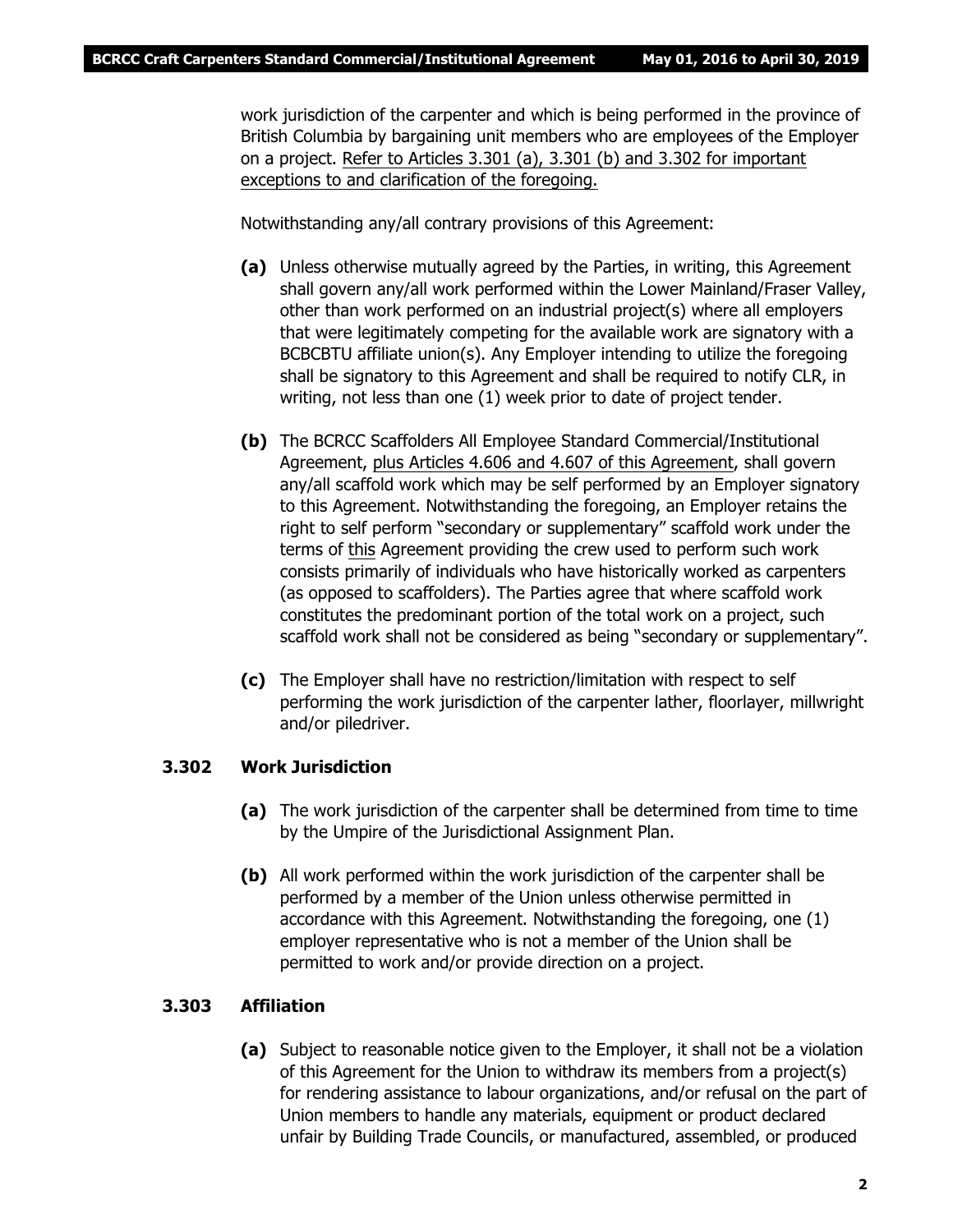by an Employer whose employees are on strike against or are locked out by an Employer.

- **(b)** Notwithstanding Article 3.303 (a), the Union shall not restrict/limit, in any way or for any reason, an Employer's right to contract for work on a project and to complete such work in a cost efficient manner. The foregoing shall apply regardless of the union affiliation, or lack thereof, of any individual who may also be working on such project, and/or the work such individual(s) may be performing.
- **(c)** Without restricting/limiting the application of Article 3.303 (b), the Union shall not attempt to exert pressure upon an Employer for performing work on any project, nor shall the Union withdraw its members from any project or threaten to do so, unless otherwise permitted by the *Labour Relations Code*.

# **ARTICLE 4.000 - MONETARY PACKAGE**

# **4.100 Monetary Package**

Refer to Schedules "A1" and "A2".

#### **4.200 Allocation of Monetary Package**

No monies may be transferred from the wage package (inclusive of wages plus annual vacation and statutory holiday pay) to Employer contributions (inclusive of the Union Benefit Plan, the Union Pension Plan, and all other Employer contributions) without the prior mutual agreement, in writing, of the Parties. Such mutual agreement shall not be unreasonably withheld.

#### **4.300 Wages and Premiums**

#### **4.301 Minimum Straight Time Hourly Wage Rates**

The schedules of minimum straight time hourly wage rates as provided for within Schedules "A1" and "A2" shall apply to all work performed in accordance with this Agreement. Notwithstanding the foregoing, refer to Articles 4.302 through 4.304 for important clarifications and exceptions.

#### **4.302 First Aid Attendant**

An employee who acts as a First Aid Attendant shall have his/her otherwise applicable straight time hourly wage rate increased by seventy-five cents (\$0.75) per hour earned.

#### **4.303 Swing Stage and Bosun Chair**

An employee who works on a swing stage and/or in a bosun chair shall have his/her otherwise applicable straight time hourly wage rate increased by fifty cents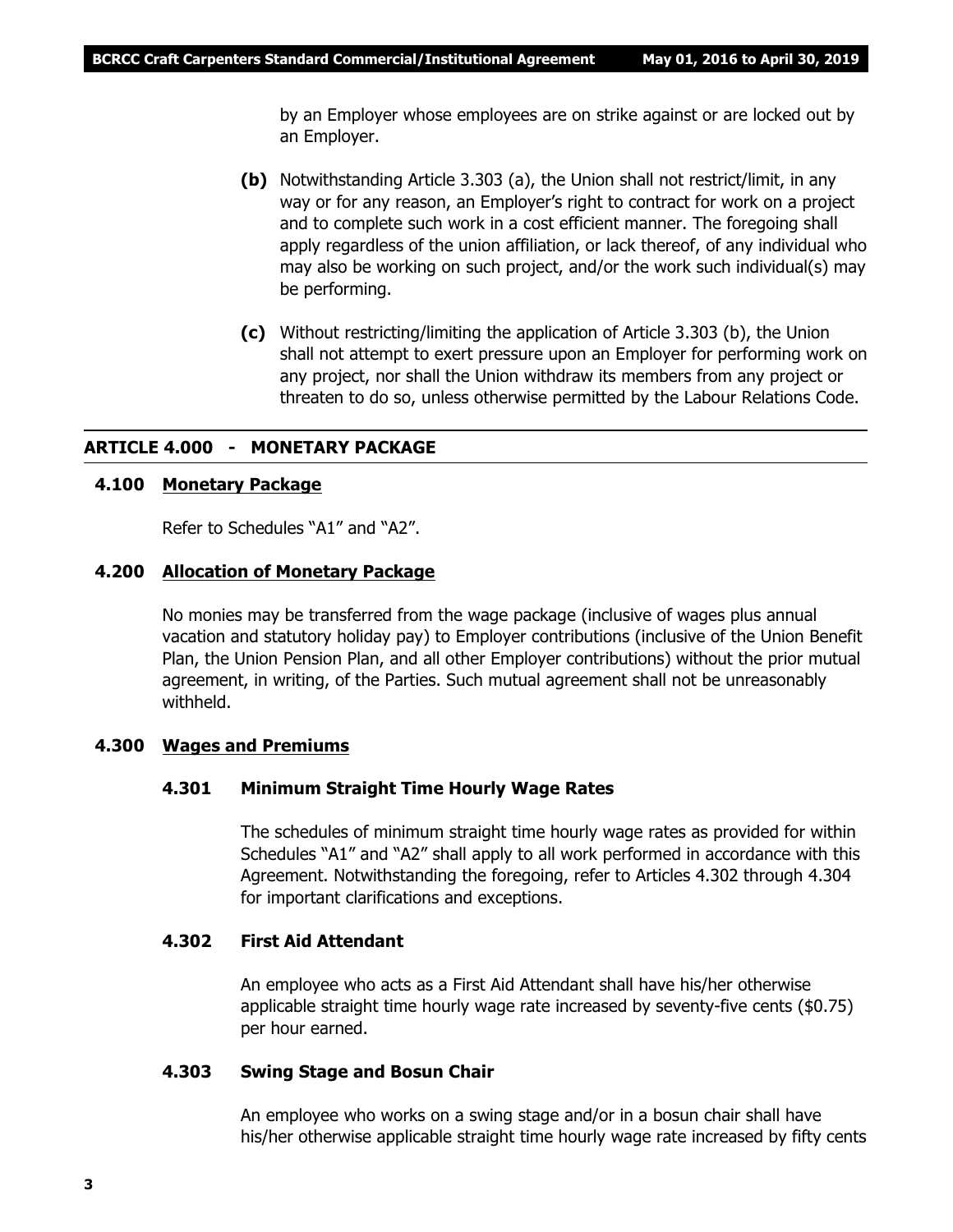(\$0.50) per hour earned. Such increase shall be paid for actual hours worked each day, or four (4) hours, whichever is greater.

# **4.304 Helicopters**

- **(a)** An employee who, during the course of a shift, is required to work directly with a helicopter, shall have his/her otherwise applicable hourly wage rate increased by twenty-five percent (25%). Such increase shall be paid for all hours of work performed on such shift.
- **(b)** The words, "to work directly with a helicopter" contained in Article 4.304 (a) shall be deemed to apply only to an employee expressly and specifically directed to perform work simultaneously, and in conjunction with, the use of a helicopter at his/her station of work. Nothing in Article 4.304 (a) shall be construed or interpreted in such manner as would entitle an employee to claim helicopter premiums for any other work performed on materials subsequently carried by helicopter, or for work in advance of, or preparatory to, operations subsequently performed with the use of a helicopter.
- **(c)** Article 4.304 (a) shall not apply to an employee who, during the course of a day, is not required to work with a helicopter, but who is transported to the project by helicopter. Notwithstanding the foregoing, such an employee shall receive a premium of one (1) additional hour per shift at his/her otherwise applicable minimum straight time hourly wage rate.

# **4.305 Metro Travel Premium Discontinued Effective October 11, 2011.**

The following provision has been included within this Agreement for historical reference purposes only.

The payment of a metro travel premium was discontinued effective October 11, 2011. In its place, from such date onward, a premium of one dollar (\$1.00) per hour earned has been applied to the Certified Journeyperson's minimum straight time hourly wage rate for work performed inside the Lower Mainland/Fraser Valley. This premium is reflected within Schedules "A1" and "A2" as included within this Agreement and all other employee classifications have been recalculated accordingly.

# **4.400 Employee Classifications**

Unless otherwise restricted elsewhere within this Agreement, all employee classifications shall be entitled to receive annual vacation pay, statutory holiday pay, overtime premiums, shift premiums, travel allowances and any/all other premiums and/or allowances provided pursuant to this Agreement.

# **4.401 Foreman**

A Foreman shall be defined as an employee who issues orders or gives direction to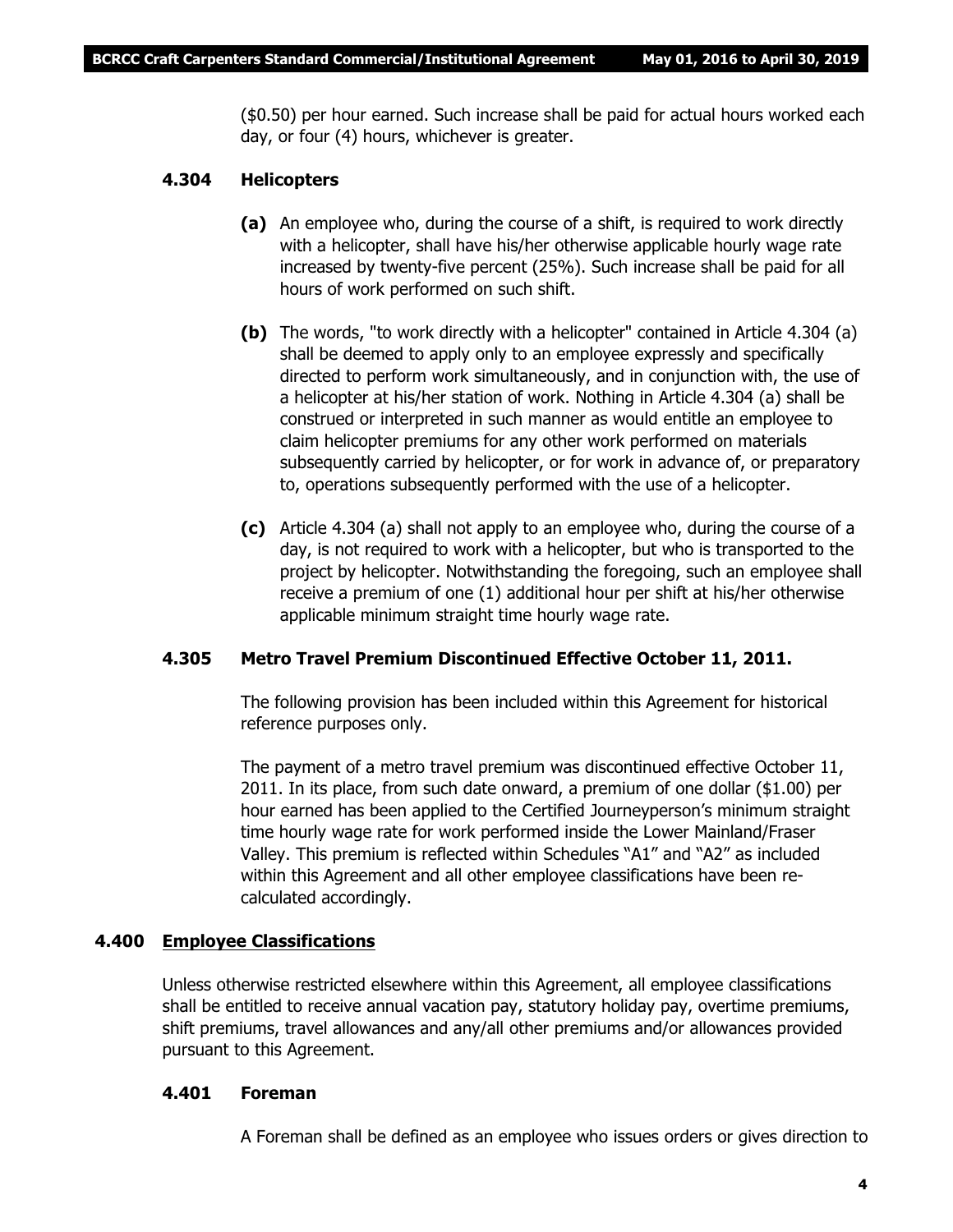other employees. All direction given to an employee(s) shall be provided by the Foreman to whom such employee(s) is/are regularly assigned.

- **(a)** When more than six (6) employees are employed, a "non working" Foreman shall be employed. The Employer shall not divide employees into several crews for the purpose of not having to employ a "non working" Foreman.
- **(b)** The minimum straight time hourly wage rate for a Foreman shall be one hundred fifteen percent (115%) of the applicable Certified Journeyperson minimum straight time hourly wage rate on the project.

# **4.402 Semi Skilled Carpenter (SSC)**

A Semi Skilled Carpenter (SSC) shall be defined as an individual who does not possess a valid Carpenters TQ certificate and is not registered as a duly indentured Carpenter Apprentice within Canada.

- **(a)** There shall be eight (8) Semi Skilled Carpenter (SSC) classifications. The Employer shall retain the sole discretion to determine the appropriate classification for each SSC after having judged such individual's competency, merit and ability.
- **(b)** The minimum straight time hourly wage rate for an SSC shall be the applicable percentage of the applicable Certified Journeyperson minimum straight time hourly wage rate on the project.

| Level $1$ SSC = 50%    | Level 5 $SSC = 70%$    |
|------------------------|------------------------|
| Level 2 $SSC = 55\%$   | Level 6 $SSC = 75%$    |
| Level $3$ SSC = $60\%$ | Level 7 $SSC = 85%$    |
| Level 4 $SSC = 65%$    | Level $8$ SSC = $90\%$ |
|                        |                        |

**(c)** Refer to Schedules "A1", "A2", "B1" and "B2" for a breakdown of the eight (8) SSC monetary packages.

#### **4.403 Apprentice**

An Apprentice shall be defined as an individual who is registered as a duly indentured Carpenter Apprentice within Canada.

- **(a)** There shall be eight (8) Apprentice classifications. The Employer shall employ a minimum of one (1) Apprentice, and the maximum ratio shall be one (1) Apprentice for every one (1) Journeyperson. Such ratio shall apply on a company wide basis.
- **(b)** The minimum straight time hourly wage rate for an Apprentice shall be the applicable percentage of the applicable Certified Journeyperson minimum straight time hourly wage rate on the project.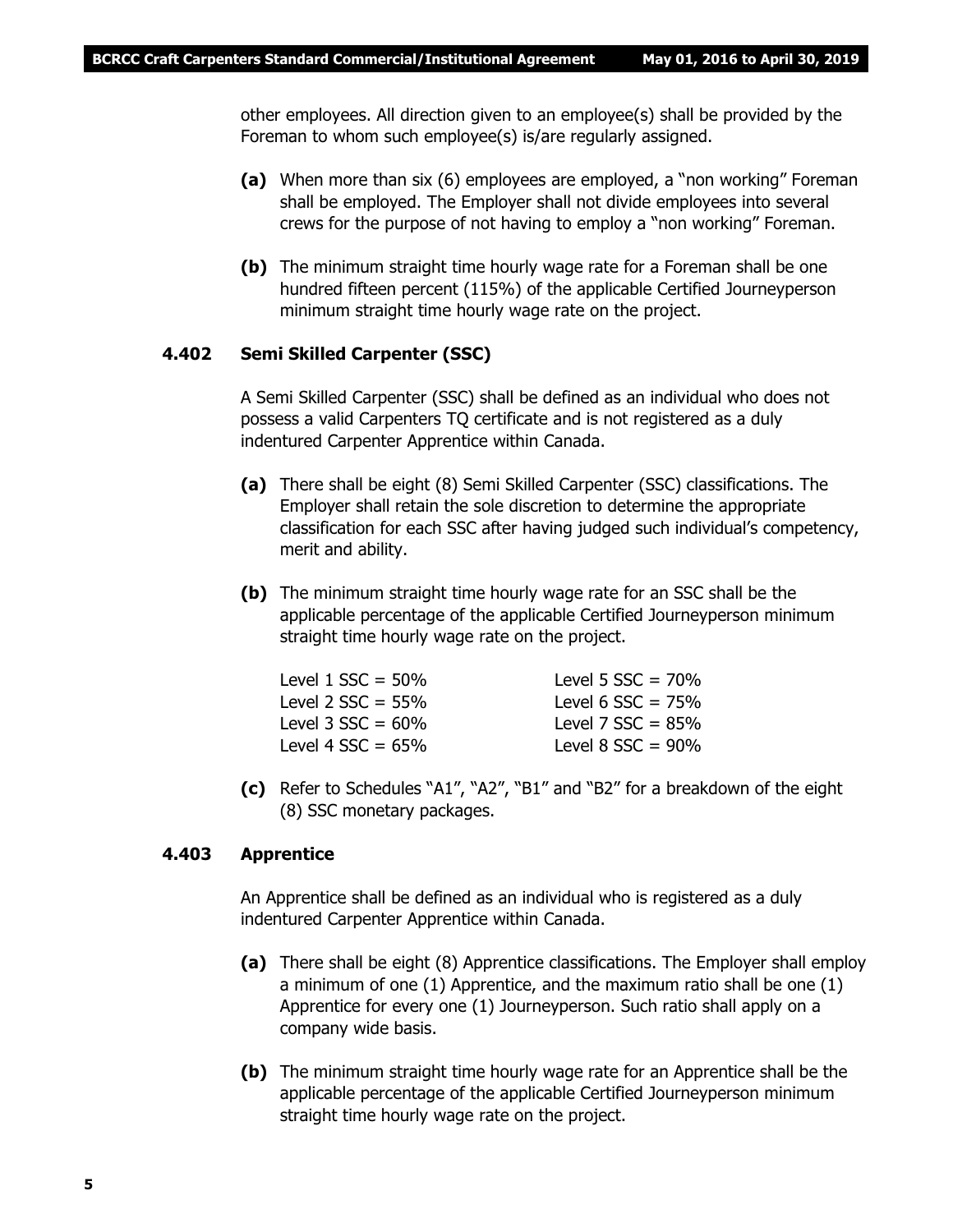- $1<sup>st</sup>$  Term Apprentice = 50% 5
	- th Term Apprentice = 70%
- 2 nd Term Apprentice = 55% 6 <sup>th</sup> Term Apprentice = 75%
- $3<sup>rd</sup>$  Term Apprentice =  $60\%$  7 <sup>th</sup> Term Apprentice = 85%
- $4^{\text{th}}$  Term Apprentice = 65% and the 8 <sup>th</sup> Term Apprentice = 90%
- **(c)** Refer to Schedules "A1", "A2", "B1" and "B2" for a breakdown of the eight (8) Apprentice monetary packages.

# **4.404 Material Handler/Pre-Apprentice**

The work of a Material Handler/Pre-Apprentice shall include the handling on the job site of all material or materials falling within the jurisdiction of the carpenter.

- **(a)** The Parties recognize the importance of recruiting future Apprentices. The Material Handler/Pre-Apprentice classification provides the opportunity to expose new workers to the industry and to determine their suitability. A Material Handler/Pre-Apprentice shall, in the case of competent workers, be a possible source of future Apprentices.
- **(b)** The minimum straight time hourly wage rate for a Material Handler/Pre-Apprentice shall be forty-five percent (45%) of the applicable Certified Journeyperson minimum straight time hourly wage rate on the project.

# **4.500 Annual Vacation and Statutory Holidays**

# **4.501 Vacation Pay and Statutory Holiday Pay**

Annual vacation pay and statutory holiday pay shall be combined at the total rate of eight percent (8%) of gross earnings, and shall be paid to each employee on each pay cheque and upon termination of employment.

# **4.502 Annual Vacation**

An employee may take up to three (3) weeks annual vacation in any calendar year. The vacation period shall be arranged by mutual agreement between the employee and the Employer.

# **4.503 Statutory Holidays**

**(a)** The following statutory holidays shall apply to all work governed by this Agreement. Refer also to Article 4.503 (b), Article 6.303 and Appendix "B".

New Year's Day, Family Day, Good Friday, Easter Monday, Victoria Day, Canada Day, the Friday preceding BC Day, BC Day, the Friday preceding Labour Day, Labour Day, Thanksgiving Day, Remembrance Day, Christmas Day, Boxing Day, and/or any other day so proclaimed by the federal and/or provincial government. When a statutory holiday falls on a Saturday or Sunday, the following working day(s) shall be observed.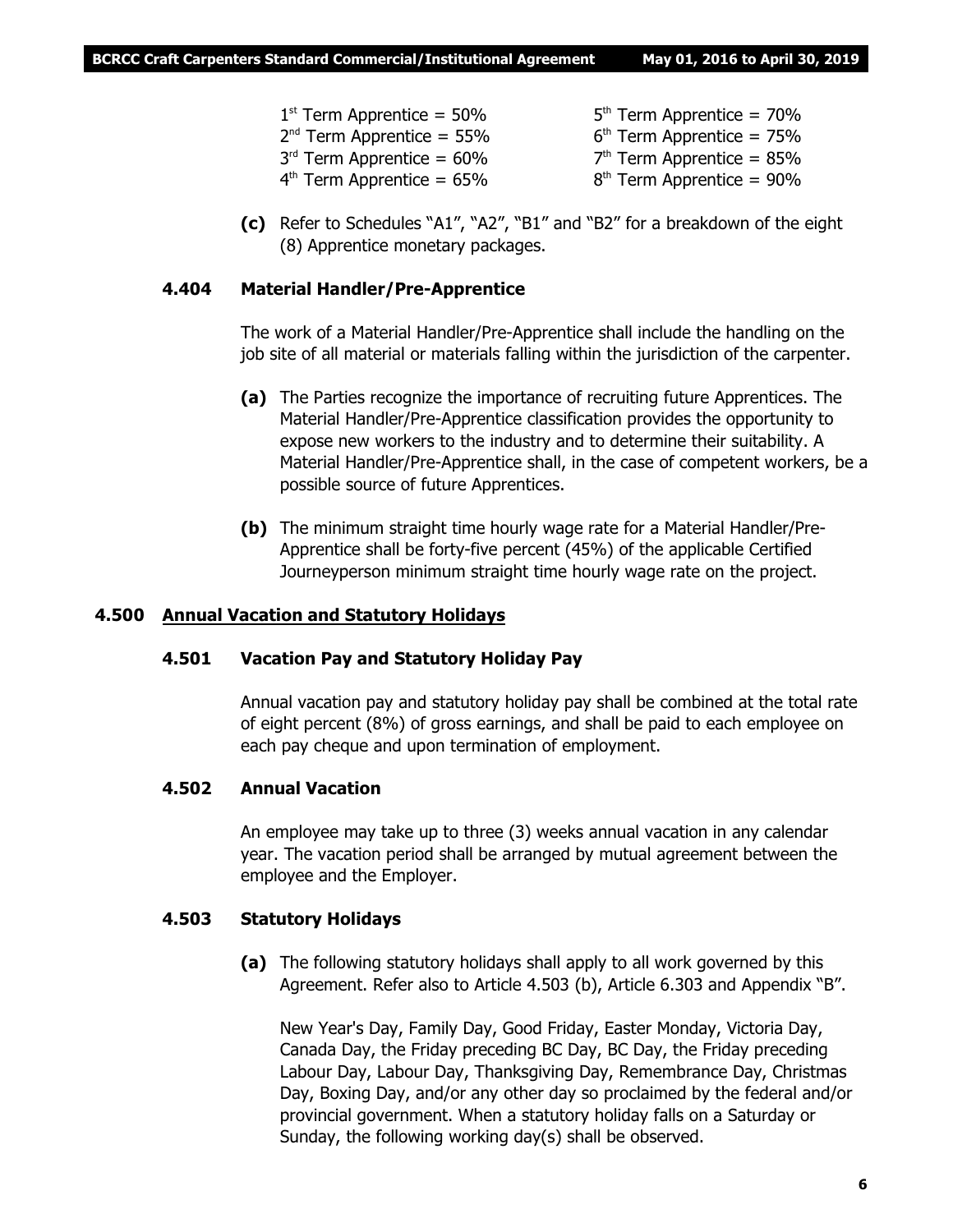- **(b)** Notwithstanding Article 4.503 (a), the Friday preceding Labour Day may be floated and the day therefore worked at straight time rates, with an alternate day scheduled to be taken off as mutually agreed between the Employer and the employee.
- **(c)** All work performed on statutory holidays, or days observed in place thereof, shall be paid for at two (2) times the otherwise applicable straight time hourly wage rate. No work shall be performed on Labour Day.

#### **4.600 Employer Contributions**

The schedules of Employer contributions as provided for within Schedules "B1" and "B2" shall apply to all work performed in accordance with this Agreement. All Employer contributions shall be calculated on the basis of hours worked.

#### **4.601 Union Benefit Plan**

The Employer shall contribute the required amount(s) to the Union Benefit Plan in the manner set forth in Article 5.000. Such amount(s), and the effective date(s) applicable thereto, shall be as stipulated within Schedules "B1" and "B2".

# **4.602 Union Pension Plan**

The Employer shall contribute the required amount(s) to the Union Pension Plan in the manner set forth in Article 5.000. Such amount(s), and the effective date(s) applicable thereto, shall be as stipulated within Schedules "B1" and "B2". No Employer contribution to the Union Pension Plan shall be required on behalf of a Material Handler/Pre-Apprentice.

# **4.603 CLR Contract Administration Fund (CAF)**

- **(a)** The Employer shall contribute the required amount(s), inclusive of GST, to the CAF in the manner set forth in Article 5.000. Such amount(s), and the effective date(s) applicable thereto, shall be as stipulated within Schedules "B1" and "B2". Notwithstanding the foregoing, CLR may alter the required amount by providing the Union with sixty (60) calendar days' written notice. CLR shall bear any/all costs which may be incurred as a result of having to change the monthly report to the administrator because of a change in the Employer contribution to the CAF.
- **(b)** The Union shall collect and forward to CLR, without exception, all monies designated for the CAF and received in accordance with the monthly report to the administrator. Payment to CLR shall be made by the Union not later than the last day of the month in which such amount was received and shall be accompanied with a summary report that provides hours of work and fund remittances by each Employer working under this Agreement. A designated representative of CLR may inspect, upon appointment, the receipts and records of the Union related to the CAF.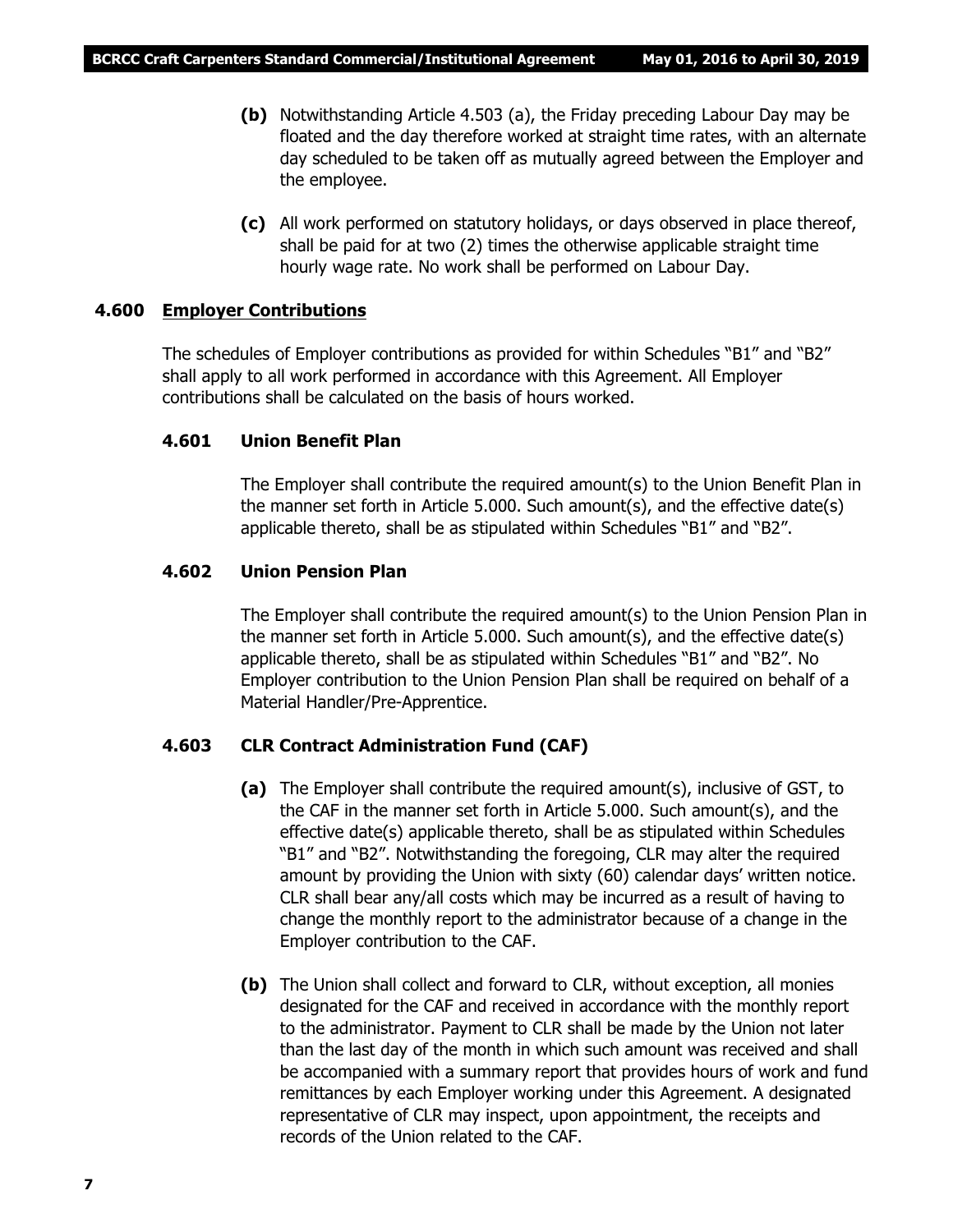# **4.604 Carpentry Employers Association of BC (CEA)**

- **(a)** The Employer shall contribute the required amount(s) to CEA in the manner set forth in Article 5.000. Such amount(s), and the effective date(s) applicable thereto, shall be as stipulated within Schedules "B1" and "B2". Notwithstanding the foregoing, CEA may alter the required amount by providing the Union with sixty (60) calendar days' written notice.
- **(b)** The Union shall collect and forward to CEA, without exception, all monies designated for CEA and received in accordance with the monthly report to the administrator. Payment to CEA shall be made by the Union not later than the last day of the month in which such amount was received and shall be accompanied with a summary report that provides hours of work and fund remittances by each Employer working under this Agreement.

# **4.605 BC Construction Industry Rehabilitation Plan (CIRP)**

The Employer shall contribute the required amount(s) to the CIRP in the manner set forth in Article 5.000. Such amount(s), and the effective date(s) applicable thereto, shall be as stipulated within Schedules "B1" and "B2".

# **4.606 Jurisdictional Assignment Plan (JAPlan)**

- **(a)** The Employer shall contribute the required amount(s) to the JAPlan in the manner set forth in Article 5.000. Such amount(s), and the effective date(s) applicable thereto, shall be as stipulated within Schedules "B1" and "B2".
- **(b)** The JAPlan, as agreed to between the BCBT and CLR, shall be binding upon the Parties. Notwithstanding the foregoing, where the Employer makes an assignment of work to another constituent union or local union of the BCBCBTU, which is challenged under the JAPlan, the Union shall not make any claim or bring any independent action for back pay or any other damages through the Umpire, arbitration, or the LRB, unless the Union has obtained a ruling from the Umpire in its favour, in which event the Union shall be entitled to claim damages through collective agreement arbitration for non-compliance with the Umpire's ruling for the period subsequent to the ruling.

# **4.607 BCBCBTU**

The Employer shall contribute the required amount(s) to the BCBCBTU in the manner set forth in Article 5.000. Such amount(s), and the effective date(s) applicable thereto, shall be as stipulated within Schedules "B1" and "B2". Notwithstanding the foregoing, such contribution shall continue only for as long as the BCBCBTU bargaining structure continues to exist pursuant to the *Labour Relations Code*.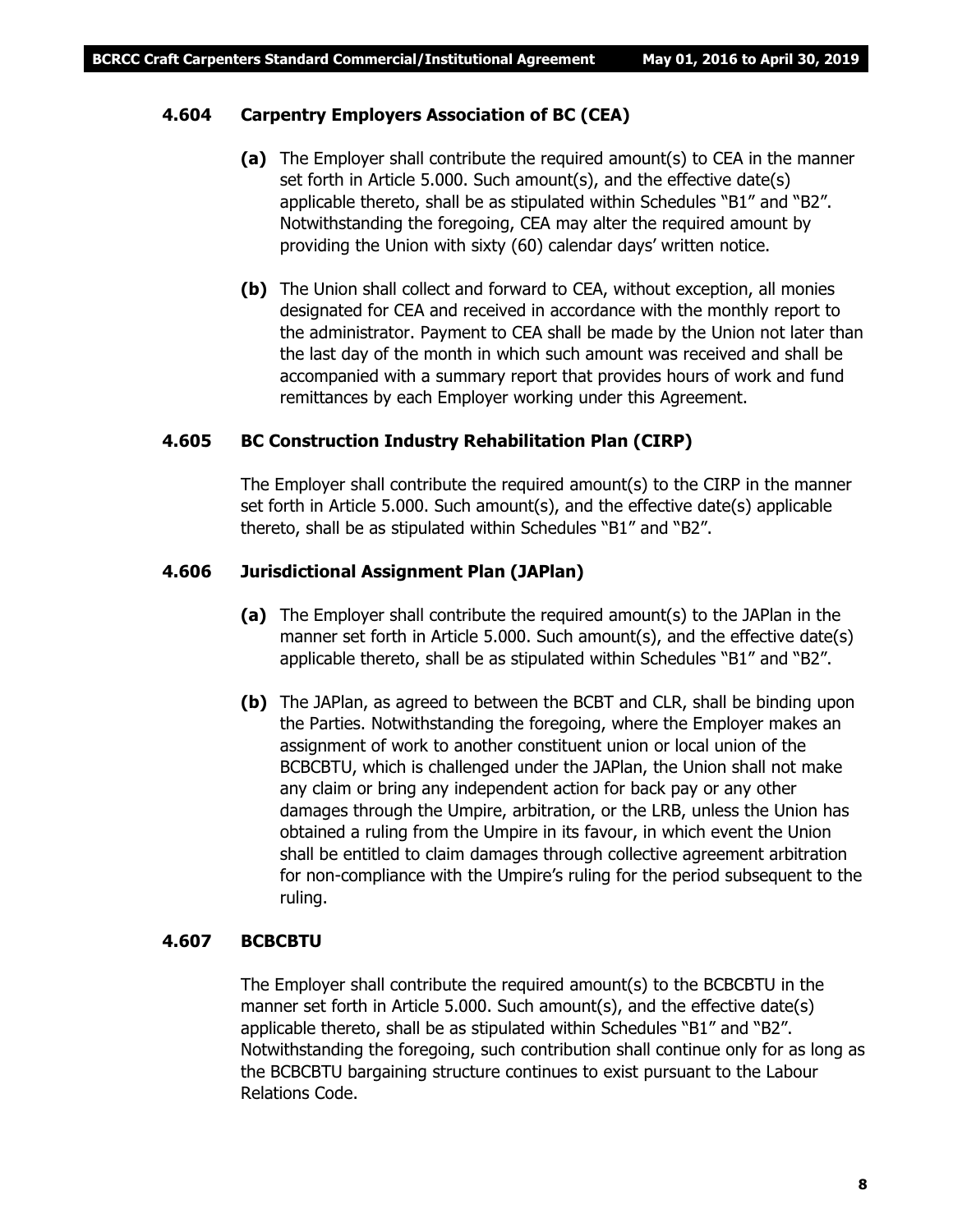# **4.608 Construction Industry of BC Substance Abuse Testing and Treatment Program (D&A Policy)**

- **(a)** The Employer shall contribute the required amount(s) to the D&A Policy in the manner set forth in Article 5.000. Such amount(s), and the effective date(s) applicable thereto, shall be as stipulated within Schedules "B1" and "B2".
- **(b)** The D&A Policy, as agreed to between the BCBCBTU and CLR shall be binding upon the Parties. In particular, the Parties shall be bound by the decisions of the Policy Administration Committee (PAC) of the D&A Policy with respect to the implementation of an Industry Employee and Family Assistance Program (EFAP) providing such decisions have been endorsed by both the BCBCBTU and CLR.

# **4.700 Employee Deductions**

The Employer shall deduct Union dues in such amount(s) as the Union directs and shall forward such deductions in the manner set forth in Article 5.000. The Union may alter the deduction amount by providing the Employer with sixty (60) calendar days' written notice. All employee deductions shall be calculated on the basis of hours worked.

# **4.800 Payment of Wages**

Notwithstanding any/all contrary provisions contained within this Agreement, all payroll shall be processed in a manner consistent with CRA regulations.

- **4.801** The Employer shall, at least every second Friday, pay to each employee all wages, premiums, allowances and annual vacation pay and statutory holiday pay earned by the employee to a day not more than seven (7) calendar days prior to the date of payment. If a statutory holiday falls on the regular pay day, payment shall be made the preceding day. Payment shall be made during working hours and may be made by cheque or electronic deposit.
- **4.802** The Employer shall pay all monies (i.e. wages, annual vacation pay, statutory holiday pay, etc.) which are owing to an employee at the time of termination of employment. Alternatively, in the event the Employer is unable to pay all monies which are owing to an employee at the time of termination of employment, such monies shall be paid as quickly as reasonably possible thereafter but in no event later than seven (7) calendar days or in conjunction with the Employer's next regularly scheduled payroll, whichever comes first.
- **4.803** The Employer shall provide a separate or detachable itemized statement with each pay, clearly showing the: (i) employee's name, (ii) number of straight time hours worked and wage rate(s) paid for such hours, (iii) number of overtime hours worked and wage rate(s) paid for such hours, (iv) premiums, (v) allowances, (vi) annual vacation and statutory holiday pay, and (vii) total deductions from gross earnings. Such statement may be provided electronically via email.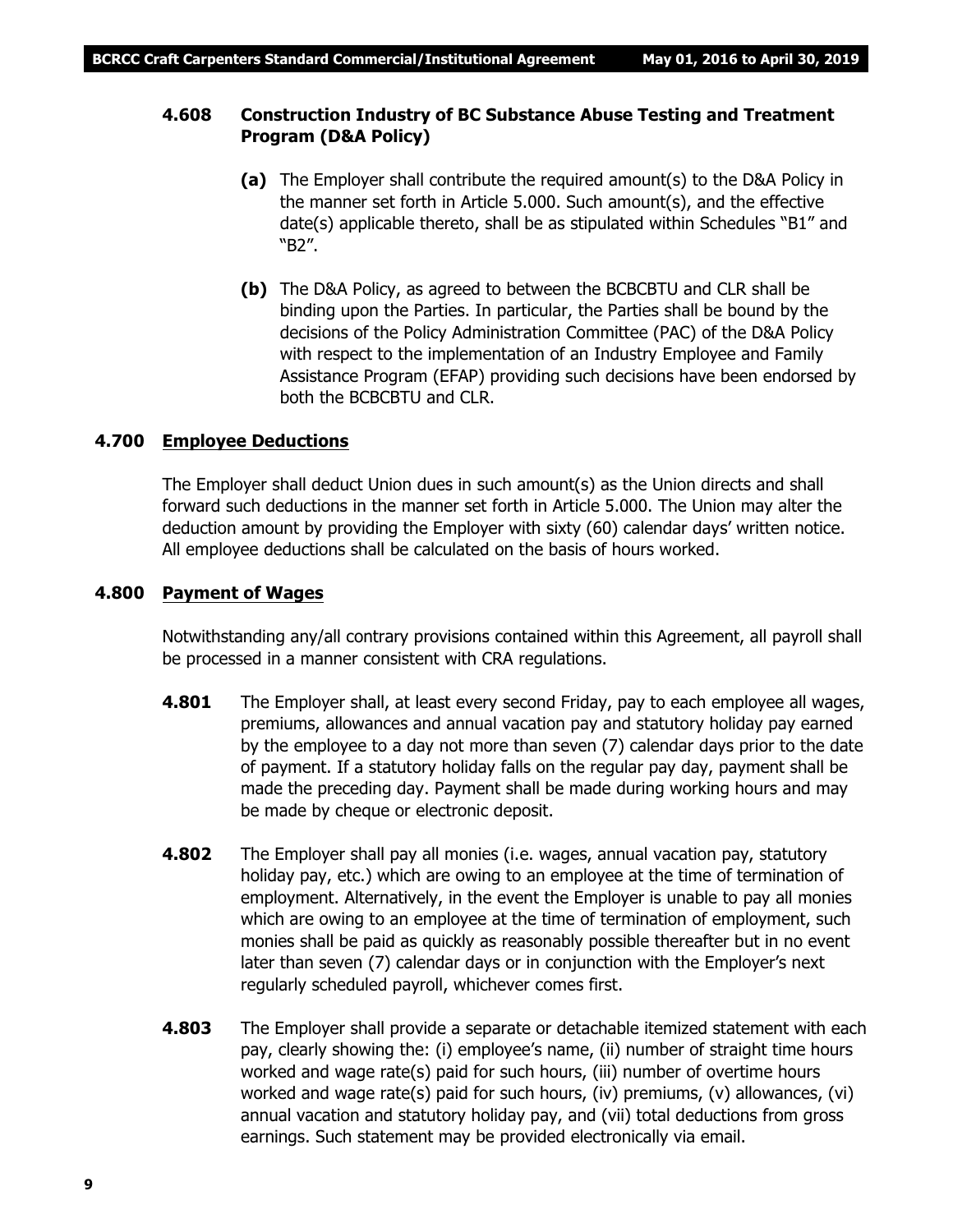**4.804** Where an employee is not paid in accordance with Articles 4.801 and 4.802, such employee shall be deemed to be still on the payroll of the Employer and shall receive his/her usual wages and conditions until there is compliance with the conditions.

# **4.900 Bonding and Payroll Failures**

- **4.901** Before Union members are dispatched to any Employer who has not been signatory with the Union for a minimum of two (2) years, such Employer may be required to deposit a bond suitable to the Union, up to fifteen thousand dollars (\$15,000.00) for use in default of payment of wages, annual vacation pay, statutory holiday pay, Employer contributions and/or employee deductions required in accordance with this Agreement. When no longer required such bond shall, by mutual consent of the Union and the Employer concerned, be terminated.
- **4.902** Where there have been instances of payroll failures by an Employer, or the principals or directors thereof, or payroll requirements have not been met, the Union shall have the right to inspect such Employer's payroll, and/or require the posting of a suitable bond, and/or require that payment of wages and other payroll requirements be made by cash or certified cheque.

# **ARTICLE 5.000 - MONTHLY REMITTANCES**

The timely remittance of Employer contributions and employee deductions required in accordance with this Agreement is essential for the protection of the employees and other beneficiaries.

# **5.100 General Provisions**

- **5.101** The Employer shall remit all Employer contributions and employee deductions required under the terms of this Agreement, on behalf of all employees working under the terms of this Agreement. Refer to Schedules "B1" and "B2".
- **5.102** Such Employer remittance shall:
	- **(a)** be made by a single payment, payable to the Union designated Plan Administrator, inclusive of all obligations arising from hours up to the close of the Employer's payroll ending closest to the last day of the preceding calendar month, and
	- **(b)** be accompanied by a correctly completed monthly report to the administrator, and
	- **(c)** be received by the Union designated Plan Administrator not later than the fifteenth (15th) day of the month following that for which such payments are payable.
- **5.103 (a)** The Union designated Plan Administrator shall, once each month after receiving the combined monthly remittance from each Employer, allocate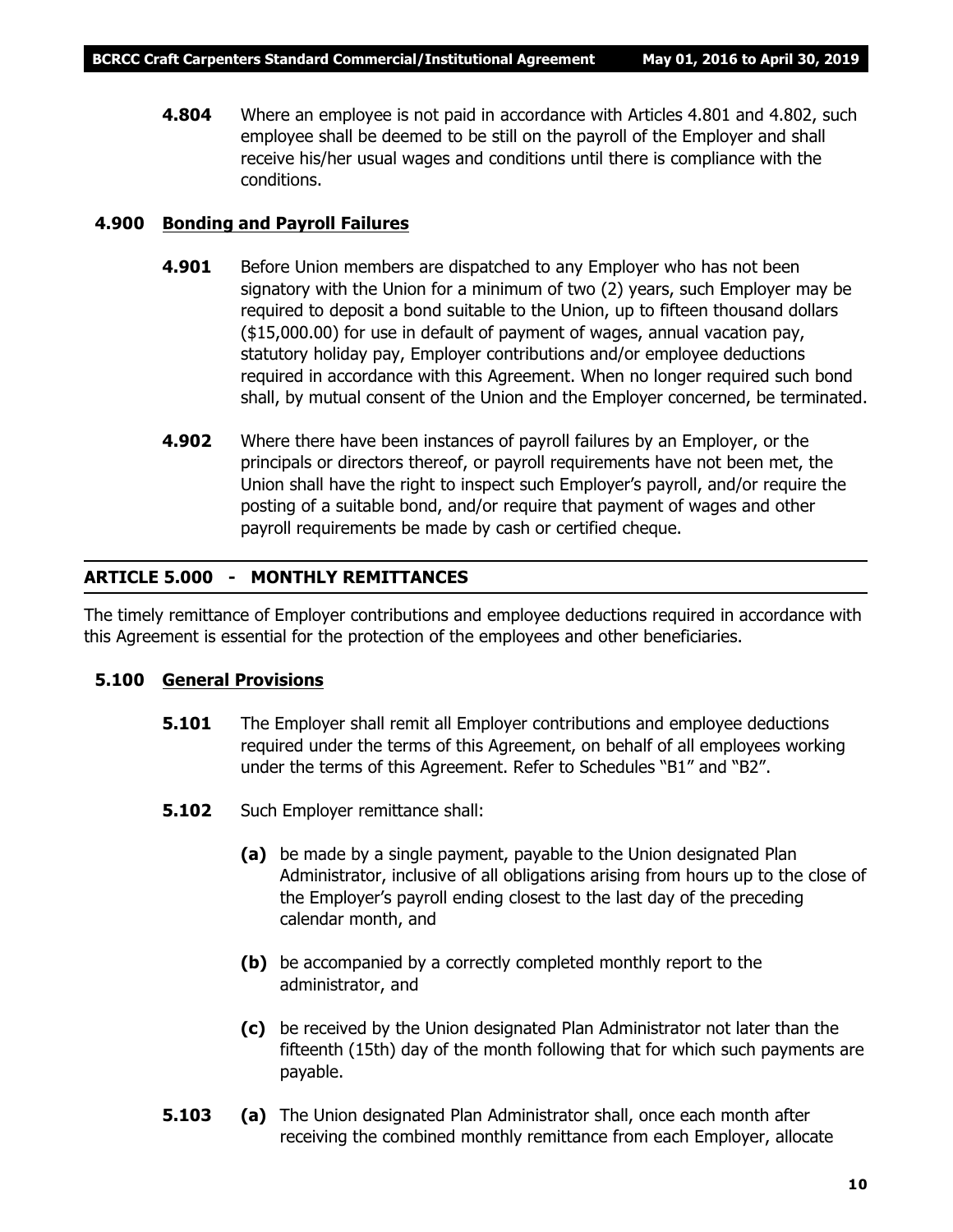and/or distribute the monies of such combined remittance to the various Plans, Funds, Organizations, etc. in the appropriate manner. The Union acknowledges that such Plans, Funds, Organizations, etc. are entitled to receive such monies, and that such monies are, in fact, held in trust by the Union until properly allocated and/or distributed.

**(b)** Notwithstanding Article 5.103 (a), the Union may deduct a monthly administration handling fee from each amount to be allocated and/or distributed, providing such fee does not exceed five percent (5%), to a maximum of one hundred dollars (\$100.00), of the amount to be allocated and/or distributed.

# **5.200 "Nil" Reports**

The Employer shall submit a "Nil" report if such Employer had employed no employees during the period for which payments would otherwise have been payable. Notwithstanding the foregoing, the Employer shall not be required to submit a "Nil" report for a period in which no employees had been employed if the Union has been notified, in writing, that such Employer is no longer in business.

# **5.300 Delinquent Remittance**

- **5.301** In the event the Employer fails to remit Employer contributions and/or employee deductions in the manner set forth in Article 5.000, the Union may, at its sole discretion, take any economic action it deems necessary against such Employer, and such action shall not be considered a violation of this Agreement.
- **5.302** The Union shall advise the Employer within forty-eight (48) hours in writing of any delinquency. If the Employer fails to respond within forty-eight (48) hours of receipt of notification, exclusive of Saturday, Sunday and statutory holidays, the Union may, at its sole discretion, require a ten percent (10%) penalty of the amount of the late payment.

#### **5.400 Monthly Report to the Administrator**

The Union shall supply Employers with copies of the monthly report to the administrator, and the Union shall bear the cost of producing such report except in accordance with Article 4.603 (a).

#### **ARTICLE 6.000 - HOURS OF WORK AND OVERTIME**

# **6.100 Regular Hours**

- **6.101 (a)** Eight (8) hours shall constitute the regular work day and five (5) days, forty (40) hours shall constitute the regular work week.
	- **(b)** Notwithstanding any/all contrary provisions of this Agreement, any work hours under the forty (40) hour weekly maximum missed during the regular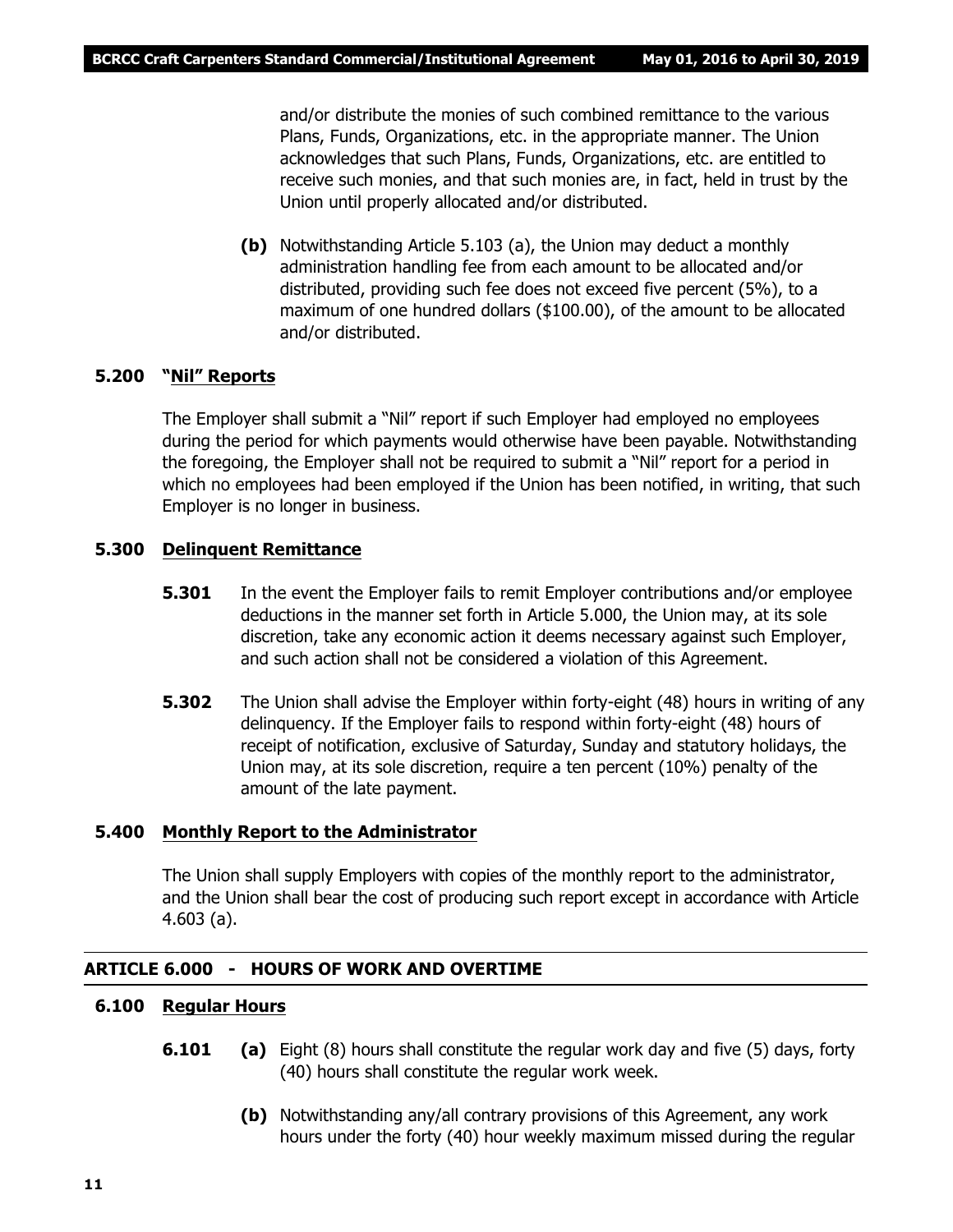work week may be made up on a Saturday at straight time upon mutual agreement between the employee(s) and Employer.

**6.102** The regular work week shall be between 8:00 am Monday and 4:30 pm Friday, and the regular work day shall be as per the following schedule:

| Straight Time:             |  | 8:00 am to 12:00 noon  | 4.0 hours |
|----------------------------|--|------------------------|-----------|
| Meal:                      |  | 12:00 noon to 12:30 pm | 0 hours   |
| Straight Time:             |  | 12:30 pm to 4:30 pm    | 4.0 hours |
| Total Straight Time Hours: |  |                        | 8.0 hours |

#### **6.103 Starting and Stopping Times**

Notwithstanding any/all contrary provisions of this Agreement:

- **(a)** This Article shall apply to all shifts, including but not limited to those shifts worked on a compressed work week schedule.
	- **(i)** The starting and stopping time on a project may be varied by a maximum of one (1) hour earlier or later than the otherwise required start time of the shift at the Employer's discretion.
	- **(ii)** The starting and stopping time on a project may be varied by a maximum of two (2) hours earlier or later than the otherwise required start time of the shift upon mutual agreement of the Employer and the majority of Union members employed on such project. Notwithstanding the foregoing, if the starting and stopping time is varied by more than (1) hour, the Union shall retain the right to revote the Union members employed on such project once over the duration of the project.
	- **(iii)** The Employer shall be responsible for a suitable signal for all starting and stopping times.
- **(b)** The starting time of the employees shall be from the designated "lay down" area, lockup or tool room, and a five (5) minute "pick-up" period shall be provided prior to the stopping time.

#### **6.104 Notice of Termination**

The Employer shall provide an employee with one (1) hours' notice of termination, or one (1) hours' pay in lieu thereof. The employee shall use such notice to gather his/her personal tools and prepare such tools for the next project.

#### **6.200 Overtime Hours**

Overtime work shall be voluntary and no employee shall be discriminated against for refusal to work overtime hours.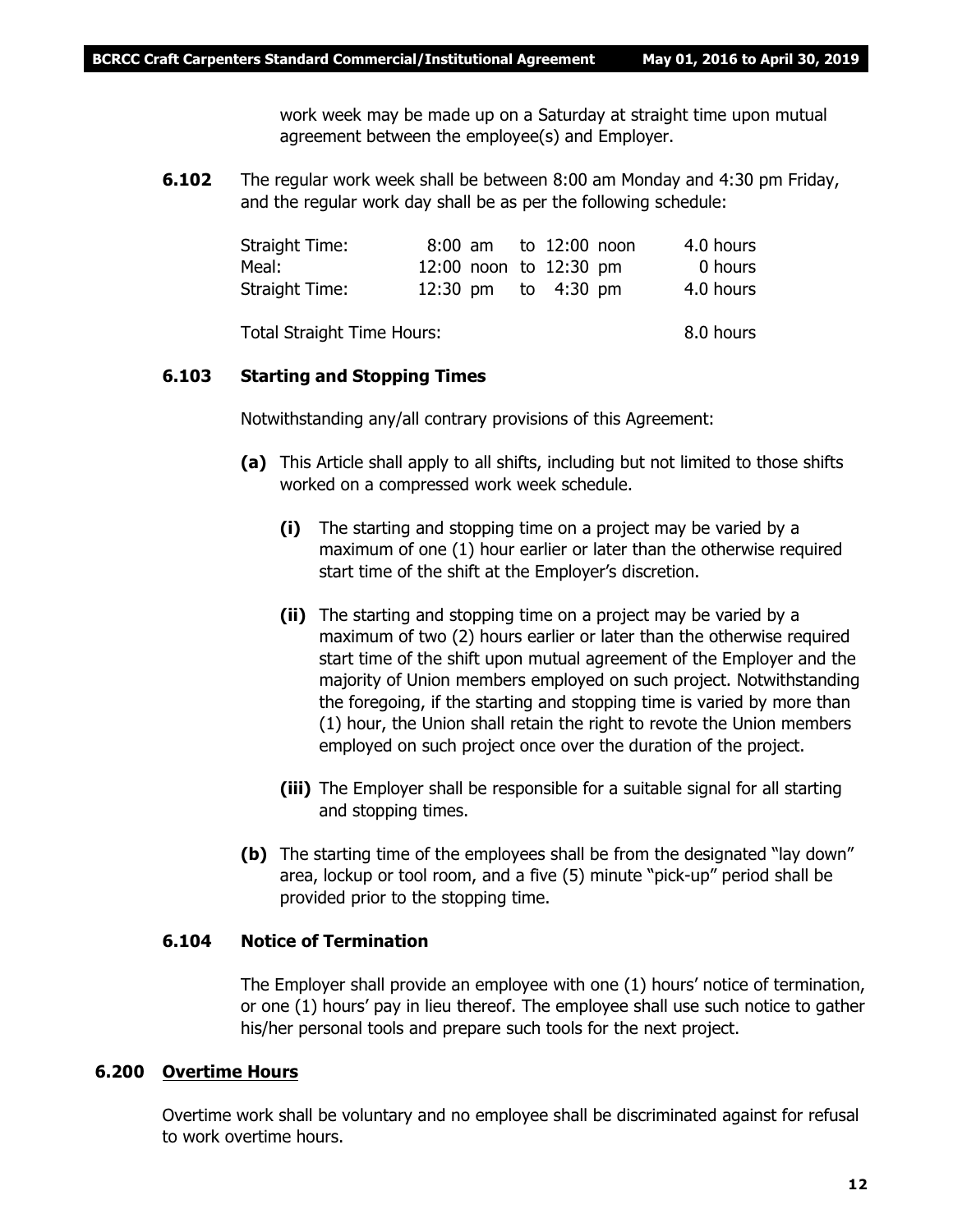- **6.201** The first two (2) hours of overtime, Monday through Friday, shall be paid at one and one-half (1½) times the otherwise applicable straight time hourly wage rate.
- **6.202** The first eight (8) hours of overtime on Saturdays shall also be paid at one and one-half (1½) times the otherwise applicable straight time hourly wage rate.
- **6.203** All other overtime hours, including all hours worked on Sundays and statutory holidays, shall be payable at two (2) times the otherwise applicable straight time hourly wage rate.
- **6.204** Notwithstanding any/all contrary provisions of this Agreement, a minimum break of eight (8) hours shall be provided to an employee between the end of one (1) working shift and the commencement of such employee's next working shift. Where a minimum break of eight (8) hours is not provided in accordance with the foregoing, all hours worked on such employee's next working shift shall be deemed to be overtime hours and shall be paid accordingly.

# **6.300 Compressed Work Week**

A compressed work week may be established by the Employer with the mutual agreement of the Union. Alternatively, the Employer may establish a compressed work week without the mutual agreement of the Union if requested to do so by the project client. The Employer shall notify the Union, in writing, upon receiving such a request. The terms and conditions of such compressed work week shall supercede any/all contrary provisions of this Agreement.

# **6.301 Hours of Work**

- **(a)** Ten (10) straight time hours (8:00 am to 6:30 pm, inclusive of a meal break) shall constitute the compressed work week day shift. Forty (40) straight time hours, Monday through Thursday inclusive, or Tuesday through Friday inclusive, shall constitute the regular work week.
- **(b)** Ten (10) straight time hours (6:30 pm to 5:00 am, inclusive of a meal break) shall constitute the compressed work week afternoon shift. Forty (40) straight time hours, Monday through Thursday inclusive, or Tuesday through Friday inclusive, shall constitute the regular work week. The applicable shift premium shall apply.
- **(c)** Refer also to Article 6.103 (a).

# **6.302 Overtime**

Overtime work shall be voluntary and no employee shall be discriminated against for refusal to work overtime hours.

**(a)** The first ten (10) hours of overtime worked on the Friday of a Monday through Thursday compressed work week, or on the Monday of a Tuesday through Friday compressed work week, shall be payable at one and one-half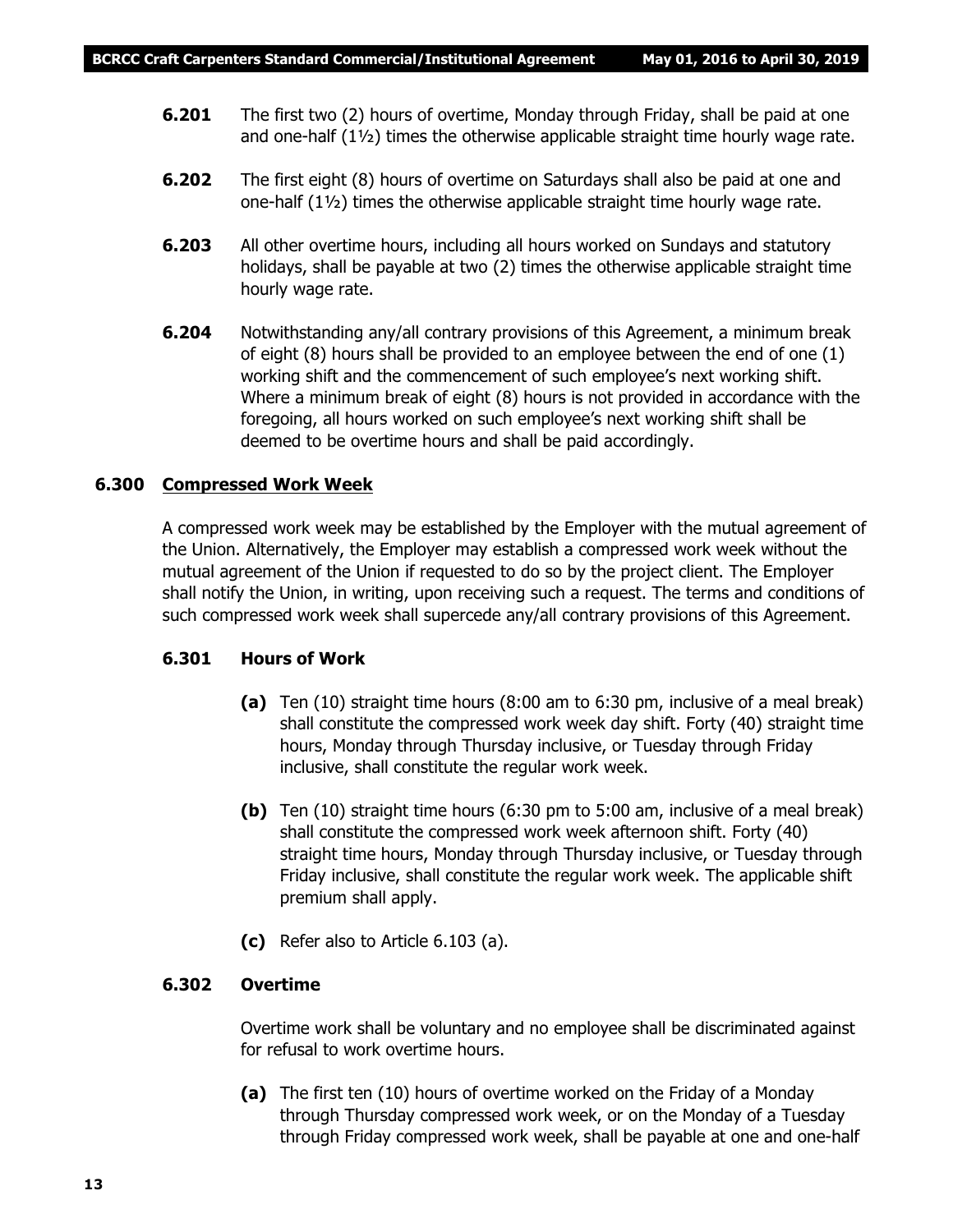(1½) times the otherwise applicable straight time hourly wage rate.

- **(b)** The first eight (8) hours of overtime worked on a Saturday shall be payable at one and one-half  $(1\frac{1}{2})$  times the otherwise applicable straight time hourly wage rate.
- **(c)** All other overtime hours, including all hours worked in excess of ten (10) hours per day, all hours worked in excess of eight (8) hours on a Saturday, and all hours worked on Sundays and statutory holidays, shall be payable at two (2) times the otherwise applicable straight time hourly wage rate.

# **6.303 Statutory Holidays**

Notwithstanding any/all contrary provisions of this Agreement, Article 6.303 shall supercede Article 4.503 (a).

- **(a)** All statutory holidays which occur during a compressed work week schedule shall be observed on the actual day of the statutory holiday, even if such day would otherwise have been a regularly scheduled day off (e.g. the Friday of a Monday to Thursday compressed work week, or a Saturday, or Sunday, etc.). When a statutory holiday is observed in accordance with the foregoing, overtime rates shall not apply on a regular work day in lieu of the statutory holiday.
- **(b)** All statutory holidays which occur on a regularly scheduled work day of a compressed work week schedule may be rescheduled by prior mutual agreement of the Employer and the Union. However, in such event, an employee shall retain sole discretion to decline to work on the actual statutory holiday date and shall not be discriminated against for doing so.

# **6.400 Shifts**

#### **6.401 Scheduling of Shifts**

The Employer may schedule an afternoon and/or night shift if/as required. It shall not be necessary for there to be a day shift in order for there to be an afternoon shift and/or a night shift. Nor shall it be necessary to maintain an afternoon shift and/or night shift for consecutive days in order to constitute such a shift.

#### **6.402 Shift Premiums**

The Employer shall pay a shift premium over and above the otherwise applicable minimum straight time hourly wage rate to any employee who is employed on an afternoon or night shift. Such shift premium shall be paid on straight time hours only in accordance with Articles 6.402 (a) and 6.402 (b).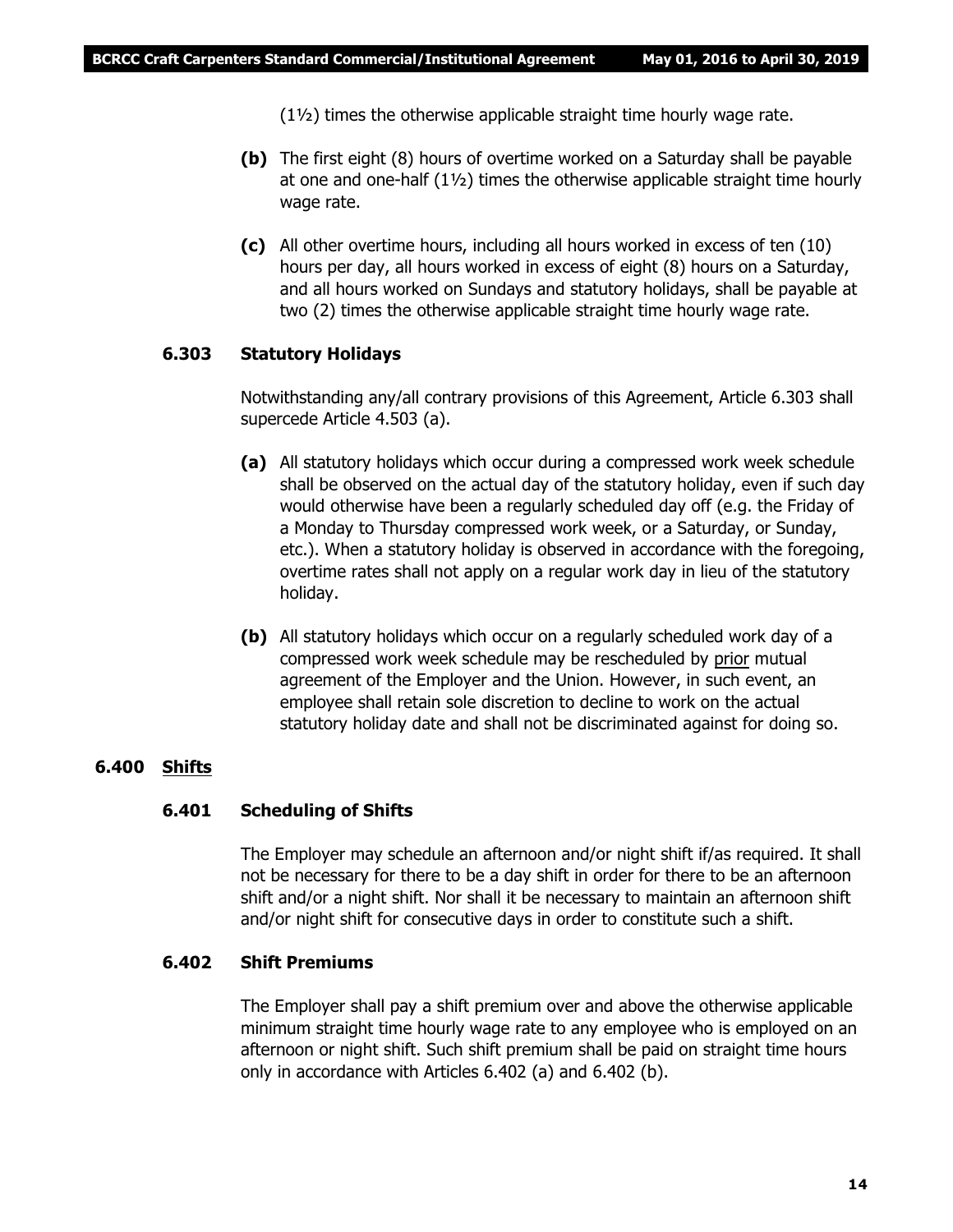# **(a) Day Shift**

No shift premium.

# **(b) Afternoon Shift and Night Shift**

The applicable minimum straight time hourly wage rate shall be increased by eight percent (8%) for each hour worked on an Afternoon Shift, and by seventeen percent (17%) for each hour worked on a Night Shift.

- **(i)** Second and subsequent meal breaks shall not be considered as hours worked.
- **(ii)** Overtime shall be payable for all hours of work performed in excess of eight (8) hours per shift. Refer also to Article 6.204.
- **(iii)** An Afternoon Shift shall be defined as any shift which commences at any time after 9:00 am but before 8:30 pm. A Night Shift shall be defined as any shift which commences at any time on or after 8:30 pm but on or before 1:00 am.

# **6.500 Call-Out Time**

- **6.501** When an employee is called out for work, the Employer shall pay such employee for a minimum of one-half  $(\frac{1}{2})$  of the scheduled shift hours at the otherwise applicable straight time or overtime hourly rate, regardless of whether or not the employee actually commenced work. Notwithstanding the foregoing, when an employee works more than one-half  $(1/2)$  of the scheduled shift hours, the Employer shall pay such employee for the full shift.
- **6.502** Notwithstanding Article 6.501, when work cannot commence or continue due to inclement weather or for reasons of safety, the Employer shall decide which employees shall be required to work inside and the Job Steward shall discuss with the remainder of the crew whether they wish to continue to work or not. In the event a majority agree that work cannot proceed, then only time actually worked shall be paid.
- **6.503** Notwithstanding Article 6.501 and/or Article 6.502,
	- **(a)** in the event an employee reports to work after the scheduled start time of his/her shift, and/or elects to leave work prior to the scheduled completion of his/her shift, such employee shall only be paid for actual hours worked.
	- **(b)** in the event the Employer is unable to provide an employee(s) with sufficient work for a "full shift" on any scheduled shift, such Employer may advise the employee(s) accordingly and shall only be required to pay such employee(s) the greater of either four (4) hours or actual hours worked.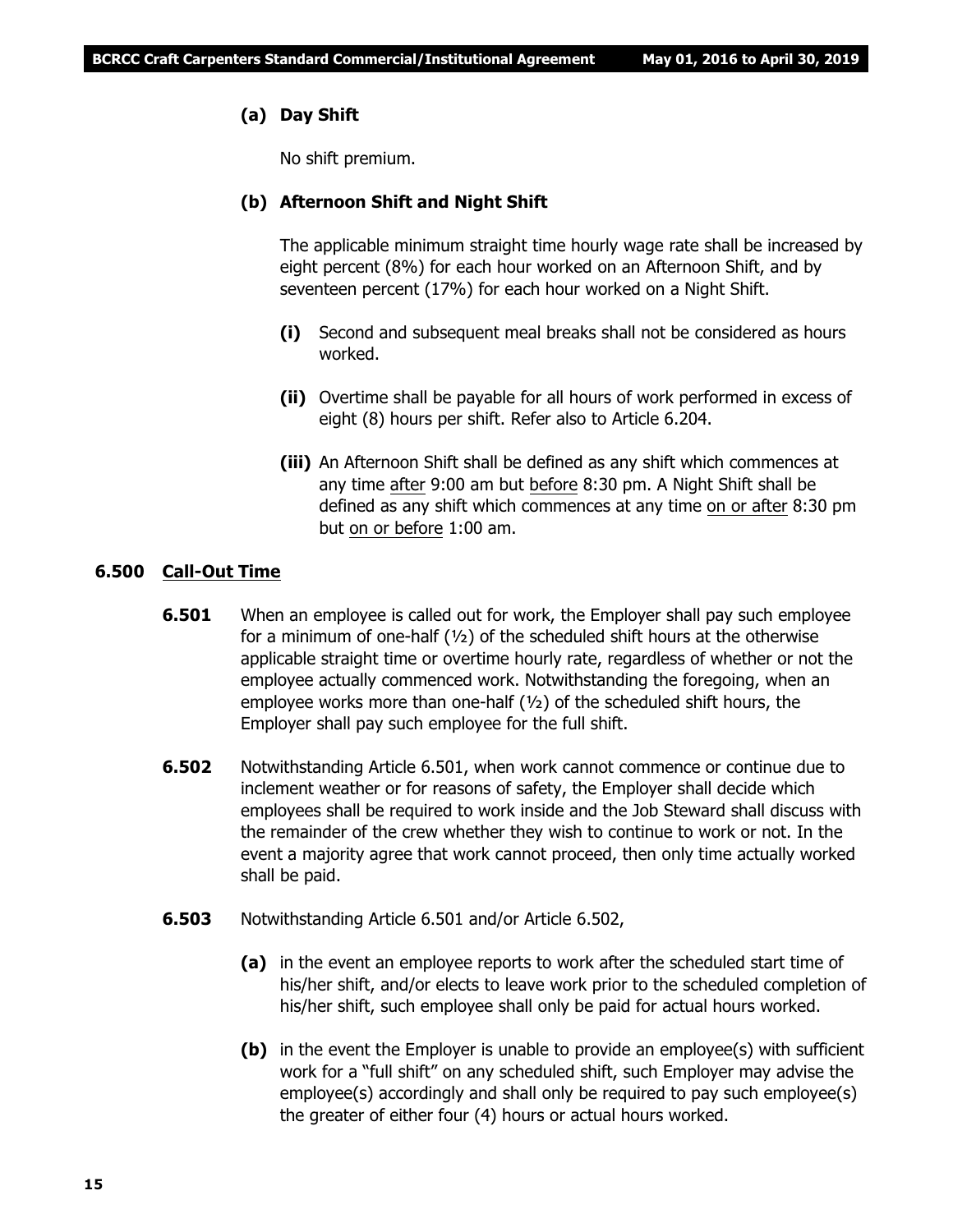#### **6.600 Rest Breaks**

- **6.601** Two (2) rest breaks of ten (10) minutes duration each shall be provided during a scheduled eight (8) hour or nine (9) hour shift. Notwithstanding the foregoing, a third rest break of ten (10) minutes duration shall be provided after eight (8) hours if the shift is subsequently extended beyond eight (8) hours or nine (9) hours up to a maximum of ten (10) hours. Refer also to Article 6.702.
- **6.602** Notwithstanding Article 6.601, only two (2) rest breaks shall be provided on a scheduled shift of ten (10) hours, however each such rest break shall be of fifteen (15) minutes duration. The Parties agree that a shift of ten (10) hours shall not be deemed to be a scheduled shift of ten (10) hours unless the employees have been so advised prior to the completion of the previous days' shift.
- **6.603** Rest breaks shall be taken at a location determined by mutual agreement between the Employer and the Union.

# **6.700 Meal Breaks**

#### **6.701 Regularly Scheduled Shifts of Ten (10) Hours or Less**

One  $(1)$  meal break of one-half  $(\frac{1}{2})$  hour shall be provided on all scheduled shifts of ten (10) hours or less. Such meal break shall be scheduled as near as is practical to the mid-point of the shift and shall not be considered as time worked.

# **6.702 Shifts in Excess of Ten (10) Hours**

Additional meal breaks are required on all shifts in excess of ten (10) hours. The foregoing applies regardless of whether such shifts are scheduled shifts or the result of unscheduled overtime. Refer to Appendix "D" for details.

# **ARTICLE 7.000 - TRAVEL ALLOWANCES AND OUT-OF-TOWN PROJECTS**

#### **7.100 Local Resident Employee**

Refer to Appendix "A" for definition of both Local Resident Employee and Lower Mainland/ Fraser Valley.

- **7.101** No daily travel allowance shall be payable to any local resident employee on any project located inside the Lower Mainland/Fraser Valley.
- **7.102 (a)** A daily travel allowance shall be paid to any local resident employee who uses his/her own vehicle to travel daily from his/her residence to a project located outside of the Lower Mainland/Fraser Valley.
	- **(b)** Such allowance shall be payable in accordance with the following schedule.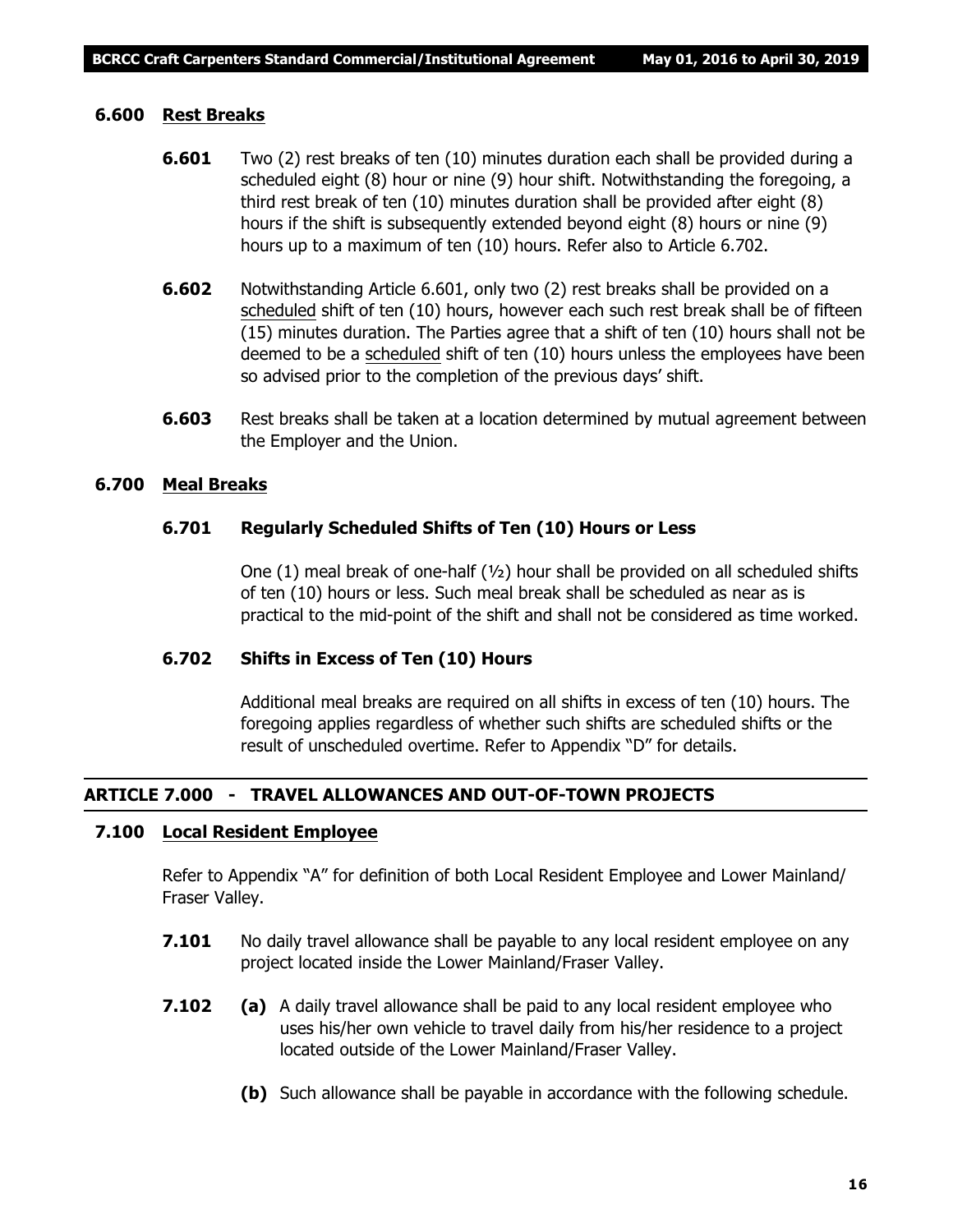First forty (40) road kilometres, each way, each day not applicable

All additional road kilometres, each way, each day **pursuant to Appendix "C"** pursuant to Appendix "C"

# **7.200 Non Local Resident Employee**

This Article does not apply to Local Resident Employees. Refer to Appendix "A" for definition.

- **7.201** The terms of both daily travel as well as initial and terminal travel which shall apply to a non local resident employee on an out-of-town project shall be established on a project by project basis.
- **7.202** Such terms shall:
	- **(a)** be mutually agreed upon, in writing, by the Employer and the non local resident employee prior to the commencement of travel, and
	- **(b)** remain as originally agreed upon unless/until otherwise changed by mutual agreement, in writing, and
	- **(c)** be consistent with the following principles:
		- **(i)** A non local resident employee shall not incur any out of pocket cost in the process of travelling to an out-of-town project at the beginning of his/her employment on such project, and from an out-of-town project at the conclusion of his/her employment on such project.
		- **(ii)** The Employer shall supply a non local resident employee with an "employer supplied room plus daily meal allowance" while such employee is employed on an out-of-town project. The employer supplied room shall be of an acceptable standard. Notwithstanding the foregoing, the Employer may, as an alternative, pay a daily "living out allowance" to such employee in lieu of "employer supplied room plus daily meal allowance" with the mutual agreement of such employee.

# **ARTICLE 8.000 - HIRING AND MOBILITY OF WORKFORCE**

The interpretation and application of these provisions shall be consistently applied by the various Union representatives in each and every Local throughout the province. Past practice shall be superceded by the terms of this Agreement unless otherwise mutually agreed, in writing, by the Parties.

# **8.100 Hiring**

**8.101** The Union shall assist the Employer in supplying qualified prospective employees. Without restricting/limiting the foregoing, the Union shall, in particular, assist in supplying local resident employees when requested to do so by the Employer.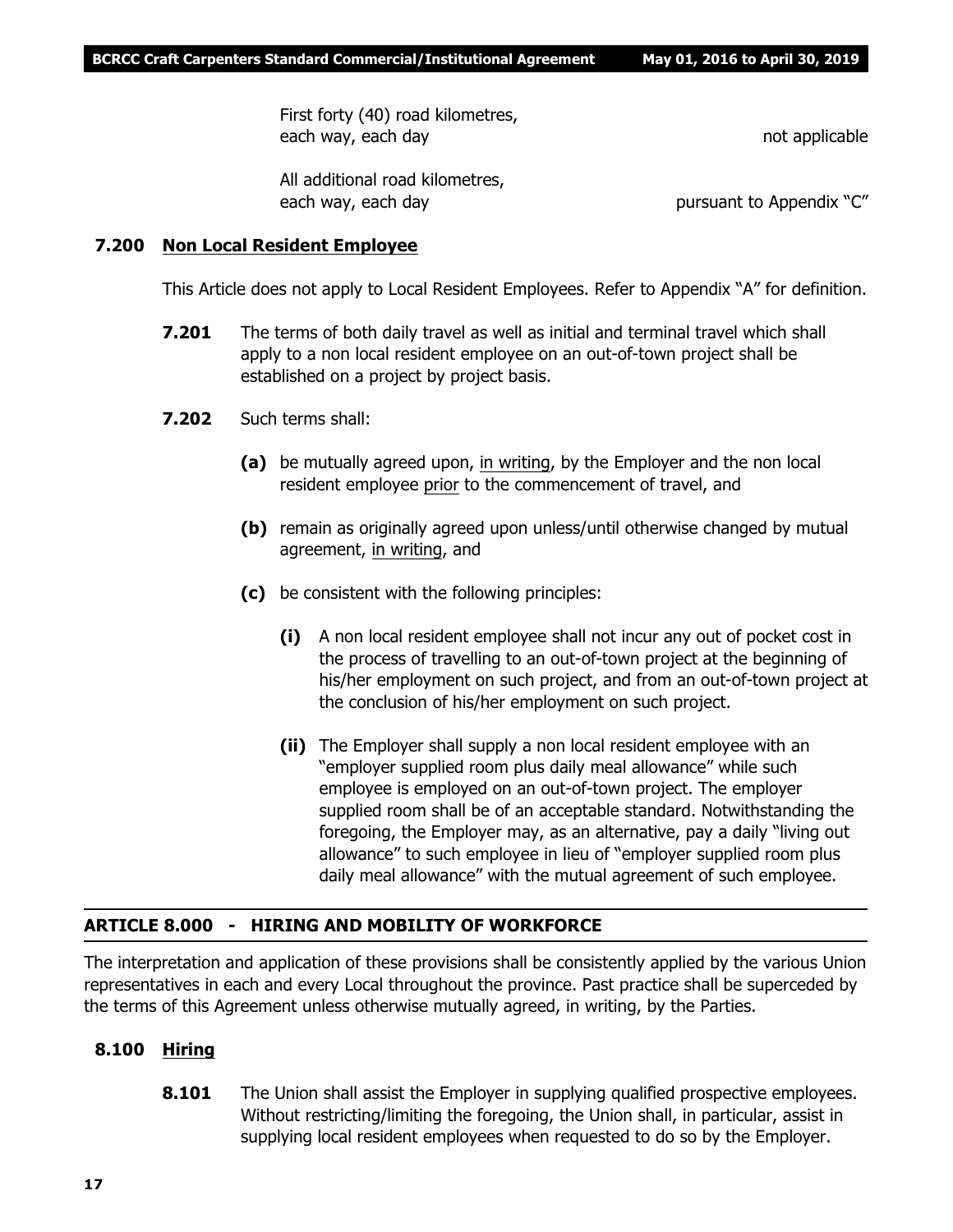- **8.102** The Employer shall retain the right to refuse employment to an individual if the Employer does not believe that such individual is suitable for the available work.
- **8.103 (a)** There shall be no restrictions/limitations on the Employer's right to hire, including but not limited to the Employer's right to hire via name request.
	- **(b)** Notwithstanding Article 8.103 (a), whenever the Employer hires an individual who is not a Union member, such individual shall make application to become a Union member within fourteen (14) calendar days of hire and the Union shall accept such individual into its membership unless the Parties mutually agree, in writing, to the contrary. All terms and conditions of this Agreement shall otherwise apply from date of hire.
- **8.104** In the event an employee ceases to be a member in good standing of the Union, the Employer shall terminate the employment of such employee upon receiving written confirmation and direction to do so from the Union.
- **8.105** Any employee hired and/or transferred in accordance with Article 8.000 shall be deemed to have been properly dispatched by the Union and the Union shall ensure that the appropriate dispatch paperwork is supplied to the Employer in a timely manner.

# **8.200 Mobility**

There shall be no restrictions/limitations on the Employer's right to transfer an employee(s) from one (1) project to another throughout the province. Notwithstanding the foregoing, when a non local resident employee(s) is transferred between two (2) out-of-town projects the following standard shall apply.

- > Initial travel allowance shall be paid to the non local resident employee from his/her point of dispatch to the first project in accordance with Article 7.200, and
- > The effective "per road kilometre" travel allowance rate pursuant to Appendix "C" shall be paid to the non local resident employee for all road kilometres travelled, one (1) way, from the first project to the second project, and
- > Terminal travel allowance shall be paid to the non local resident employee from the second project back to his/her point of dispatch in accordance with Article 7.200.

# **8.300 Differentiation of Employee Classifications**

Notwithstanding any/all contrary provisions of this Agreement, the Union shall not make any attempt to dispatch an employee of a different employee classification (i.e. Foreman, Certified Journeyperson, Uncertified Journeyperson, Semi Skilled Carpenter, Apprentice, and/or Material Handler/Pre-Apprentice) than was requested by the Employer. In particular, the Union shall not make any attempt to restrict/limit or deny the Employer from hiring the maximum ratio of Apprentices permitted in accordance with Article 4.403 (a).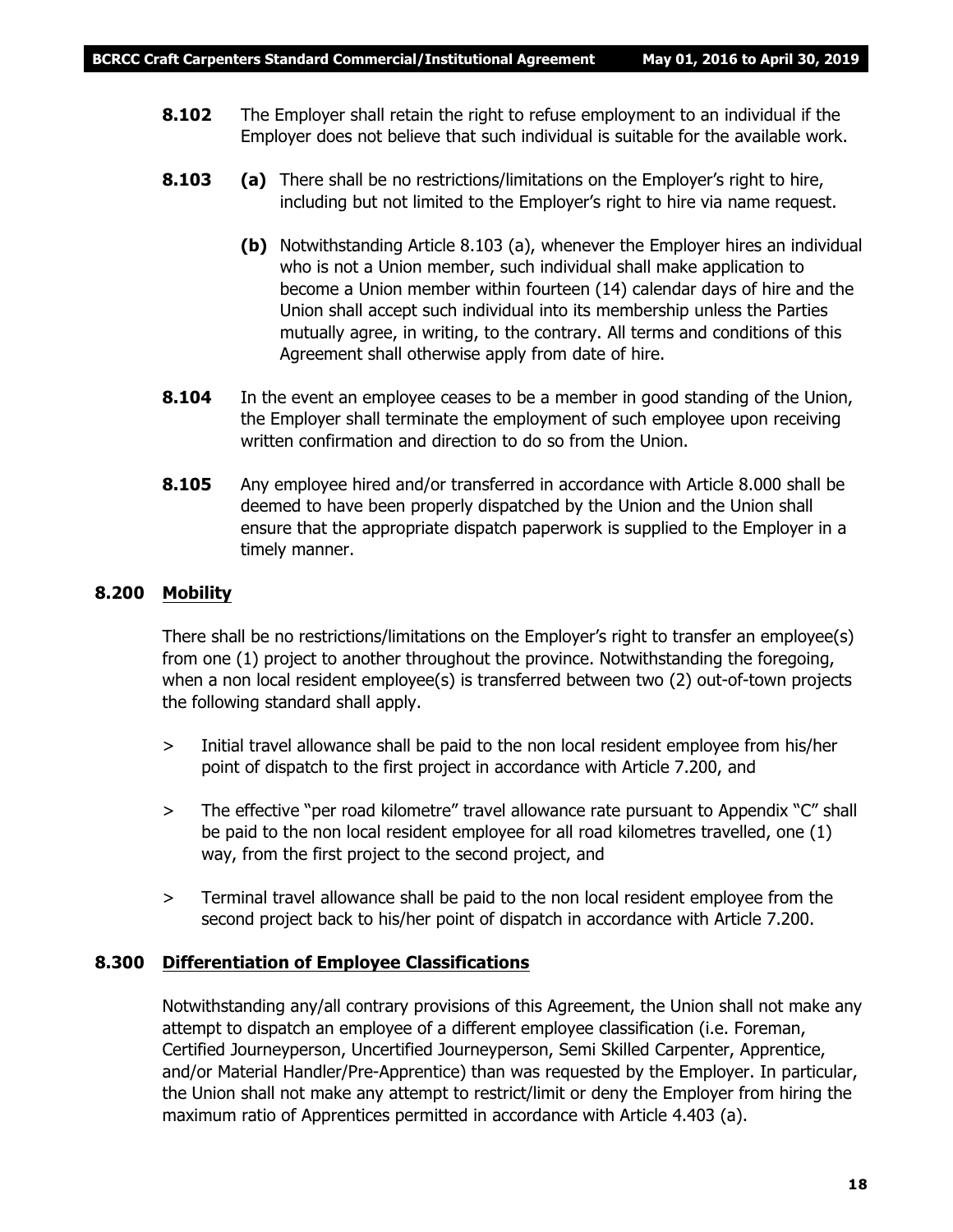#### **8.400 Reduction in Project Crew**

- **8.401** The Employer shall notify the Job Steward prior to a reduction in the size of the project crew.
- **8.402** When it is necessary for the Employer to reduce the size of the project crew, preference of continued employment shall be given to Job Stewards.

#### **8.500 Rehiring of Injured Employees**

The Employer shall give preference of re-employment to an injured employee when such employee is able to return to work, provided sufficient work is available.

# **ARTICLE 9.000 - JOB STEWARDS AND UNION REPRESENTATIVES**

# **9.100 Job Stewards**

- **9.101** The Union shall notify the Employer of the appointment of all Job Stewards.
- **9.102** Job Stewards shall be recognized on all projects and shall not be discriminated against.
- **9.103** The Employer shall provide a Job Steward with sufficient time to carry out his/her duties.
- **9.104** Refer also to Article 8.402 regarding preference for continued employment of Job Stewards.

#### **9.200 Union Representatives**

Union Representatives shall have access to all projects governed by this Agreement, after first notifying the Employer, however in no way shall such Representative(s) interfere with employees during working hours unless permission is granted.

# **9.300 Leaves of Absence**

- **9.301** The Employer shall grant a non-paid leave of absence to an employee when requested, in writing, to do so by the Union. Such leave shall be for the purpose of attending to Union business, and shall not jeopardize the employee's continued employment. Notwithstanding the foregoing, the Employer may deny such request for valid reasons.
- **9.302** The Parties agree to cooperate to facilitate broad and liberal leaves for operations and training military leave for workers who serve as members of the Canadian Forces Reserves, in accordance with provincial and federal law and the "Declaration of Support for the Reserve Forces" signed by the Canadian Office of the Building and Construction Trades Department and the National Construction Labour Relations Alliance, dated May 12, 2010.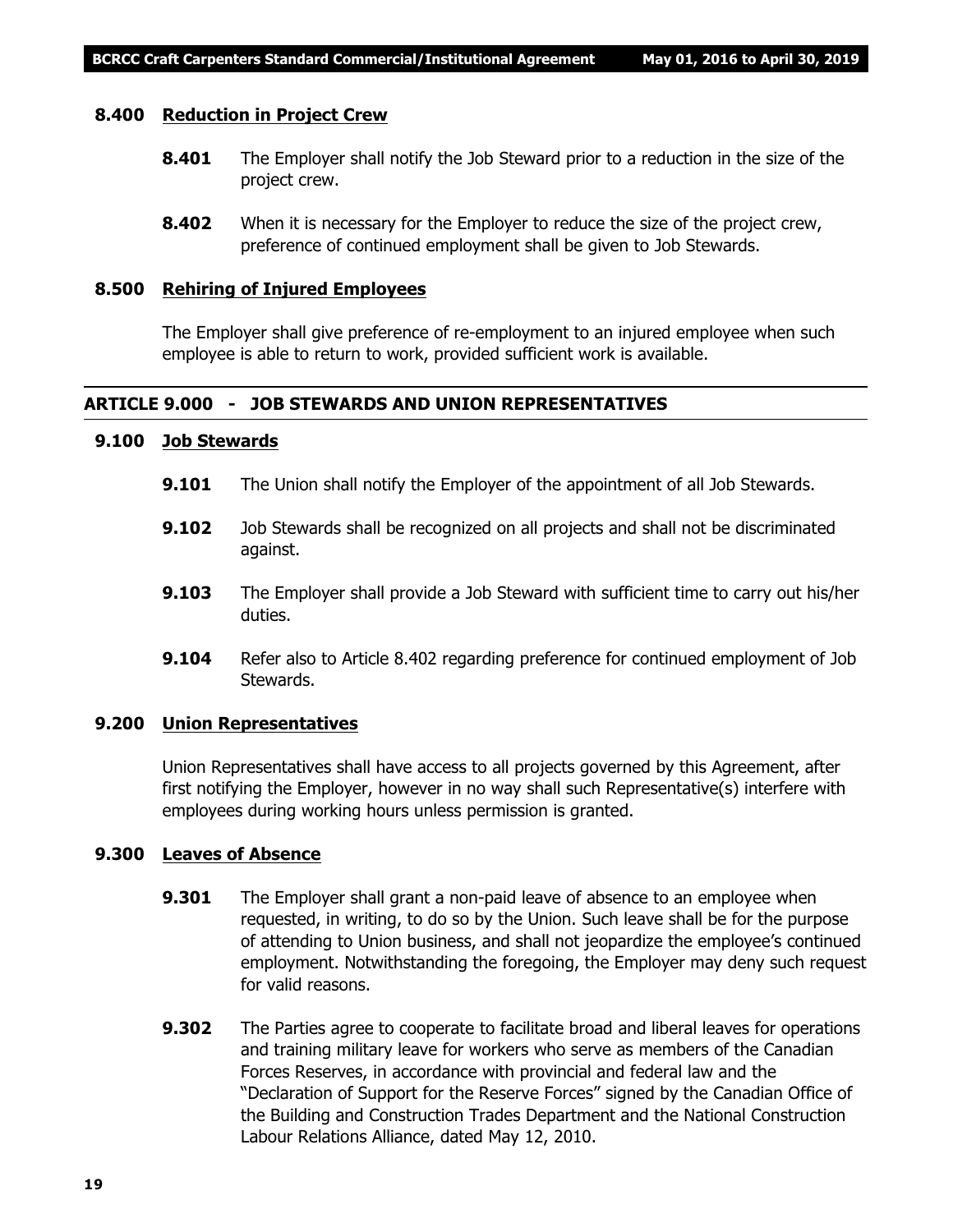# **ARTICLE 10.000 - HEALTH AND SAFETY**

# **10.100 Safety Equipment**

- **10.101 (a)** The Employer shall supply to employees, at no cost, all safety equipment, including hearing protective devices, except personal apparel (i.e. CSA approved hard hat, CSA approved footwear, rubber clothing, etc.). Only safety belts with leg and shoulder straps are to be used.
	- **(b)** An employee may use his/her own CSA approved safety harness and lanyard, providing such equipment is in satisfactory condition and has been approved for use by the Employer. Notwithstanding the foregoing, where an employee chooses to use an Employer supplied safety harness and lanyard, such employee shall return such harness and lanyard in good condition when asked to do so or upon termination of employment.
	- **(c)** The Employer may deduct the cost of Employer supplied safety equipment from an employee's pay cheque if such equipment is not returned.
- **10.102** All equipment, tools, and materials shall conform and be utilized in conformity with applicable provincial and/or federal regulations, acts and laws. Employer safety regulations shall be complied with provided they are not inconsistent with the foregoing. It shall not be considered a violation of this Agreement should an employee(s) refuse to work in conditions and/or use equipment that do not meet prescribed safety standards and/or regulations.
- **10.103** The Employer shall supply welders' leather vests or jackets and leather gauntlet gloves to all employees assigned to welding work, on a "charge-out" basis.

# **10.200 Accident Prevention Regulations**

- **10.201** The Parties to this Agreement shall, at all times, comply with the accident prevention regulations of the *Workers Compensation Act* and any refusal on the part of an employee to work in contravention of such regulations shall not be deemed to be a breach of this Agreement. No employee shall be discharged because such employee fails to work under unsafe conditions as set out in the regulations.
- **10.202 (a)** Any refusal by an employee to abide by known WSBC regulations or posted Employer safety regulations, after being duly warned, may be sufficient cause for dismissal.
	- **(b)** Employees shall abide by any/all project site rules at all times. Failure to do so shall constitute just cause for termination.
- **10.203** Any employee may refuse to work where, in the opinion of such employee, adequate safety precautions have not been provided.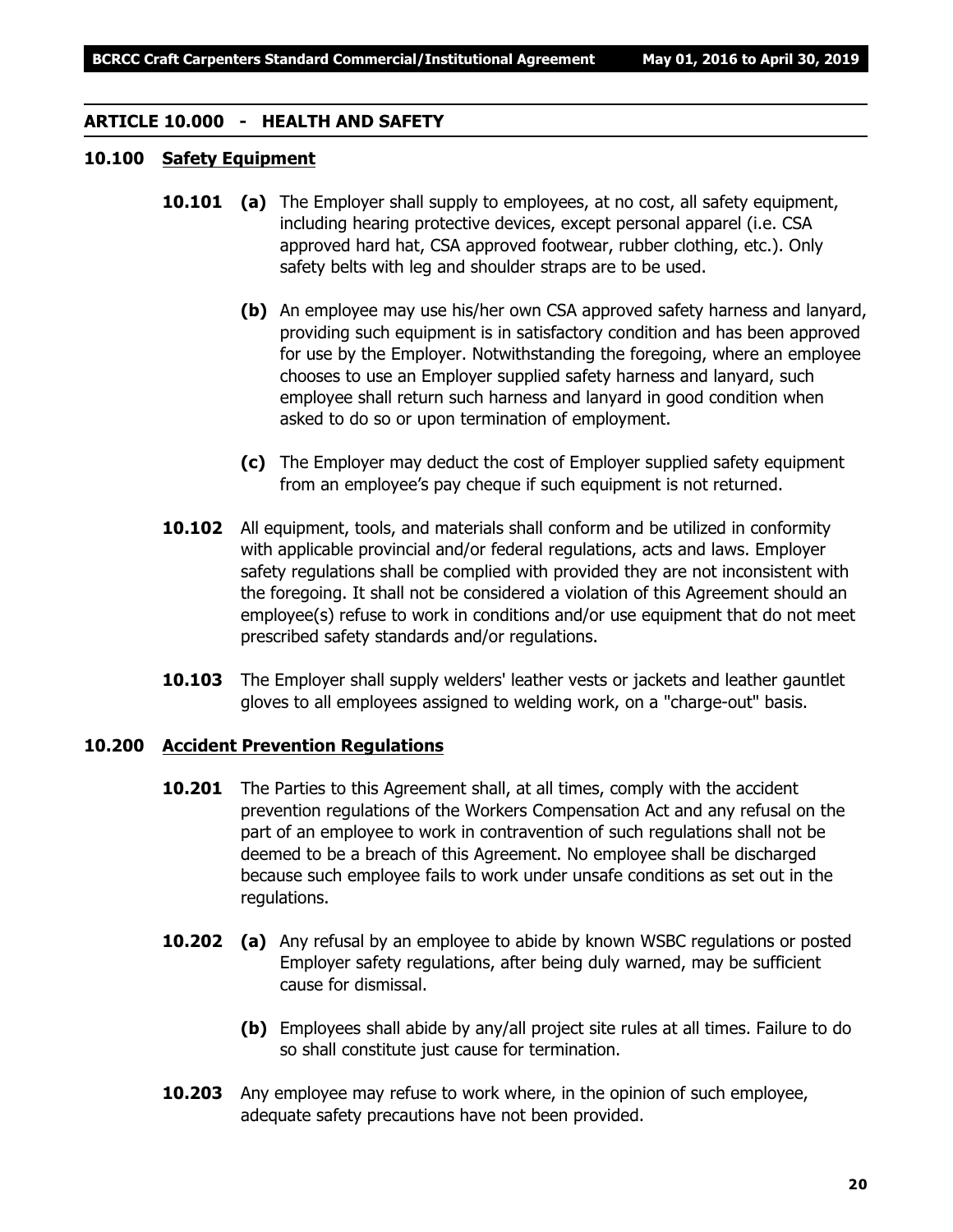#### **10.300 Project Inspections**

The Job Steward, or where there is a safety committee a Union representative of such committee, shall accompany the WSBC inspector on all project inspections.

#### **10.400 Injured or Sick Employees**

- **10.401** The Employer shall cover all transportation costs not otherwise covered by the WSBC for any employee residing in Employer supplied accommodation who is injured on the project and subsequently requires transportation to either his/her point of dispatch or back to the project. The foregoing shall also apply for any employee residing in Employer supplied accommodation who becomes ill or is injured in an accident not covered by WSBC, if the First Aid Attendant or a doctor recommends off-site treatment or a return to the employee's point of hire.
- **10.402** If an employee requires off-site medical attention which necessitates no return to work on that day, or where a qualified Occupational First Aid Attendant recommends rest until the next day, then the injured employee shall be paid for the full shift.
- **10.403** Refer also to Article 8.500 and Article 11.502.

# **ARTICLE 11.000 - WORKING CONDITIONS**

#### **11.100 Harassment and Discrimination**

Employees shall have the right to work in an environment free from harassment. In addition, discrimination under the prohibited grounds of the *BC Human Rights Code* shall not be tolerated within the open and inclusive craft building trades construction industry.

#### **11.200 Project Facilities**

# **11.201 Toilets**

Chemical or flush toilets shall be provided from the commencement of work on all projects. When sewer or chemical toilets are not available, sanitary facilities shall be provided in accordance with local sanitary regulations. Toilet houses shall be of fibreglass or rubber compound construction, and shall be cleaned out daily. Toilet paper shall be provided. There shall be a minimum of one (1) toilet for every fifteen (15) building trades persons on a project.

#### **11.202 Drinking Water**

Where there is no running tap water available, cool drinking water in approved sanitary containers shall be provided. Paper cups and salt tablets shall also be supplied.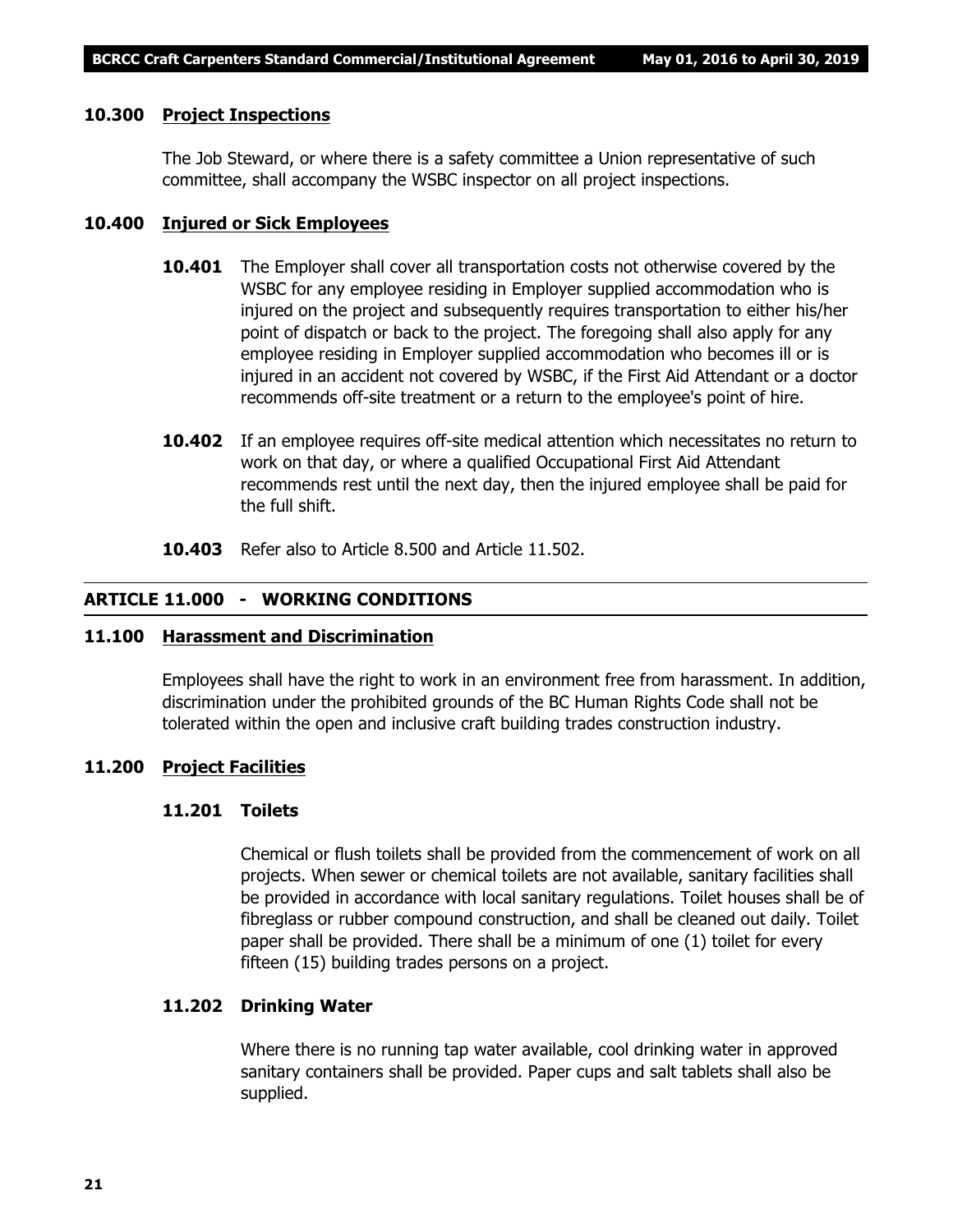# **11.203 Telephone Access**

A telephone(s) shall be made available to all employees at all times for incoming or outgoing emergency purposes, and incoming messages of an emergency nature shall be relayed immediately. No employee shall be permitted to use a personal cell phone or smart phone during working hours, excluding rest and meal breaks, except in case of an emergency. Repeated violations of the foregoing shall constitute just cause for discipline, up to and including termination.

#### **11.204 Clean Up Facilities**

The Employer shall provide clean up facilities, hand cleaner and paper towels.

# **11.300 Lockup**

The Employer shall not be required to provide a lockup on any project of short term duration unless it is economically practical to do so. On all other projects, the following standards shall apply.

- **11.301** A lockup shall be provided for employees and such lockup shall be located on the ground floor or first floor of the project. If multiple shifts are being worked, a separate lockup shall be provided for each shift. Lockups shall be used for tools, drying clothes, as a dressing room, and as a lunch room.
- **11.302** Each lockup shall have tool racks, tables and benches with provision for drying clothes and shall be of an adequate size to allow a minimum of fifteen (15) square feet per employee.
- **11.303** Each lockup shall have windows and venting with adequate lighting and provision for continuous heat twenty-four (24) hours a day.
- **11.304** The Employer shall be responsible for having the lockup(s) cleaned out daily and kept clear of building material and other construction paraphernalia.

#### **11.400 Vehicles**

No employee shall be permitted to use his/her own motor vehicle in a manner which is unfair to other employees and/or contrary to the best interests of the Union.

#### **11.500 Tools, Equipment and Protective Clothing**

- **11.501** The tools of an employee starting a new job shall be in good condition and shall be kept so on the Employer's time.
- **11.502** The cost of transporting an employee's tools shall be paid for by the Employer. Notwithstanding the foregoing, although employees will normally take their tools with them, when the Employer makes other arrangements for transporting an employee's tools such employee shall not suffer loss of wages because his/her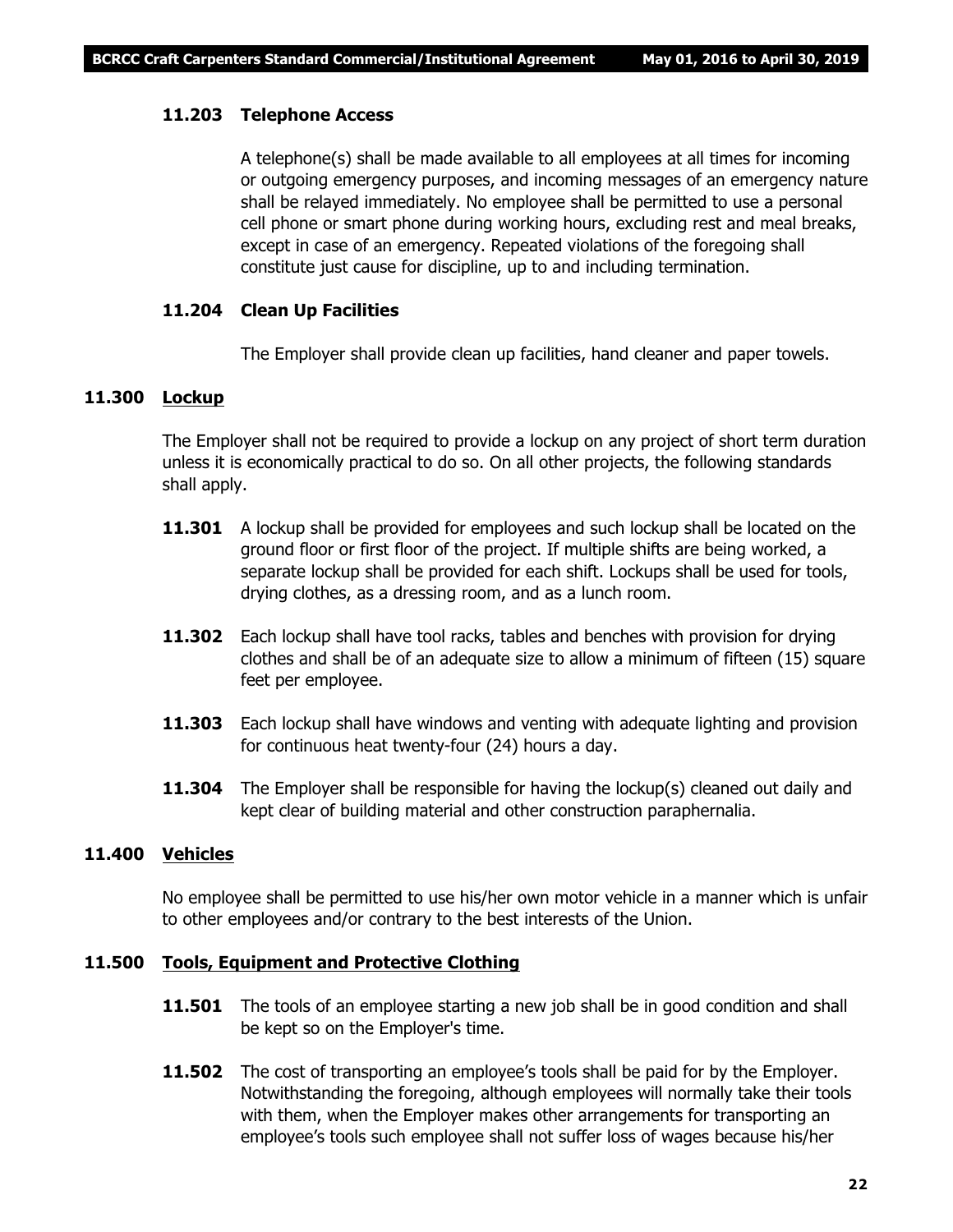tools are not available to him/her. The Employer agrees to transport the tools of an injured or sick employee to the employee's point of dispatch.

- **11.503** An employee shall provide the ordinary tools of his/her trade.
- **11.504** If the following tools or equipment ladder, straight edge, saw horse, stapling gun, hand clamp, power tools, or any other than ordinary tradespersons' tools, are desirable for the better carrying out of work, they shall be supplied by the Employer.
- **11.505** In the event an employee's outer clothing and/or footwear is substantially damaged due to the handling of creosoted or tarred materials or chemical substances in the line of the employee's duties, and protective clothing has not otherwise been provided, cost of cleaning or replacement shall be borne by the Employer.

# **11.600 Loss of Tools**

- **11.601** The Employer shall request, in writing, that each employee submit a written inventory of his/her tools and working apparel to the Employer on a project by project basis. It is strongly encouraged that the Employer make such request prior to each employee's commencement of work on a project, but such request can be made at any time. Regardless, in the event of a dispute, the Employer shall have the burden to prove if and/or when such request was made to each employee.
- **11.602** (a) If the employee submits his/her written inventory prior to date of loss, or in the event the Employer did not fulfill its responsibility in accordance with Article 11.601 prior to date of loss, the Employer shall replace an employee's tools and working apparel if such tools and/or working apparel are lost due to fire, burglary, or as a result of working over water or such other areas where tools cannot be retrieved.
	- **(b)** However, in the event the Employer did fulfill its responsibility in accordance with Article 11.601, but the employee had not yet submitted his/her written inventory prior to date of loss, the Employer shall have no obligation to replace the employee's tools and working apparel.
	- **(c)** In order to ensure there is no dispute over if and/or when the employee submitted his/her inventory, the employee shall have the Employer initial and date a copy when the original inventory is submitted and shall retain such copy on file for reference purposes.

# **ARTICLE 12.000 - JOINT LABOUR/MANAGEMENT MEETINGS**

The Parties may meet to address issues of mutual interest and importance. Such meeting(s) shall be scheduled on an "as needed basis". Any proposed changes to this Agreement which are mutually agreed to by the Parties at such meeting(s) shall be in writing, but shall not be implemented unless/until such changes are duly ratified by the Parties.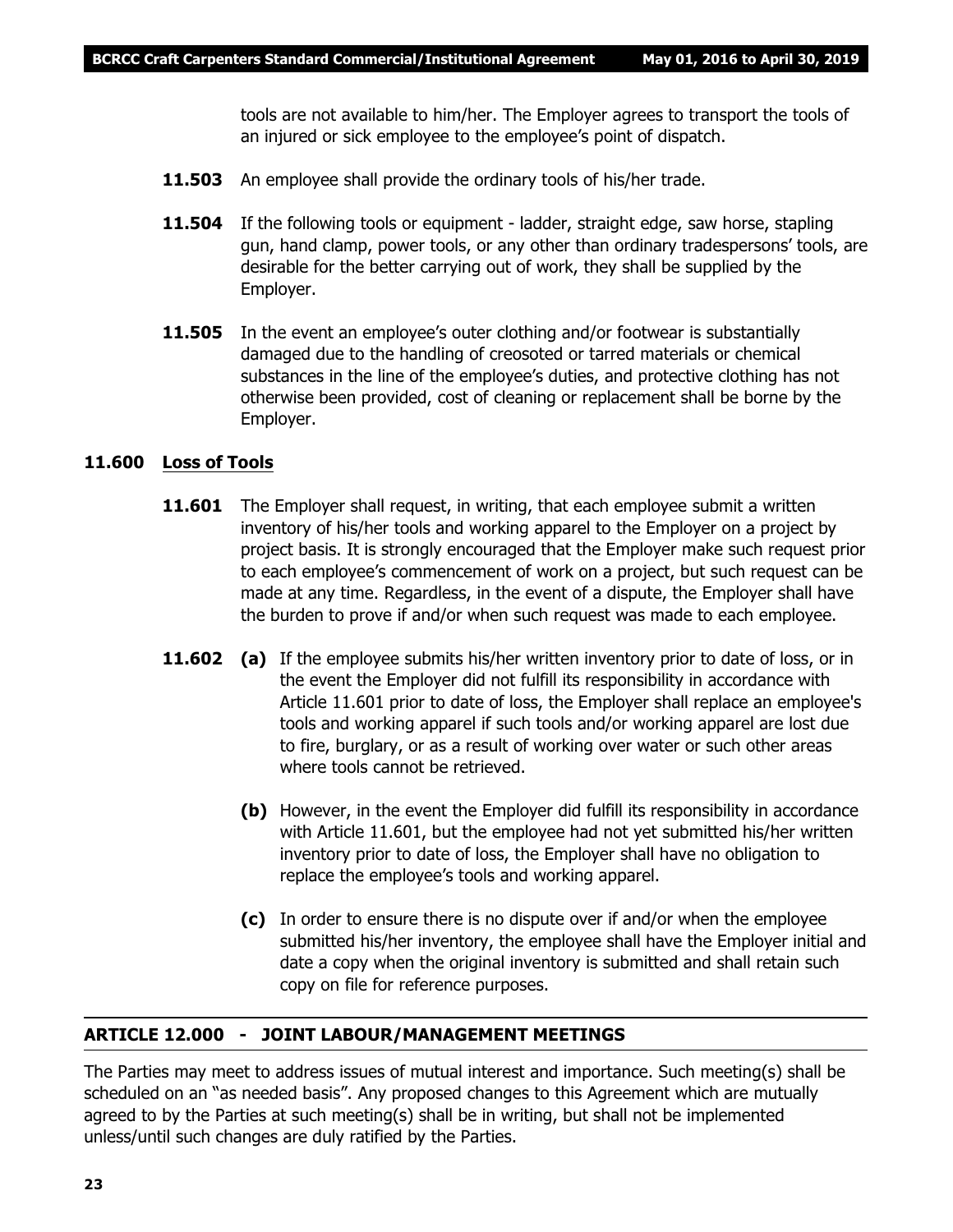# **ARTICLE 13.000 - ENABLING PROVISIONS**

# **13.100 Process**

- **13.101** The Union and an Employer(s) may determine on a project by project, area, or sector basis, if special dispensation is required to become competitive, and should the necessity arise, may by mutual agreement, in writing, amend or delete terms or conditions of this Agreement for the duration of the project. Notwithstanding the foregoing, it shall be a violation of this Agreement for the Parties to agree to the reduction and/or elimination of any joint industry funds negotiated between the BCBCBTU and CLR (i.e. Rehabilitation Fund) or individual dues to umbrella organizations, without the specific prior written consent of the BCBCBTU and CLR.
- **13.102** Article 13.000 is specifically intended to provide Employers with competitive relief where deemed necessary. As a result, no enabling package, or individual term or condition therein, shall include a provision, not already provided for in this Agreement, which in any way either increases the Employer's cost and/or decreases the Employer's flexibility with respect to any term of this Agreement. Refer to Article 13.103 for further details and examples.
- **13.103** The following example is offered to clarify the intent of Article 13.102. It is not meant to be inclusive of every possible situation, but merely to illustrate potential circumstances which could ultimately arise.
	- **>** If the Union provides competitive relief (e.g. reduction of rates, relaxation of crewing ratio restrictions, suspension of premiums, broadening of start time flexibility, mobility of members, etc.), but makes such relief contingent upon the Employer purchasing material from a Union signatory supplier, and/or waiving their right to utilize existing name request and/or recall provisions, then such contingency shall not be enforceable.

# **13.200 Participation**

- **13.201** In recognition of the close working relationship on projects between the Union and other BCBCBTU affiliates, the Parties acknowledge the need for enabling relief to be generally consistent. As a result, the Parties agree to work towards achieving this objective wherever possible. Notwithstanding the foregoing, the Parties also acknowledge the individual autonomy of the Union and agree that nothing herein shall be interpreted as an agreement to limit that autonomy in any way.
- **13.202** Unless otherwise mutually agreed to in writing by the Parties, neither the Union nor an individual Union Local(s) shall decline to participate in good faith in the process contemplated by Article 13.000 of this Agreement. The Parties expressly agree that the Union and/or an individual local(s) of the Union would be in violation of foregoing if the Union and/or an individual local(s) of the Union were to decline an Employer's enabling request pursuant to either a formal or informal (i.e. blanket) policy of refusal. Individual union members shall retain the right to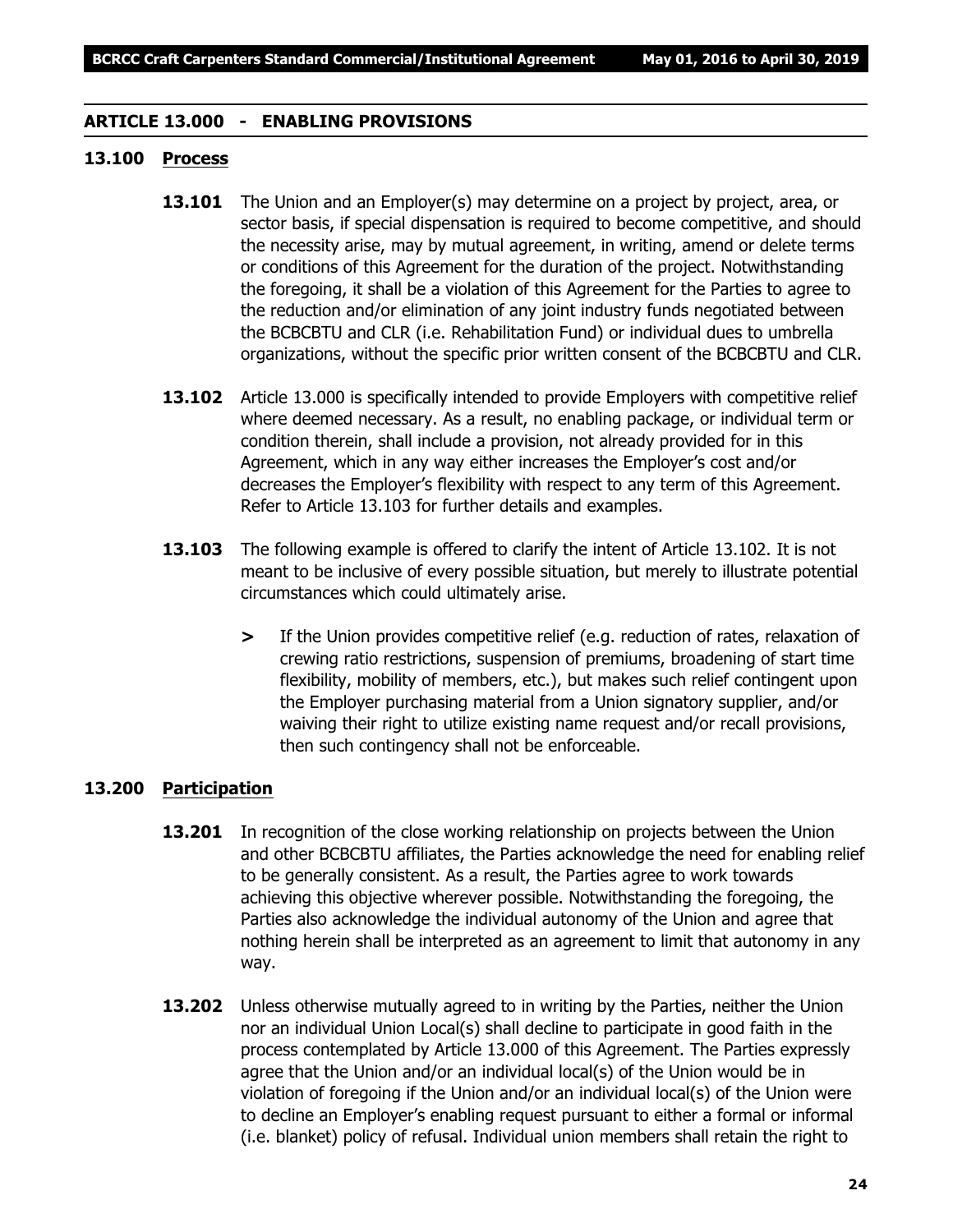refuse a dispatch to an enabled project, but neither the Union nor an individual local(s) of the Union shall encourage or otherwise counsel its members to do so.

# **ARTICLE 14.000 - GRIEVANCE PROCEDURE**

# **14.100 Definition**

- **14.101 (a)** A grievance shall be defined as any "difference" between the Parties to this Agreement with respect to its interpretation, application, operation or any alleged violation thereof, including discharge for cause alleged to be unjust by the Union. Discharge shall not include layoff of employees for reason of project efficiency or reduction of forces on suspension or completion of work.
	- **(b)** The party initiating a grievance shall be referred to herein as the aggrieved party. The other party to a grievance shall be referred to as the responding party.
- **14.102** The two (2) parties to any formal grievance shall be the two (2) parties signatory to this Agreement, namely the Union and CLR (acting on its own behalf and/or on behalf of its respective signatory member Employer(s)). The parties expressly agree that an individual local(s) of the Union does not have the right to initiate a formal grievance unless/until such grievance has been duly authorized in accordance with the Union's prevailing policy(s), where such prevailing policy(s) exist. Likewise, the parties expressly agree that an individual Employer does not have the right to unilaterally initiate or defend a formal grievance on its own behalf without the prior written authorization of CLR.

# **14.200 Time Limits**

- **14.201** In order to initiate a formal grievance, the aggrieved party must provide written notification to the responding party within thirty (30) calendar days of the date on which the underlying "difference" is alleged to have occurred. Such notification shall include all relevant particulars of the formal grievance and all relevant and reliance documentation. The parties expressly agree that a formal grievance shall not be deemed to have been initiated unless/until the responding party has actually received a copy of the required written notification from the aggrieved party. All time limits shall be strictly enforced.
- **14.202** Notwithstanding Article 14.201, in the event of an alleged error on a pay cheque, such "difference" shall be deemed to have occurred on the date the pay cheque stub was received by the aggrieved employee(s). Likewise, in the event of an alleged error on the Employer's monthly remittance report, such "difference" shall be deemed to have occurred on the date the remittance report was received by the Union.

# **14.300 Step 1 (Informal Resolution)**

Once a formal grievance has been initiated, the parties shall make a concerted good faith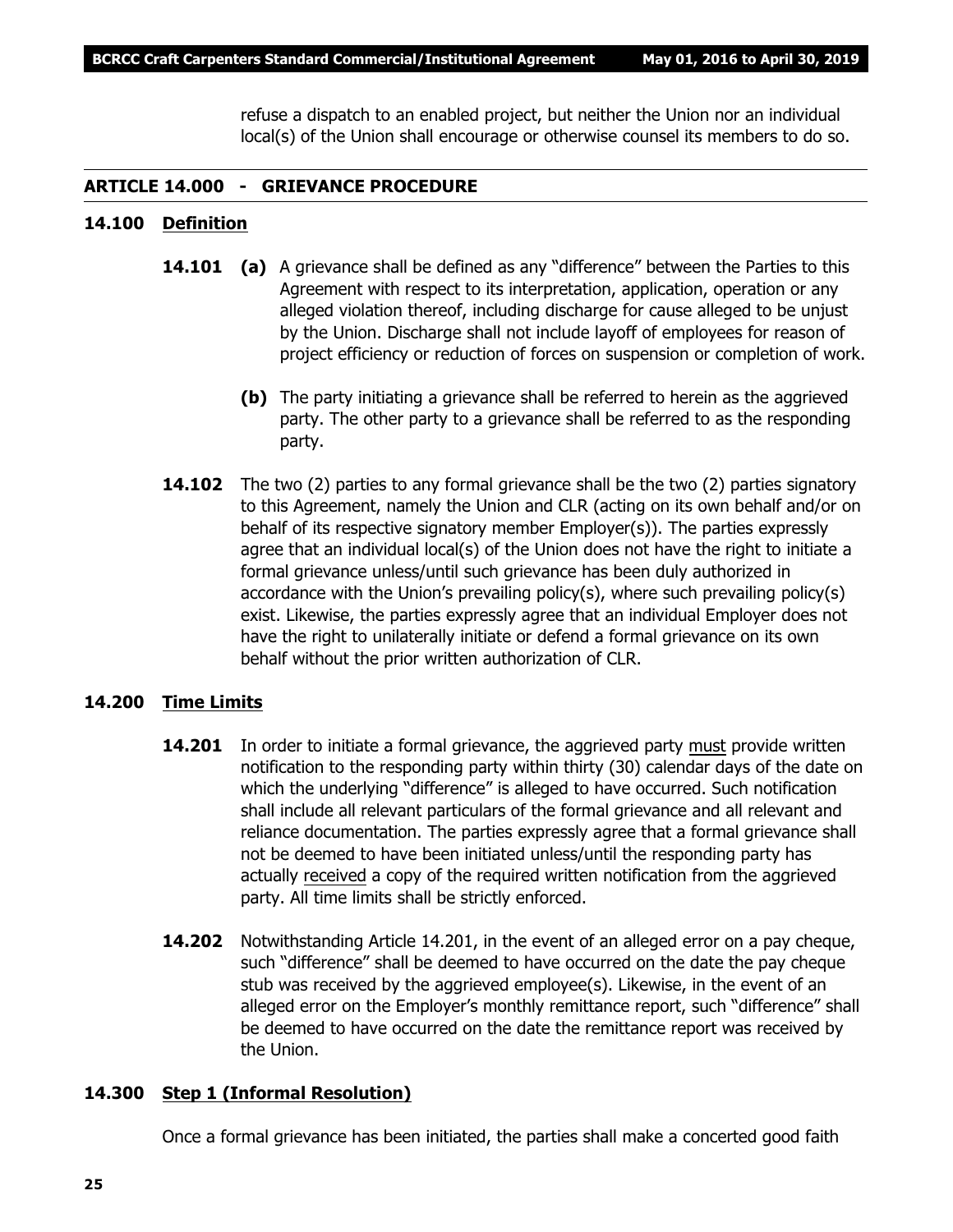effort to work out a mutually agreeable resolution. Notwithstanding the foregoing, unless otherwise mutually agreed by the parties in writing, the aggrieved party shall be deemed to have abandoned the formal grievance in the event notice of referral to Mr. Michael Fleming (in accordance with Article 14.400) has not been received by the responding party within sixty (60) calendar days of the date on which the underlying "difference" is alleged to have occurred. Refer to Article 14.202 for clarification on the interpretation of "occurred".

# **14.400 Step 2 (Formal Resolution)**

The parties expressly agree that the Step 2 is an integral component of the Grievance Procedure in accordance with this Agreement.

If the parties are unable to work out a mutually agreeable resolution in accordance with Article 14.300, either party may refer the formal grievance to Mr. Michael Fleming for final and conclusive determination as follows. Notice of such referral shall be provided, in writing, to both the responding party and Mr. Fleming. Notwithstanding the foregoing, in the event Mr. Fleming is not available to the parties, the parties shall mutually agree upon a replacement. (Note: The parties expressly agree that all references to Mr. Michael Fleming within Article 14.000 shall be interpreted as *"Mr. Fleming or his replacement "* in the event a replacement for Mr. Fleming is mutually agreed upon in accordance with such Article.)

- **14.401** Mr. Fleming shall meet with the parties and shall attempt to facilitate a mutually agreeable resolution.
- **14.402 (a)** In the event Mr. Fleming is unable to facilitate a mutually agreeable resolution in accordance with Article 14.401, each party shall be required to submit a proposed determination/award, in writing, to Mr. Fleming. Mr. Fleming shall determine his own procedure, including timing, for such submissions. Upon receipt of both proposed determinations/awards, Mr. Fleming shall provide a copy to each party.
	- **(b)** Mr. Fleming shall consider the relative merits of each of the proposed determinations/awards, and shall select one (1) of the proposed determinations/awards in its entirety, and may not impose any alternative and/or modified determination/award without the prior mutual agreement of the parties.
	- **(c)** Mr. Fleming shall provide a summary of the reasons for his decision within his award.
- **14.403** Notwithstanding any/all contrary provisions of Article 14.000, Mr. Fleming shall have and may exercise all powers of a mediator/arbitrator pursuant to the *Labour Relations Code.*
- **14.404** Notwithstanding any/all contrary provisions of Article 14.000, the parties may mutually agree, in writing, to any other grievance resolution procedure which they agree is appropriate under the circumstances.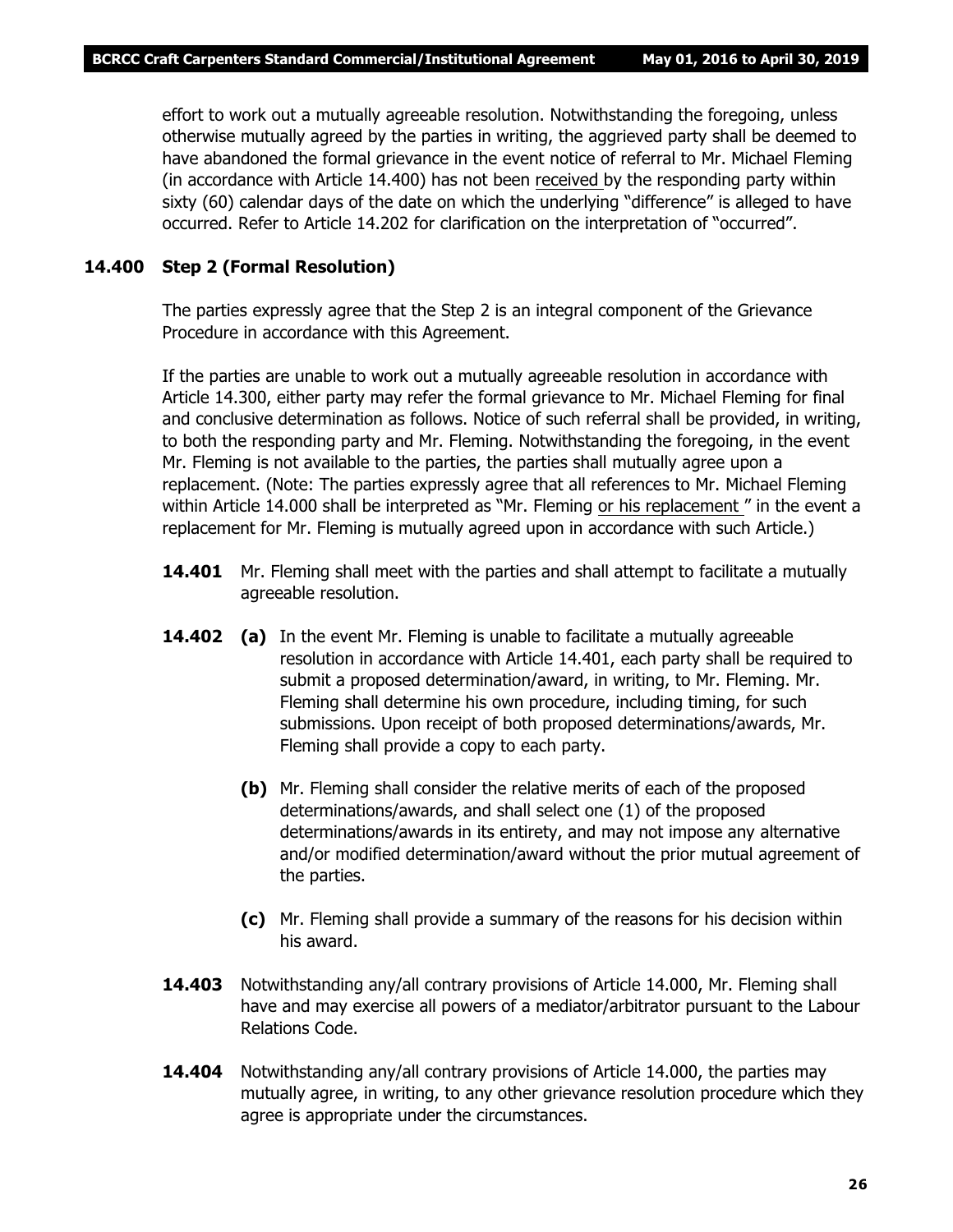# **14.500 Expenses**

Each party shall be responsible for one hundred percent (100%) of any/all "party specific" costs, and fifty percent (50%) of any/all "joint" costs, which may be incurred during the informal and formal grievance resolution process.

# **ARTICLE 15.000 - SAVINGS CLAUSE**

- **15.100** In the event that any clause, section or article of this Agreement should be held invalid by operation of law, or by a tribunal of competent jurisdiction, or if compliance with or enforcement of any clause, section or article should be restrained by such tribunal, pending a final determination as to its validity, the remainder of this Agreement or the application of such clause, section or article to persons or circumstances, other than those as to which it has been held invalid, or as to which compliance with or enforcement of has been restrained, shall not be affected thereby.
- **15.200** In the event that any clause, section or article of this Agreement should be held invalid, or enforcement of, or compliance with which has been restrained, as above set forth, the Parties affected thereby shall enter into immediate collective bargaining negotiations, upon the request of either Party, for the purpose of arriving at a mutually satisfactory replacement for such clause, section or article during the period of invalidity or restraint.
- **15.300** In the event the Parties do not agree on such a mutually satisfactory replacement, they shall submit the dispute to the grievance procedure in accordance with Article 14.000.

# **SIGNATURE OF PARTIES**

Signed on behalf of: Signed on behalf of:

Association of BC Carpenters

Clyde Scollan Hamish Stewart

Eric Akelaitis Mark Derton

Dated this 5<sup>th</sup> day of December, 2017. Dated this 29<sup>th</sup> day of November, 2017.

Construction Labour Relations **British Columbia Regional Council of** British Columbia Regional Council of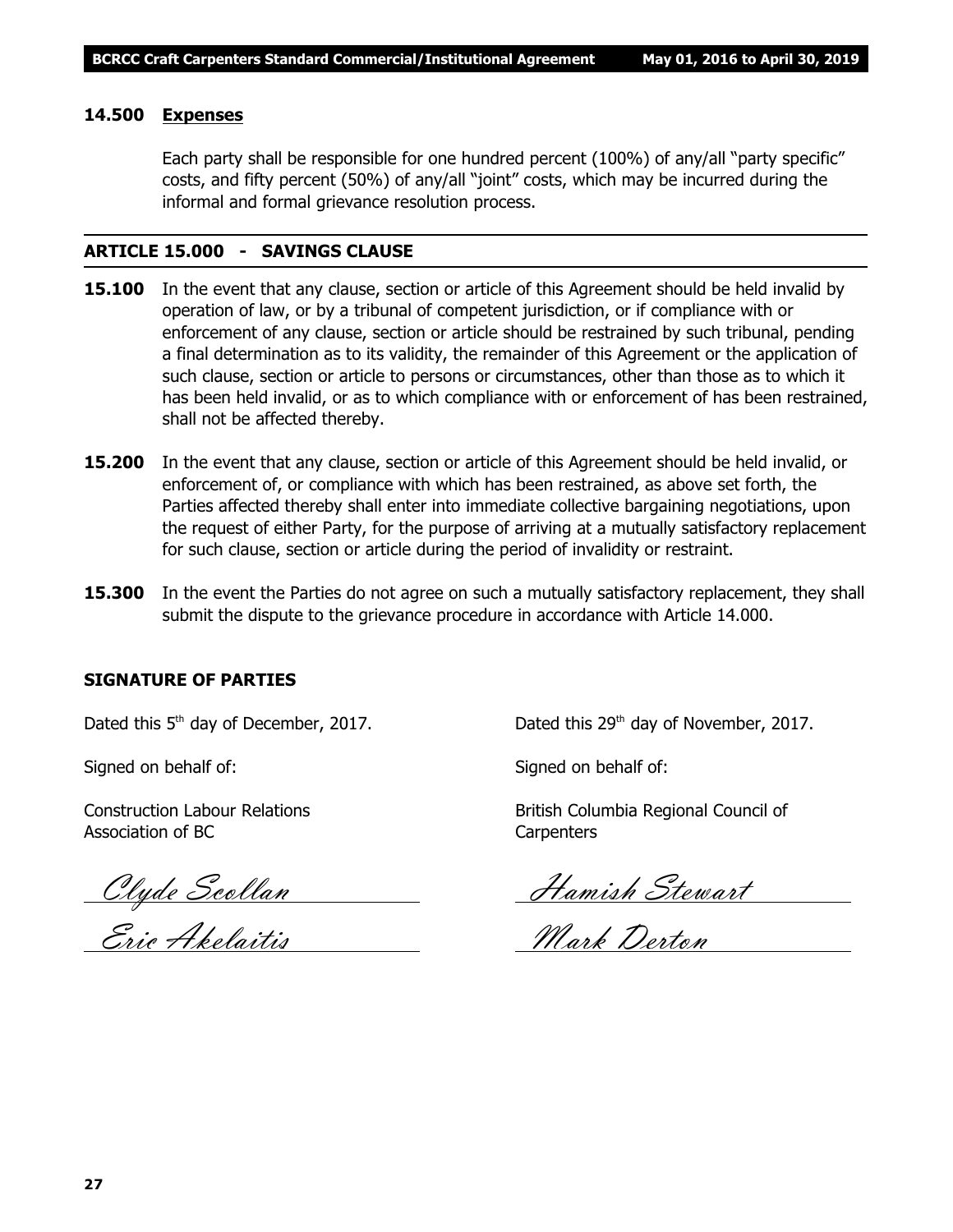# **SCHEDULE "A1.1" INSIDE LOWER MAINLAND/FRASER VALLEY MINIMUM STRAIGHT TIME HOURLY WAGE RATES AND BREAKDOWN OF MONETARY PACKAGE**

Schedule "A1.1" shall apply to all commercial and institutional projects which are located inside the Lower Mainland/Fraser Valley, except those which are superceded by the LM/FV exemption. Refer to Article 3.301 (a) for details.

| "Inside" Lower Mainland/Fraser Valley             |               |                     |                     |                               |                               |            |                               |             |               | <b>Effective May 15, 2016</b> |                         |
|---------------------------------------------------|---------------|---------------------|---------------------|-------------------------------|-------------------------------|------------|-------------------------------|-------------|---------------|-------------------------------|-------------------------|
|                                                   |               |                     |                     |                               |                               |            | <b>Employer Contributions</b> |             |               |                               |                         |
| <b>Employee Classifications:</b>                  | $\frac{0}{0}$ | <b>Base</b><br>Rate | <b>VP/SHP</b><br>8% | <b>Benefit</b><br><b>Plan</b> | <b>Pension</b><br><b>t 8%</b> | <b>CEA</b> | <b>CAF</b>                    | <b>CIRP</b> | <b>JAPlan</b> | <b>BCBCBTU</b>                | <b>Total</b><br>Package |
| <b>Journeyperson</b>                              |               |                     |                     |                               |                               |            |                               |             |               |                               |                         |
| > Foreman (FM)                                    | 115%          | 39.16               | 3.133               | 2.350                         | 3.133                         | 0.15       | 0.11                          | 0.02        | 0.01          | 0.01                          | 48.076                  |
| > Certified (CJP)                                 | 100%          | 34.05               | 2.724               | 2.350                         | 2.724                         | 0.15       | 0.11                          | 0.02        | 0.01          | 0.01                          | 42.148                  |
| > Uncertified (UJP)                               | 90%           | 30.65               | 2.452               | 2.350                         | 2.452                         | 0.15       | 0.11                          | 0.02        | 0.01          | 0.01                          | 38.204                  |
| <b>Apprentice or Semi Skilled Carpenter (SSC)</b> |               |                     | <b>VP/SHP</b><br>8% |                               | <b>Pension</b><br>+ 5%        |            |                               |             |               |                               |                         |
| $> 8th$ Term or Level 8                           | 90%           | 30.65               | 2.452               | 2.350                         | 1.533                         | 0.15       | 0.11                          | 0.02        | 0.01          | 0.01                          | 37.285                  |
| $>$ 7 <sup>th</sup> Term or Level 7               | 85%           | 28.94               | 2.315               | 2.350                         | 1.447                         | 0.15       | 0.11                          | 0.02        | 0.01          | 0.01                          | 35.352                  |
| $> 6th$ Term or Level 6                           | 75%           | 25.54               | 2.043               | 2.350                         | 1.277                         | 0.15       | 0.11                          | 0.02        | 0.01          | 0.01                          | 31.510                  |
| $> 5th$ Term or Level 5                           | 70%           | 23.84               | 1.907               | 2.350                         | 1.192                         | 0.15       | 0.11                          | 0.02        | 0.01          | 0.01                          | 29.589                  |
| $> 4th$ Term or Level 4                           | 65%           | 22.13               | 1.770               | 2.350                         | 1.107                         | 0.15       | 0.11                          | 0.02        | 0.01          | 0.01                          | 27.657                  |
| $> 3rd$ Term or Level 3                           | 60%           | 20.43               | 1.634               | 2.350                         | 1.022                         | 0.15       | 0.11                          | 0.02        | 0.01          | 0.01                          | 25.736                  |
| $> 2nd$ Term or Level 2                           | 55%           | 18.73               | 1.498               | 2.350                         | 0.937                         | 0.15       | 0.11                          | 0.02        | 0.01          | 0.01                          | 23.815                  |
| $> 1st$ Term or Level 1                           | 50%           | 17.03               | 1.362               | 2.350                         | 0.852                         | 0.15       | 0.11                          | 0.02        | 0.01          | 0.01                          | 21.894                  |
| <b>Material Handler/</b><br><b>Pre-Apprentice</b> | 45%           | 15.32               | 1.226               | 2.350                         | n/a                           | 0.15       | 0.11                          | 0.02        | 0.01          | 0.01                          | 19.196                  |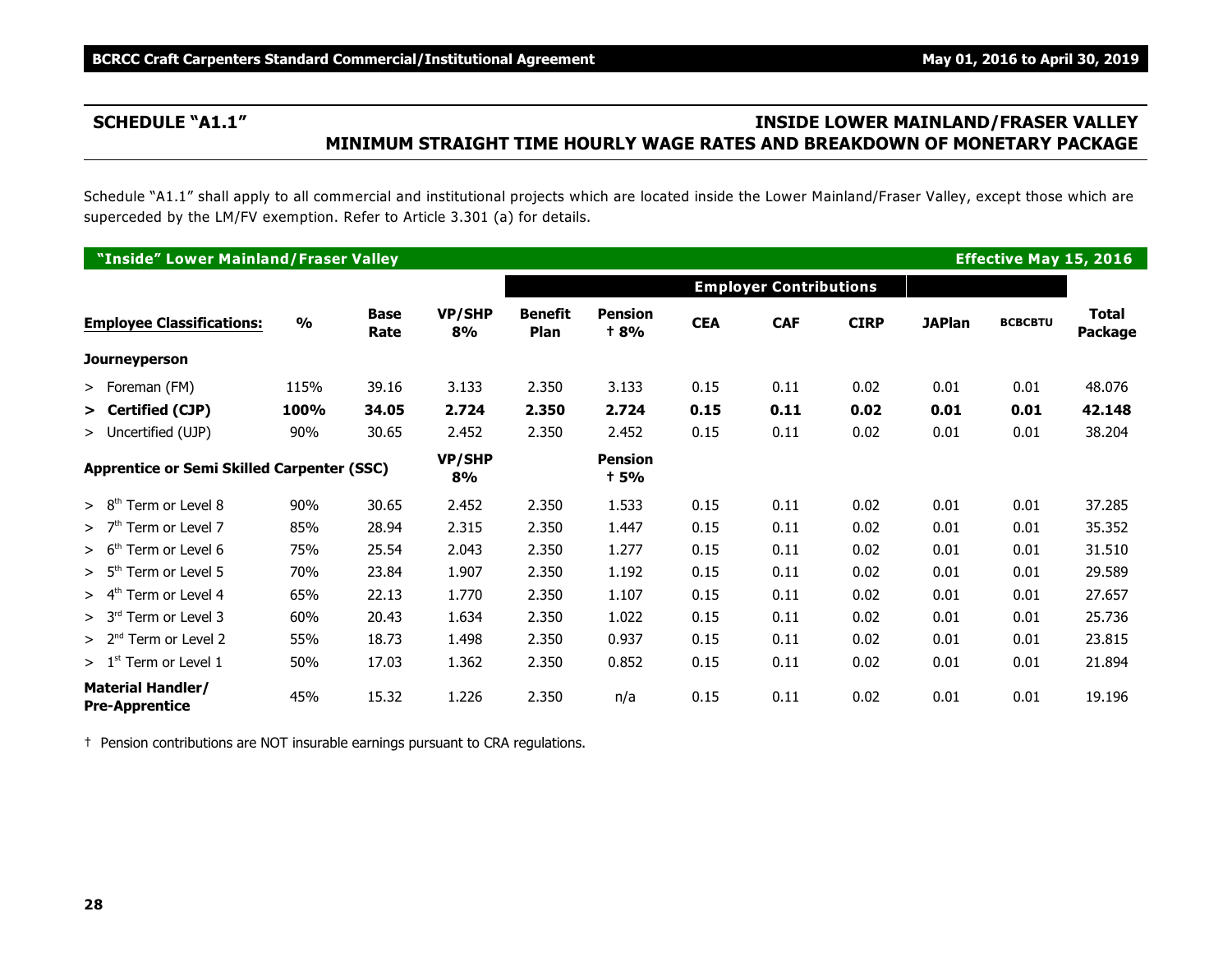# **SCHEDULE "A1.2" INSIDE LOWER MAINLAND/FRASER VALLEY MINIMUM STRAIGHT TIME HOURLY WAGE RATES AND BREAKDOWN OF MONETARY PACKAGE**

Schedule "A1.2" shall apply to all commercial and institutional projects which are located inside the Lower Mainland/Fraser Valley, except those which are superceded by the LM/FV exemption. Refer to Article 3.301 (a) for details.

| "Inside" Lower Mainland/Fraser Valley             |               |                     |                     |                               |                               |            |                               |             |               | <b>Effective January 01, 2017</b> |                         |
|---------------------------------------------------|---------------|---------------------|---------------------|-------------------------------|-------------------------------|------------|-------------------------------|-------------|---------------|-----------------------------------|-------------------------|
|                                                   |               |                     |                     |                               |                               |            | <b>Employer Contributions</b> |             |               |                                   |                         |
| <b>Employee Classifications:</b>                  | $\frac{0}{0}$ | <b>Base</b><br>Rate | <b>VP/SHP</b><br>8% | <b>Benefit</b><br><b>Plan</b> | <b>Pension</b><br><b>t 8%</b> | <b>CEA</b> | <b>CAF</b>                    | <b>CIRP</b> | <b>JAPlan</b> | <b>BCBCBTU</b>                    | <b>Total</b><br>Package |
| <b>Journeyperson</b>                              |               |                     |                     |                               |                               |            |                               |             |               |                                   |                         |
| > Foreman (FM)                                    | 115%          | 39.16               | 3.133               | 2.350                         | 3.133                         | 0.15       | 0.11                          | 0.02        | 0.01          | 0.01                              | 48.076                  |
| > Certified (CJP)                                 | 100%          | 34.05               | 2.724               | 2.350                         | 2.724                         | 0.15       | 0.11                          | 0.02        | 0.01          | 0.01                              | 42.148                  |
| > Uncertified (UJP)                               | 90%           | 30.65               | 2.452               | 2.350                         | 2.452                         | 0.15       | 0.11                          | 0.02        | 0.01          | 0.01                              | 38.204                  |
| <b>Apprentice or Semi Skilled Carpenter (SSC)</b> |               |                     | VP/SHP<br>8%        |                               | <b>Pension</b><br>† 5%        |            |                               |             |               |                                   |                         |
| $> 8th$ Term or Level 8                           | 90%           | 30.65               | 2.452               | 2.350                         | 1.533                         | 0.15       | 0.11                          | 0.02        | 0.01          | 0.01                              | 37.285                  |
| $>7th$ Term or Level 7                            | 85%           | 28.94               | 2.315               | 2.350                         | 1.447                         | 0.15       | 0.11                          | 0.02        | 0.01          | 0.01                              | 35.352                  |
| $> 6th$ Term or Level 6                           | 75%           | 25.54               | 2.043               | 2.350                         | 1.277                         | 0.15       | 0.11                          | 0.02        | 0.01          | 0.01                              | 31.510                  |
| $> 5th$ Term or Level 5                           | 70%           | 23.84               | 1.907               | 2.350                         | 1.192                         | 0.15       | 0.11                          | 0.02        | 0.01          | 0.01                              | 29.589                  |
| $> 4th$ Term or Level 4                           | 65%           | 22.13               | 1.770               | 2.350                         | 1.107                         | 0.15       | 0.11                          | 0.02        | 0.01          | 0.01                              | 27.657                  |
| $> 3rd$ Term or Level 3                           | 60%           | 20.43               | 1.634               | 2.350                         | 1.022                         | 0.15       | 0.11                          | 0.02        | 0.01          | 0.01                              | 25.736                  |
| $> 2nd$ Term or Level 2                           | 55%           | 18.73               | 1.498               | 2.350                         | 0.937                         | 0.15       | 0.11                          | 0.02        | 0.01          | 0.01                              | 23.815                  |
| $>1st$ Term or Level 1                            | 50%           | 17.03               | 1.362               | 2.350                         | 0.852                         | 0.15       | 0.11                          | 0.02        | 0.01          | 0.01                              | 21.894                  |
| <b>Material Handler/</b><br><b>Pre-Apprentice</b> | 45%           | 15.32               | 1.226               | 2.350                         | n/a                           | 0.15       | 0.11                          | 0.02        | 0.01          | 0.01                              | 19.196                  |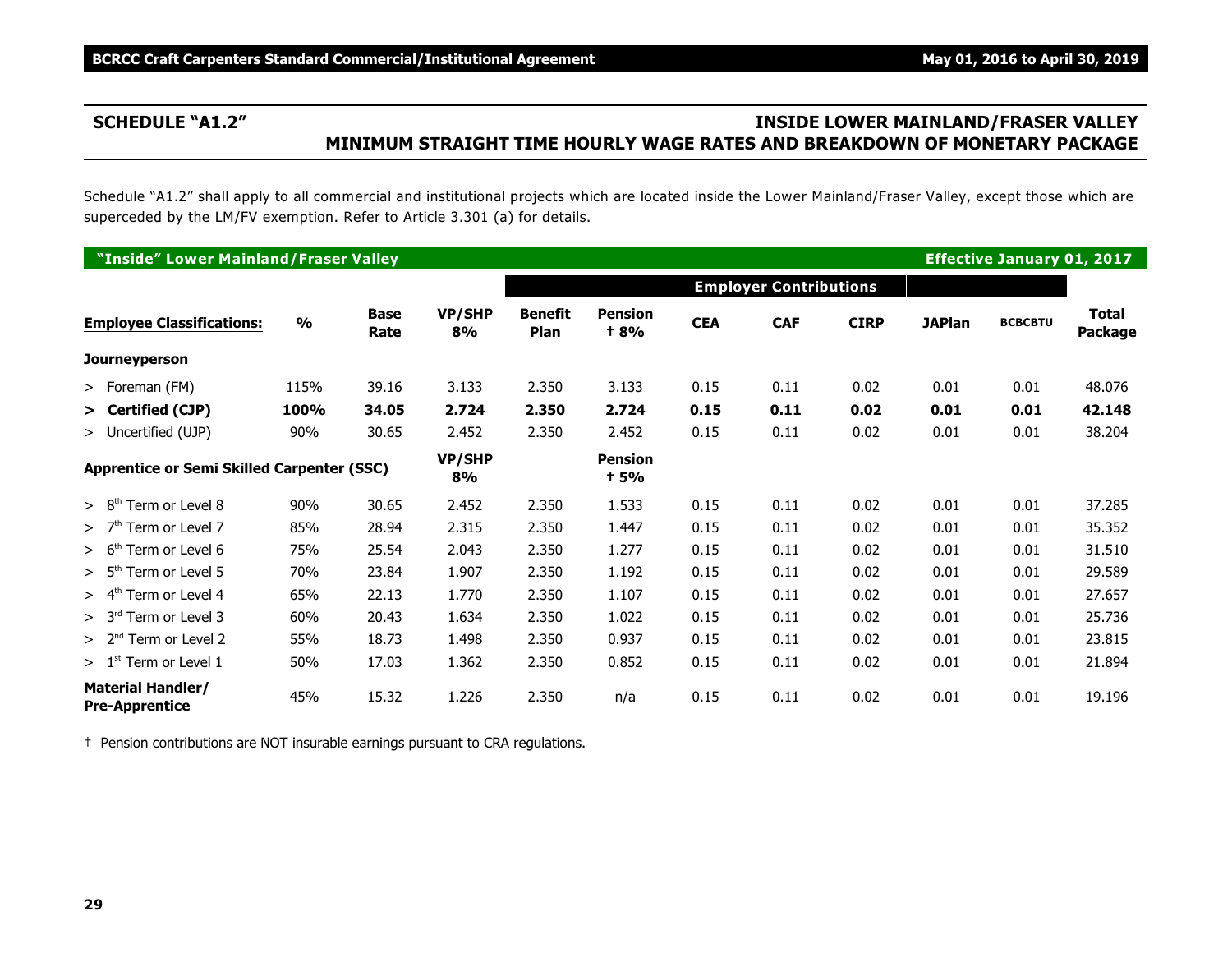# **SCHEDULE "A1.3" INSIDE LOWER MAINLAND/FRASER VALLEY MINIMUM STRAIGHT TIME HOURLY WAGE RATES AND BREAKDOWN OF MONETARY PACKAGE**

Schedule "A1.3" shall apply to all commercial and institutional projects which are located inside the Lower Mainland/Fraser Valley, except those which are superceded by the LM/FV exemption. Refer to Article 3.301 (a) for details.

|                                                   | "Inside" Lower Mainland/Fraser Valley |               |                     |                     |                        |                               |            |                               |             |               |                | <b>Effective May 01, 2017</b> |                                |
|---------------------------------------------------|---------------------------------------|---------------|---------------------|---------------------|------------------------|-------------------------------|------------|-------------------------------|-------------|---------------|----------------|-------------------------------|--------------------------------|
|                                                   |                                       |               |                     |                     |                        |                               |            | <b>Employer Contributions</b> |             |               |                |                               |                                |
|                                                   | <b>Employee Classifications:</b>      | $\frac{0}{0}$ | <b>Base</b><br>Rate | <b>VP/SHP</b><br>8% | <b>Benefit</b><br>Plan | <b>Pension</b><br><b>t 8%</b> | <b>CEA</b> | <b>CAF</b>                    | <b>CIRP</b> | <b>JAPlan</b> | <b>BCBCBTU</b> | D&A<br><b>Policy</b>          | <b>Total</b><br><b>Package</b> |
|                                                   | <b>Journeyperson</b>                  |               |                     |                     |                        |                               |            |                               |             |               |                |                               |                                |
|                                                   | > Foreman (FM)                        | 115%          | 39.34               | 3.147               | 2.467                  | 3.147                         | 0.10       | 0.13                          | 0.02        | 0.01          | 0.01           | n/a                           | 48.371                         |
|                                                   | > Certified (CJP)                     | 100%          | 34.21               | 2.737               | 2.467                  | 2.737                         | 0.10       | 0.13                          | 0.02        | 0.01          | 0.01           | n/a                           | 42.421                         |
|                                                   | > Uncertified (UJP)                   | 90%           | 30.79               | 2.463               | 2.467                  | 2.463                         | 0.10       | 0.13                          | 0.02        | 0.01          | 0.01           | n/a                           | 38.453                         |
| <b>Apprentice or Semi Skilled Carpenter (SSC)</b> |                                       |               |                     | <b>VP/SHP</b><br>8% |                        | <b>Pension</b><br><b>+5%</b>  |            |                               |             |               |                |                               |                                |
|                                                   | $> 8th$ Term or Level 8               | 90%           | 30.79               | 2.463               | 2.467                  | 1.540                         | 0.10       | 0.13                          | 0.02        | 0.01          | 0.01           | n/a                           | 37.530                         |
|                                                   | $>7th$ Term or Level 7                | 85%           | 29.08               | 2.326               | 2.467                  | 1.454                         | 0.10       | 0.13                          | 0.02        | 0.01          | 0.01           | n/a                           | 35.597                         |
|                                                   | $> 6th$ Term or Level 6               | 75%           | 25.66               | 2.053               | 2.467                  | 1.283                         | 0.10       | 0.13                          | 0.02        | 0.01          | 0.01           | n/a                           | 31.733                         |
|                                                   | Term or Level 5<br>> 5 <sup>th</sup>  | 70%           | 23.95               | 1.916               | 2.467                  | 1.198                         | 0.10       | 0.13                          | 0.02        | 0.01          | 0.01           | n/a                           | 29.801                         |
|                                                   | $> 4th$ Term or Level 4               | 65%           | 22.24               | 1.779               | 2.467                  | 1.112                         | 0.10       | 0.13                          | 0.02        | 0.01          | 0.01           | n/a                           | 27.868                         |
|                                                   | $> 3rd$ Term or Level 3               | 60%           | 20.53               | 1.642               | 2.467                  | 1.027                         | 0.10       | 0.13                          | 0.02        | 0.01          | 0.01           | n/a                           | 25.936                         |
|                                                   | $> 2nd$ Term or Level 2               | 55%           | 18.82               | 1.506               | 2.467                  | 0.941                         | 0.10       | 0.13                          | 0.02        | 0.01          | 0.01           | n/a                           | 24.004                         |
|                                                   | $>1st$ Term or Level 1                | 50%           | 17.11               | 1.369               | 2.467                  | 0.856                         | 0.10       | 0.13                          | 0.02        | 0.01          | 0.01           | n/a                           | 22.072                         |
| <b>Material Handler/</b><br><b>Pre-Apprentice</b> |                                       | 45%           | 15.39               | 1.231               | 2.467                  | n/a                           | 0.10       | 0.13                          | 0.02        | 0.01          | 0.01           | n/a                           | 19.358                         |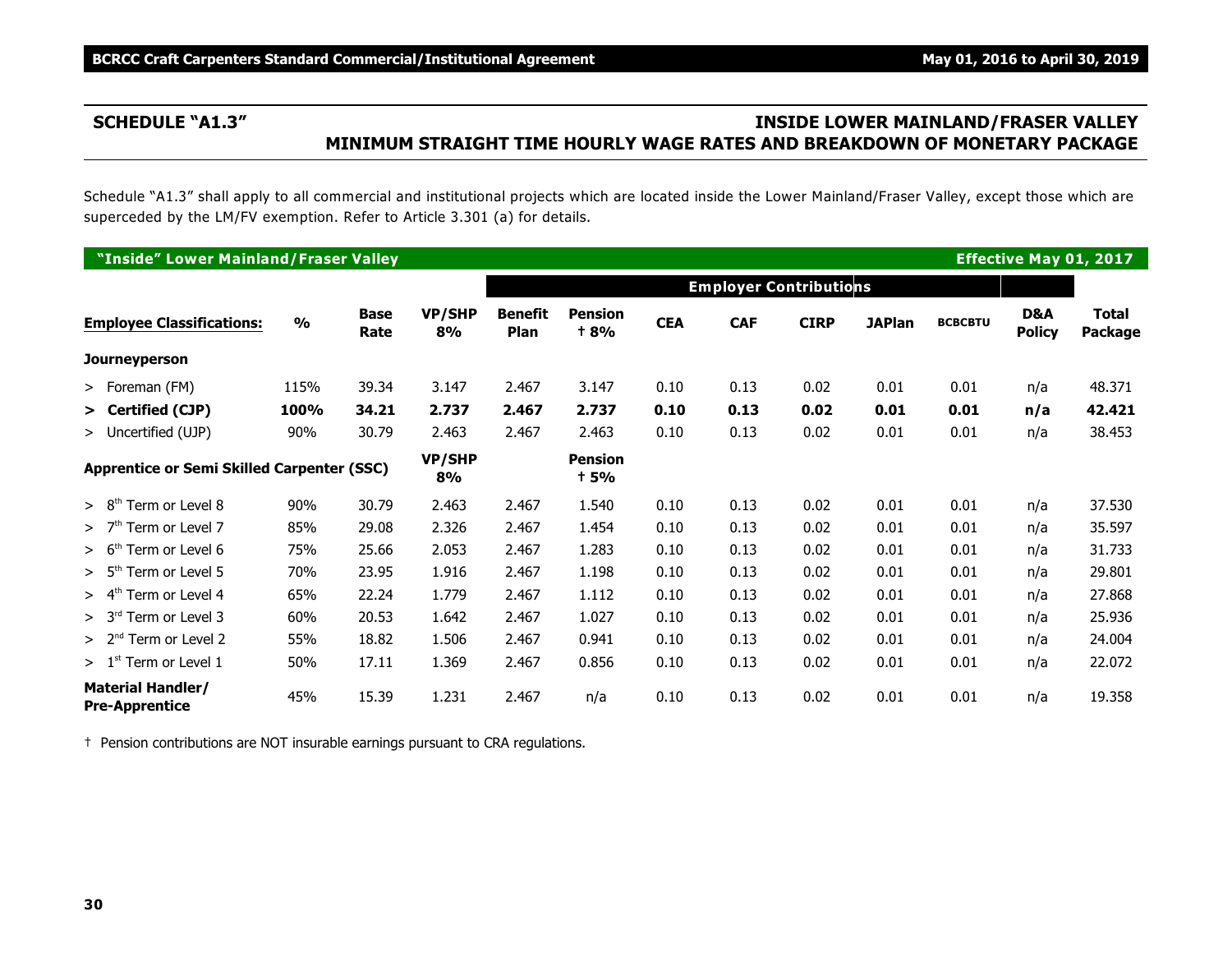# **SCHEDULE "A1.4" INSIDE LOWER MAINLAND/FRASER VALLEY MINIMUM STRAIGHT TIME HOURLY WAGE RATES AND BREAKDOWN OF MONETARY PACKAGE**

Schedule "A1.4" shall apply to all commercial and institutional projects which are located inside the Lower Mainland/Fraser Valley, except those which are superceded by the LM/FV exemption. Refer to Article 3.301 (a) for details.

|                                                   | "Inside" Lower Mainland/Fraser Valley |               |                     |                     |                        |                               |            |                               |             |               | <b>Effective November 26, 2017</b> |                      |                                |
|---------------------------------------------------|---------------------------------------|---------------|---------------------|---------------------|------------------------|-------------------------------|------------|-------------------------------|-------------|---------------|------------------------------------|----------------------|--------------------------------|
|                                                   |                                       |               |                     |                     |                        |                               |            | <b>Employer Contributions</b> |             |               |                                    |                      |                                |
|                                                   | <b>Employee Classifications:</b>      | $\frac{0}{0}$ | <b>Base</b><br>Rate | <b>VP/SHP</b><br>8% | <b>Benefit</b><br>Plan | <b>Pension</b><br><b>t 8%</b> | <b>CEA</b> | <b>CAF</b>                    | <b>CIRP</b> | <b>JAPlan</b> | <b>BCBCBTU</b>                     | D&A<br><b>Policy</b> | <b>Total</b><br><b>Package</b> |
|                                                   | <b>Journeyperson</b>                  |               |                     |                     |                        |                               |            |                               |             |               |                                    |                      |                                |
|                                                   | > Foreman (FM)                        | 115%          | 39.34               | 3.147               | 2.467                  | 3.147                         | 0.10       | 0.13                          | 0.02        | 0.01          | 0.05                               | 0.01                 | 48.421                         |
|                                                   | > Certified (CJP)                     | 100%          | 34.21               | 2.737               | 2.467                  | 2.737                         | 0.10       | 0.13                          | 0.02        | 0.01          | 0.05                               | 0.01                 | 42.471                         |
|                                                   | > Uncertified (UJP)                   | 90%           | 30.79               | 2.463               | 2.467                  | 2.463                         | 0.10       | 0.13                          | 0.02        | 0.01          | 0.05                               | 0.01                 | 38.503                         |
| <b>Apprentice or Semi Skilled Carpenter (SSC)</b> |                                       |               |                     | <b>VP/SHP</b><br>8% |                        | <b>Pension</b><br><b>+5%</b>  |            |                               |             |               |                                    |                      |                                |
|                                                   | Term or Level 8<br>> 8 <sup>th</sup>  | 90%           | 30.79               | 2.463               | 2.467                  | 1.540                         | 0.10       | 0.13                          | 0.02        | 0.01          | 0.05                               | 0.01                 | 37.580                         |
|                                                   | >7 <sup>th</sup><br>Term or Level 7   | 85%           | 29.08               | 2.326               | 2.467                  | 1.454                         | 0.10       | 0.13                          | 0.02        | 0.01          | 0.05                               | 0.01                 | 35.647                         |
|                                                   | > 6 <sup>th</sup><br>Term or Level 6  | 75%           | 25.66               | 2.053               | 2.467                  | 1.283                         | 0.10       | 0.13                          | 0.02        | 0.01          | 0.05                               | 0.01                 | 31.783                         |
|                                                   | > 5 <sup>th</sup><br>Term or Level 5  | 70%           | 23.95               | 1.916               | 2.467                  | 1.198                         | 0.10       | 0.13                          | 0.02        | 0.01          | 0.05                               | 0.01                 | 29.851                         |
|                                                   | > 4 <sup>th</sup><br>Term or Level 4  | 65%           | 22.24               | 1.779               | 2.467                  | 1.112                         | 0.10       | 0.13                          | 0.02        | 0.01          | 0.05                               | 0.01                 | 27.918                         |
|                                                   | > 3 <sup>rd</sup><br>Term or Level 3  | 60%           | 20.53               | 1.642               | 2.467                  | 1.027                         | 0.10       | 0.13                          | 0.02        | 0.01          | 0.05                               | 0.01                 | 25.986                         |
|                                                   | $> 2nd$ Term or Level 2               | 55%           | 18.82               | 1.506               | 2.467                  | 0.941                         | 0.10       | 0.13                          | 0.02        | 0.01          | 0.05                               | 0.01                 | 24.054                         |
|                                                   | $> 1st$ Term or Level 1               | 50%           | 17.11               | 1.369               | 2.467                  | 0.856                         | 0.10       | 0.13                          | 0.02        | 0.01          | 0.05                               | 0.01                 | 22.122                         |
| <b>Material Handler/</b><br><b>Pre-Apprentice</b> |                                       | 45%           | 15.39               | 1.231               | 2.467                  | n/a                           | 0.10       | 0.13                          | 0.02        | 0.01          | 0.05                               | 0.01                 | 19.408                         |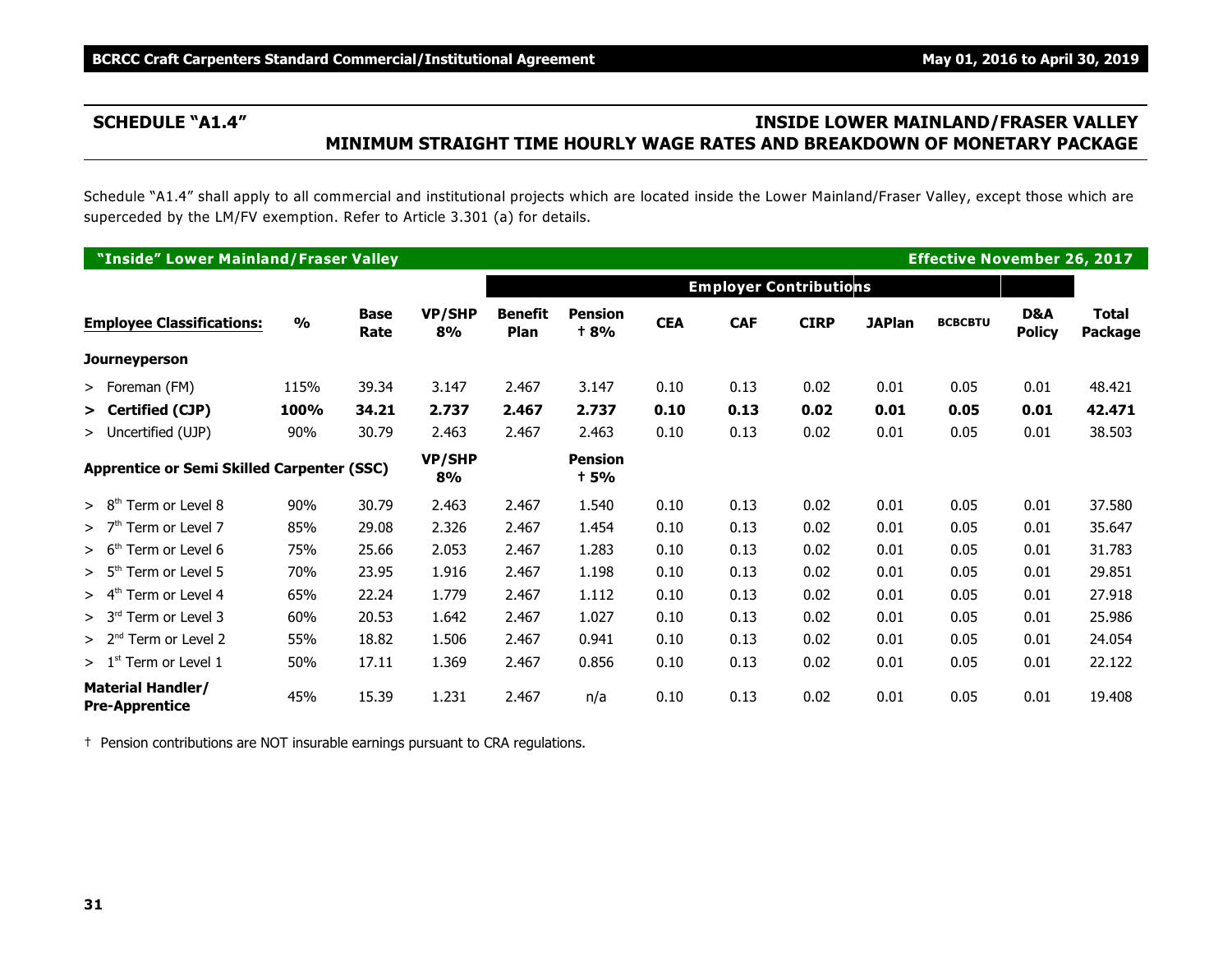# **SCHEDULE "A1.5" INSIDE LOWER MAINLAND/FRASER VALLEY REVISED MINIMUM STRAIGHT TIME HOURLY WAGE RATES AND BREAKDOWN OF MONETARY PACKAGE**

Schedule "A1.5" shall apply to all commercial and institutional projects which are located inside the Lower Mainland/Fraser Valley, except those which are superceded by the LM/FV exemption. Refer to Article 3.301 (a) for details.

| "Inside" Lower Mainland/Fraser Valley             |               |                     |                     |                        |                               |            |                               |             |               |                |                      | <b>Effective May 01, 2018</b> |
|---------------------------------------------------|---------------|---------------------|---------------------|------------------------|-------------------------------|------------|-------------------------------|-------------|---------------|----------------|----------------------|-------------------------------|
|                                                   |               |                     |                     |                        |                               |            | <b>Employer Contributions</b> |             |               |                |                      |                               |
| <b>Employee Classifications:</b>                  | $\frac{0}{0}$ | <b>Base</b><br>Rate | <b>VP/SHP</b><br>8% | <b>Benefit</b><br>Plan | <b>Pension</b><br><b>t 8%</b> | <b>CEA</b> | <b>CAF</b>                    | <b>CIRP</b> | <b>JAPlan</b> | <b>BCBCBTU</b> | D&A<br><b>Policy</b> | <b>Total</b><br>Package       |
| <b>Journeyperson</b>                              |               |                     |                     |                        |                               |            |                               |             |               |                |                      |                               |
| > Foreman (FM)                                    | 115%          | 39.64               | 3.171               | 2.467                  | 3.171                         | 0.10       | 0.13                          | 0.02        | n/a           | 0.05           | 0.01                 | 48.759                        |
| > Certified (CJP)                                 | 100%          | 34.47               | 2.758               | 2.467                  | 2.758                         | 0.10       | 0.13                          | 0.02        | n/a           | 0.05           | 0.01                 | 42.763                        |
| > Uncertified (UJP)                               | 90%           | 31.02               | 2.482               | 2.467                  | 2.482                         | 0.10       | 0.13                          | 0.02        | n/a           | 0.05           | 0.01                 | 38.761                        |
| <b>Apprentice or Semi Skilled Carpenter (SSC)</b> |               |                     | <b>VP/SHP</b><br>8% |                        | <b>Pension</b><br>+ 5%        |            |                               |             |               |                |                      |                               |
| Term or Level 8<br>> 8 <sup>tn</sup>              | 90%           | 31.02               | 2.482               | 2.467                  | 1.551                         | 0.10       | 0.13                          | 0.02        | n/a           | 0.05           | 0.01                 | 37.830                        |
| >7 <sup>th</sup><br>Term or Level 7               | 85%           | 29.30               | 2.344               | 2.467                  | 1.465                         | 0.10       | 0.13                          | 0.02        | n/a           | 0.05           | 0.01                 | 35.886                        |
| $> 6th$ Term or Level 6                           | 75%           | 25.85               | 2.068               | 2.467                  | 1.293                         | 0.10       | 0.13                          | 0.02        | n/a           | 0.05           | 0.01                 | 31.988                        |
| $> 5th$ Term or Level 5                           | 70%           | 24.13               | 1.930               | 2.467                  | 1.207                         | 0.10       | 0.13                          | 0.02        | n/a           | 0.05           | 0.01                 | 30.044                        |
| $> 4th$ Term or Level 4                           | 65%           | 22.41               | 1.793               | 2.467                  | 1.121                         | 0.10       | 0.13                          | 0.02        | n/a           | 0.05           | 0.01                 | 28.101                        |
| $> 3rd$ Term or Level 3                           | 60%           | 20.68               | 1.654               | 2.467                  | 1.034                         | 0.10       | 0.13                          | 0.02        | n/a           | 0.05           | 0.01                 | 26.145                        |
| $> 2nd$ Term or Level 2                           | 55%           | 18.96               | 1.517               | 2.467                  | 0.948                         | 0.10       | 0.13                          | 0.02        | n/a           | 0.05           | 0.01                 | 24.202                        |
| $> 1st$ Term or Level 1                           | 50%           | 17.24               | 1.379               | 2.467                  | 0.862                         | 0.10       | 0.13                          | 0.02        | n/a           | 0.05           | 0.01                 | 22.258                        |
| <b>Material Handler/</b><br><b>Pre-Apprentice</b> | 45%           | 15.51               | 1.241               | 2.467                  | n/a                           | 0.10       | 0.13                          | 0.02        | n/a           | 0.05           | 0.01                 | 19.528                        |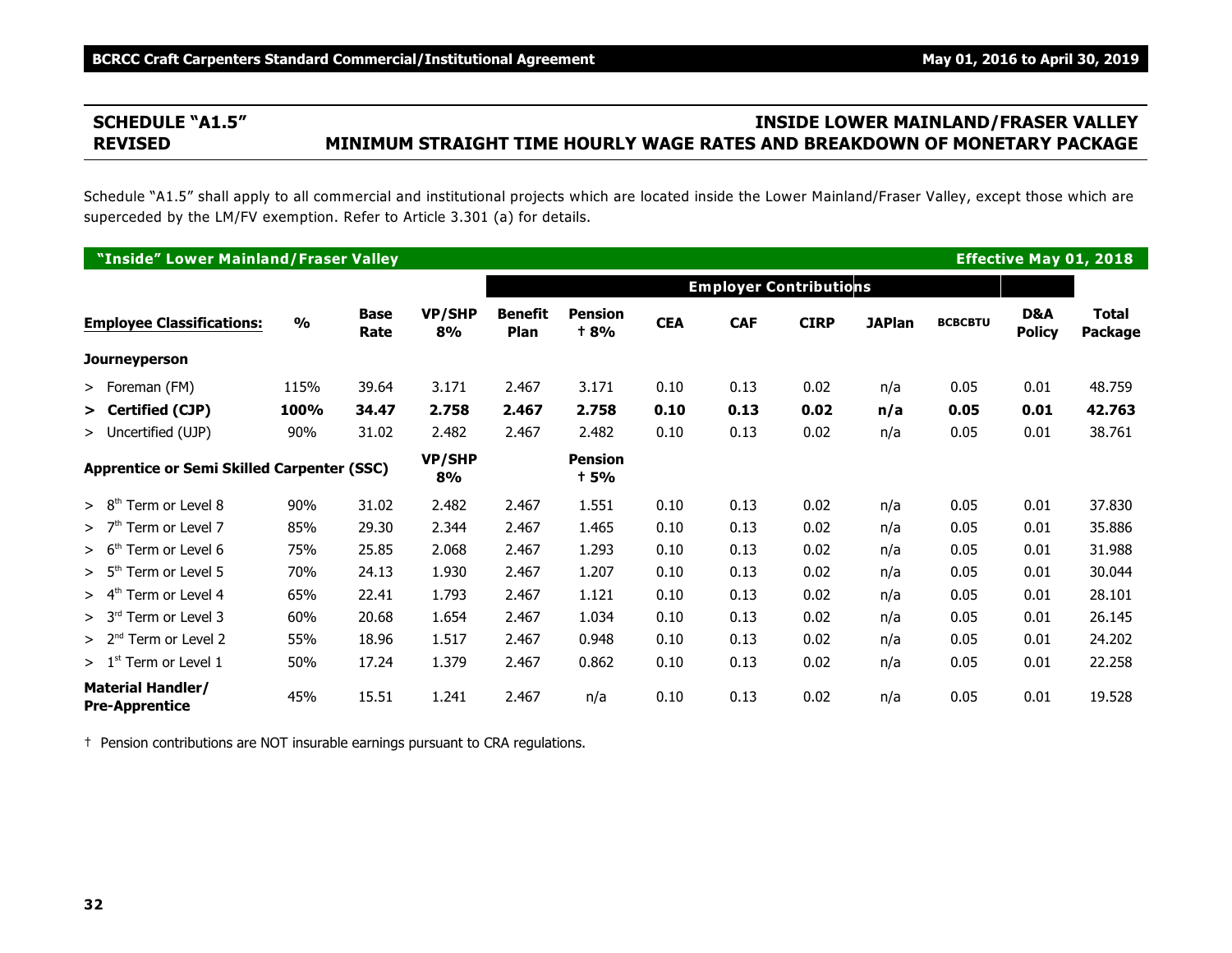# **SCHEDULE "A1.6" INSIDE LOWER MAINLAND/FRASER VALLEY REVISED MINIMUM STRAIGHT TIME HOURLY WAGE RATES AND BREAKDOWN OF MONETARY PACKAGE**

Schedule "A1.6" shall apply to all commercial and institutional projects which are located inside the Lower Mainland/Fraser Valley, except those which are superceded by the LM/FV exemption. Refer to Article 3.301 (a) for details.

| "Inside" Lower Mainland/Fraser Valley             |               |                     |                     |                        |                               |            |                               |             |               |                |                      | <b>Effective April 01, 2019</b> |
|---------------------------------------------------|---------------|---------------------|---------------------|------------------------|-------------------------------|------------|-------------------------------|-------------|---------------|----------------|----------------------|---------------------------------|
|                                                   |               |                     |                     |                        |                               |            | <b>Employer Contributions</b> |             |               |                |                      |                                 |
| <b>Employee Classifications:</b>                  | $\frac{0}{0}$ | <b>Base</b><br>Rate | <b>VP/SHP</b><br>8% | <b>Benefit</b><br>Plan | <b>Pension</b><br><b>t 8%</b> | <b>CEA</b> | <b>CAF</b>                    | <b>CIRP</b> | <b>JAPlan</b> | <b>BCBCBTU</b> | D&A<br><b>Policy</b> | <b>Total</b><br>Package         |
| <b>Journeyperson</b>                              |               |                     |                     |                        |                               |            |                               |             |               |                |                      |                                 |
| > Foreman (FM)                                    | 115%          | 39.94               | 3.195               | 2.467                  | 3.195                         | 0.10       | 0.13                          | 0.02        | n/a           | 0.05           | 0.01                 | 49.107                          |
| > Certified (CJP)                                 | 100%          | 34.73               | 2.778               | 2.467                  | 2.778                         | 0.10       | 0.13                          | 0.02        | n/a           | 0.05           | 0.01                 | 43.063                          |
| > Uncertified (UJP)                               | 90%           | 31.26               | 2.501               | 2.467                  | 2.501                         | 0.10       | 0.13                          | 0.02        | n/a           | 0.05           | 0.01                 | 39.039                          |
| <b>Apprentice or Semi Skilled Carpenter (SSC)</b> |               |                     | <b>VP/SHP</b><br>8% |                        | <b>Pension</b><br>+ 5%        |            |                               |             |               |                |                      |                                 |
| Term or Level 8<br>> 8 <sup>tn</sup>              | 90%           | 31.26               | 2.501               | 2.467                  | 1.563                         | 0.10       | 0.13                          | 0.02        | n/a           | 0.05           | 0.01                 | 38.101                          |
| >7 <sup>th</sup><br>Term or Level 7               | 85%           | 29.52               | 2.362               | 2.467                  | 1.476                         | 0.10       | 0.13                          | 0.02        | n/a           | 0.05           | 0.01                 | 36.135                          |
| $> 6th$ Term or Level 6                           | 75%           | 26.05               | 2.084               | 2.467                  | 1.303                         | 0.10       | 0.13                          | 0.02        | n/a           | 0.05           | 0.01                 | 32.214                          |
| > 5 <sup>th</sup><br>Term or Level 5              | 70%           | 24.31               | 1.945               | 2.467                  | 1.216                         | 0.10       | 0.13                          | 0.02        | n/a           | 0.05           | 0.01                 | 30.248                          |
| $> 4th$ Term or Level 4                           | 65%           | 22.57               | 1.806               | 2.467                  | 1.129                         | 0.10       | 0.13                          | 0.02        | n/a           | 0.05           | 0.01                 | 28.282                          |
| > 3 <sup>rd</sup><br><sup>1</sup> Term or Level 3 | 60%           | 20.84               | 1.667               | 2.467                  | 1.042                         | 0.10       | 0.13                          | 0.02        | n/a           | 0.05           | 0.01                 | 26.326                          |
| $> 2nd$ Term or Level 2                           | 55%           | 19.10               | 1.528               | 2.467                  | 0.955                         | 0.10       | 0.13                          | 0.02        | n/a           | 0.05           | 0.01                 | 24.360                          |
| $> 1st$ Term or Level 1                           | 50%           | 17.37               | 1.390               | 2.467                  | 0.869                         | 0.10       | 0.13                          | 0.02        | n/a           | 0.05           | 0.01                 | 22.406                          |
| <b>Material Handler/</b><br><b>Pre-Apprentice</b> | 45%           | 15.63               | 1.250               | 2.467                  | n/a                           | 0.10       | 0.13                          | 0.02        | n/a           | 0.05           | 0.01                 | 19.657                          |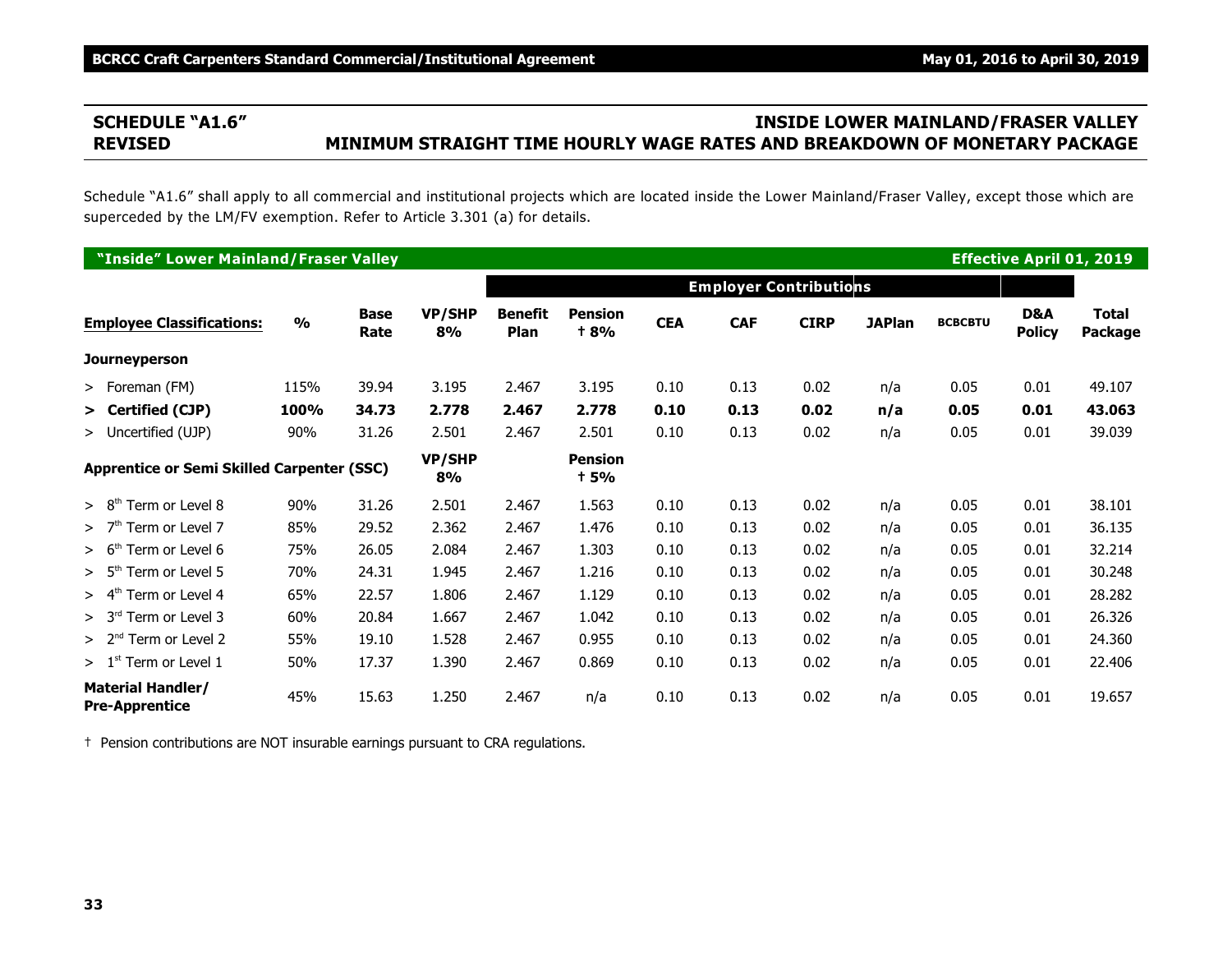# **SCHEDULE "A2.1" OUTSIDE LOWER MAINLAND/FRASER VALLEY MINIMUM STRAIGHT TIME HOURLY WAGE RATES AND BREAKDOWN OF MONETARY PACKAGE**

Schedule "A2.1" shall apply to all commercial and institutional projects which are located outside the Lower Mainland/Fraser Valley.

| "Outside" Lower Mainland/Fraser Valley                                      |               |                     |                     |                        |                        |            |                               |             |               | <b>Effective May 15, 2016</b> |                         |
|-----------------------------------------------------------------------------|---------------|---------------------|---------------------|------------------------|------------------------|------------|-------------------------------|-------------|---------------|-------------------------------|-------------------------|
|                                                                             |               |                     |                     |                        |                        |            | <b>Employer Contributions</b> |             |               |                               |                         |
| <b>Employee Classifications:</b>                                            | $\frac{0}{0}$ | <b>Base</b><br>Rate | <b>VP/SHP</b><br>8% | <b>Benefit</b><br>Plan | <b>Pension</b><br>+ 8% | <b>CEA</b> | <b>CAF</b>                    | <b>CIRP</b> | <b>JAPlan</b> | <b>BCBCBTU</b>                | <b>Total</b><br>Package |
| <b>Journeyperson</b>                                                        |               |                     |                     |                        |                        |            |                               |             |               |                               |                         |
| > Foreman (FM)                                                              | 115%          | 38.01               | 3.041               | 2.350                  | 3.041                  | 0.15       | 0.11                          | 0.02        | 0.01          | 0.01                          | 46.742                  |
| > Certified (CJP)                                                           | 100%          | 33.05               | 2.644               | 2.350                  | 2.644                  | 0.15       | 0.11                          | 0.02        | 0.01          | 0.01                          | 40.988                  |
| > Uncertified (UJP)                                                         | 90%           | 29.75               | 2.380               | 2.350                  | 2.380                  | 0.15       | 0.11                          | 0.02        | 0.01          | 0.01                          | 37.160                  |
| <b>Apprentice or Semi Skilled Carpenter (SSC)</b><br>Term or Level 8<br>90% |               |                     | VP/SHP<br>8%        |                        | <b>Pension</b><br>+ 5% |            |                               |             |               |                               |                         |
| > 8 <sup>th</sup>                                                           |               | 29.75               | 2.380               | 2.350                  | 1.488                  | 0.15       | 0.11                          | 0.02        | 0.01          | 0.01                          | 36.268                  |
| Term or Level 7<br>>7 <sup>th</sup>                                         | 85%           | 28.09               | 2.247               | 2.350                  | 1.405                  | 0.15       | 0.11                          | 0.02        | 0.01          | 0.01                          | 34.392                  |
| Term or Level 6<br>> 6 <sup>th</sup>                                        | 75%           | 24.79               | 1.983               | 2.350                  | 1.240                  | 0.15       | 0.11                          | 0.02        | 0.01          | 0.01                          | 30.663                  |
| > 5 <sup>th</sup><br>Term or Level 5                                        | 70%           | 23.14               | 1.851               | 2.350                  | 1.157                  | 0.15       | 0.11                          | 0.02        | 0.01          | 0.01                          | 28.798                  |
| > 4 <sup>th</sup><br>Term or Level 4                                        | 65%           | 21.48               | 1.718               | 2.350                  | 1.074                  | 0.15       | 0.11                          | 0.02        | 0.01          | 0.01                          | 26.922                  |
| > 3 <sup>rd</sup><br>Term or Level 3                                        | 60%           | 19.83               | 1.586               | 2.350                  | 0.992                  | 0.15       | 0.11                          | 0.02        | 0.01          | 0.01                          | 25.058                  |
| $> 2nd$ Term or Level 2                                                     | 55%           | 18.18               | 1.454               | 2.350                  | 0.909                  | 0.15       | 0.11                          | 0.02        | 0.01          | 0.01                          | 23.193                  |
| $> 1st$ Term or Level 1                                                     | 50%           | 16.53               | 1.322               | 2.350                  | 0.827                  | 0.15       | 0.11                          | 0.02        | 0.01          | 0.01                          | 21.329                  |
| <b>Material Handler/</b><br><b>Pre-Apprentice</b>                           | 45%           | 14.87               | 1.190               | 2.350                  | n/a                    | 0.15       | 0.11                          | 0.02        | 0.01          | 0.01                          | 18.710                  |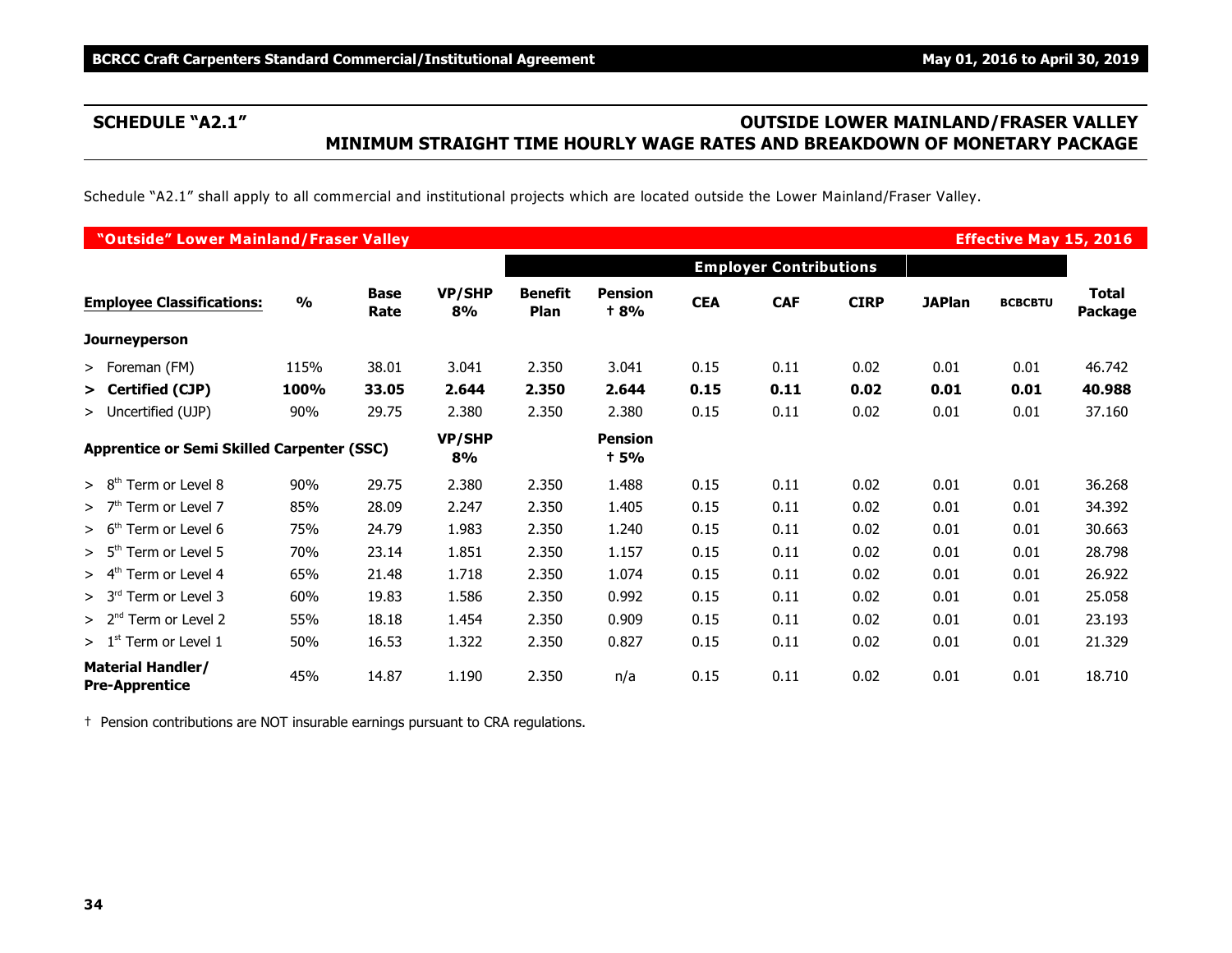# **SCHEDULE "A2.2" OUTSIDE LOWER MAINLAND/FRASER VALLEY MINIMUM STRAIGHT TIME HOURLY WAGE RATES AND BREAKDOWN OF MONETARY PACKAGE**

Schedule "A2.2" shall apply to all commercial and institutional projects which are located outside the Lower Mainland/Fraser Valley.

| "Outside" Lower Mainland/Fraser Valley            |               |                     |              |                               |                               |            |                               |             |               | <b>Effective January 01, 2017</b> |                         |
|---------------------------------------------------|---------------|---------------------|--------------|-------------------------------|-------------------------------|------------|-------------------------------|-------------|---------------|-----------------------------------|-------------------------|
|                                                   |               |                     |              |                               |                               |            | <b>Employer Contributions</b> |             |               |                                   |                         |
| <b>Employee Classifications:</b>                  | $\frac{0}{0}$ | <b>Base</b><br>Rate | VP/SHP<br>8% | <b>Benefit</b><br><b>Plan</b> | <b>Pension</b><br><b>t 8%</b> | <b>CEA</b> | <b>CAF</b>                    | <b>CIRP</b> | <b>JAPlan</b> | <b>BCBCBTU</b>                    | <b>Total</b><br>Package |
| <b>Journeyperson</b>                              |               |                     |              |                               |                               |            |                               |             |               |                                   |                         |
| > Foreman (FM)                                    | 115%          | 38.01               | 3.041        | 2.350                         | 3.041                         | 0.15       | 0.11                          | 0.02        | 0.01          | 0.01                              | 46.742                  |
| > Certified (CJP)                                 | 100%          | 33.05               | 2.644        | 2.350                         | 2.644                         | 0.15       | 0.11                          | 0.02        | 0.01          | 0.01                              | 40.988                  |
| > Uncertified (UJP)                               | 90%           | 29.75               | 2.380        | 2.350                         | 2.380                         | 0.15       | 0.11                          | 0.02        | 0.01          | 0.01                              | 37.160                  |
| <b>Apprentice or Semi Skilled Carpenter (SSC)</b> |               |                     | VP/SHP<br>8% |                               | <b>Pension</b><br><b>t 5%</b> |            |                               |             |               |                                   |                         |
| > 8 <sup>th</sup><br>Term or Level 8              | 90%           | 29.75               | 2.380        | 2.350                         | 1.488                         | 0.15       | 0.11                          | 0.02        | 0.01          | 0.01                              | 36.268                  |
| $>$ 7 <sup>th</sup> Term or Level 7               | 85%           | 28.09               | 2.247        | 2.350                         | 1.405                         | 0.15       | 0.11                          | 0.02        | 0.01          | 0.01                              | 34.392                  |
| Term or Level 6<br>> 6 <sup>th</sup>              | 75%           | 24.79               | 1.983        | 2.350                         | 1.240                         | 0.15       | 0.11                          | 0.02        | 0.01          | 0.01                              | 30.663                  |
| > 5 <sup>th</sup><br>Term or Level 5              | 70%           | 23.14               | 1.851        | 2.350                         | 1.157                         | 0.15       | 0.11                          | 0.02        | 0.01          | 0.01                              | 28.798                  |
| Term or Level 4<br>> 4 <sup>th</sup>              | 65%           | 21.48               | 1.718        | 2.350                         | 1.074                         | 0.15       | 0.11                          | 0.02        | 0.01          | 0.01                              | 26.922                  |
| > 3 <sup>rd</sup><br>Term or Level 3              | 60%           | 19.83               | 1.586        | 2.350                         | 0.992                         | 0.15       | 0.11                          | 0.02        | 0.01          | 0.01                              | 25.058                  |
| $> 2nd$ Term or Level 2                           | 55%           | 18.18               | 1.454        | 2.350                         | 0.909                         | 0.15       | 0.11                          | 0.02        | 0.01          | 0.01                              | 23.193                  |
| $>1st$ Term or Level 1                            | 50%           | 16.53               | 1.322        | 2.350                         | 0.827                         | 0.15       | 0.11                          | 0.02        | 0.01          | 0.01                              | 21.329                  |
| <b>Material Handler/</b><br><b>Pre-Apprentice</b> | 45%           | 14.87               | 1.190        | 2.350                         | n/a                           | 0.15       | 0.11                          | 0.02        | 0.01          | 0.01                              | 18.710                  |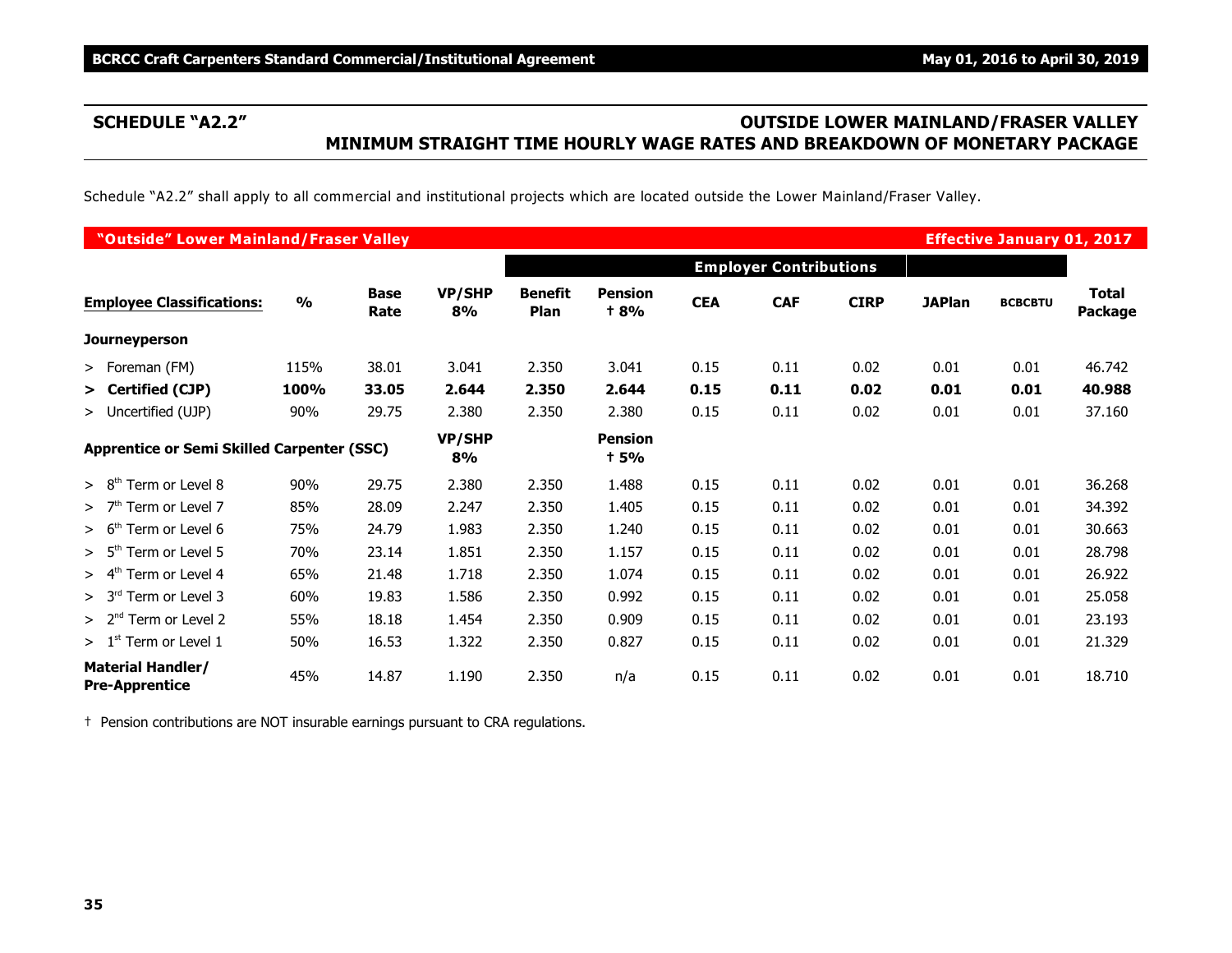# **SCHEDULE "A2.3" OUTSIDE LOWER MAINLAND/FRASER VALLEY MINIMUM STRAIGHT TIME HOURLY WAGE RATES AND BREAKDOWN OF MONETARY PACKAGE**

Schedule "A2.3" shall apply to all commercial and institutional projects which are located outside the Lower Mainland/Fraser Valley.

| "Outside" Lower Mainland/Fraser Valley            |               |                     |                     |                        |                               |            |                               |             |               |                | <b>Effective May 01, 2017</b> |                         |
|---------------------------------------------------|---------------|---------------------|---------------------|------------------------|-------------------------------|------------|-------------------------------|-------------|---------------|----------------|-------------------------------|-------------------------|
|                                                   |               |                     |                     |                        |                               |            | <b>Employer Contributions</b> |             |               |                |                               |                         |
| <b>Employee Classifications:</b>                  | $\frac{0}{0}$ | <b>Base</b><br>Rate | <b>VP/SHP</b><br>8% | <b>Benefit</b><br>Plan | <b>Pension</b><br><b>+8%</b>  | <b>CEA</b> | <b>CAF</b>                    | <b>CIRP</b> | <b>JAPlan</b> | <b>BCBCBTU</b> | D&A<br><b>Policy</b>          | <b>Total</b><br>Package |
| <b>Journeyperson</b>                              |               |                     |                     |                        |                               |            |                               |             |               |                |                               |                         |
| > Foreman (FM)                                    | 115%          | 38.19               | 3.055               | 2.467                  | 3.055                         | 0.10       | 0.13                          | 0.02        | 0.01          | 0.01           | n/a                           | 47.037                  |
| > Certified (CJP)                                 | 100%          | 33.21               | 2.657               | 2.467                  | 2.657                         | 0.10       | 0.13                          | 0.02        | 0.01          | 0.01           | n/a                           | 41.261                  |
| > Uncertified (UJP)                               | 90%           | 29.89               | 2.391               | 2.467                  | 2.391                         | 0.10       | 0.13                          | 0.02        | 0.01          | 0.01           | n/a                           | 37.409                  |
| <b>Apprentice or Semi Skilled Carpenter (SSC)</b> |               |                     | <b>VP/SHP</b><br>8% |                        | <b>Pension</b><br><b>t 5%</b> |            |                               |             |               |                |                               |                         |
| > 8 <sup>th</sup><br>Term or Level 8              | 90%           | 29.89               | 2.391               | 2.467                  | 1.495                         | 0.10       | 0.13                          | 0.02        | 0.01          | 0.01           | n/a                           | 36.513                  |
| >7 <sup>th</sup><br>Term or Level 7               | 85%           | 28.23               | 2.258               | 2.467                  | 1.412                         | 0.10       | 0.13                          | 0.02        | 0.01          | 0.01           | n/a                           | 34.637                  |
| Term or Level 6<br>> 6 <sup>tr</sup>              | 75%           | 24.91               | 1.993               | 2.467                  | 1.246                         | 0.10       | 0.13                          | 0.02        | 0.01          | 0.01           | n/a                           | 30.886                  |
| > 5 <sup>th</sup><br>Term or Level 5              | 70%           | 23.25               | 1.860               | 2.467                  | 1.163                         | 0.10       | 0.13                          | 0.02        | 0.01          | 0.01           | n/a                           | 29.010                  |
| Term or Level 4<br>> 4 <sup>th</sup>              | 65%           | 21.59               | 1.727               | 2.467                  | 1.080                         | 0.10       | 0.13                          | 0.02        | 0.01          | 0.01           | n/a                           | 27.134                  |
| Term or Level 3<br>> 3 <sup>rd</sup>              | 60%           | 19.93               | 1.594               | 2.467                  | 0.997                         | 0.10       | 0.13                          | 0.02        | 0.01          | 0.01           | n/a                           | 25.258                  |
| > 2 <sup>nd</sup><br>Term or Level 2              | 55%           | 18.27               | 1.462               | 2.467                  | 0.914                         | 0.10       | 0.13                          | 0.02        | 0.01          | 0.01           | n/a                           | 23.383                  |
| > 1 <sup>st</sup><br>Term or Level 1              | 50%           | 16.61               | 1.329               | 2.467                  | 0.831                         | 0.10       | 0.13                          | 0.02        | 0.01          | 0.01           | n/a                           | 21.507                  |
| <b>Material Handler/</b><br><b>Pre-Apprentice</b> | 45%           | 14.94               | 1.195               | 2.467                  | n/a                           | 0.10       | 0.13                          | 0.02        | 0.01          | 0.01           | n/a                           | 18.872                  |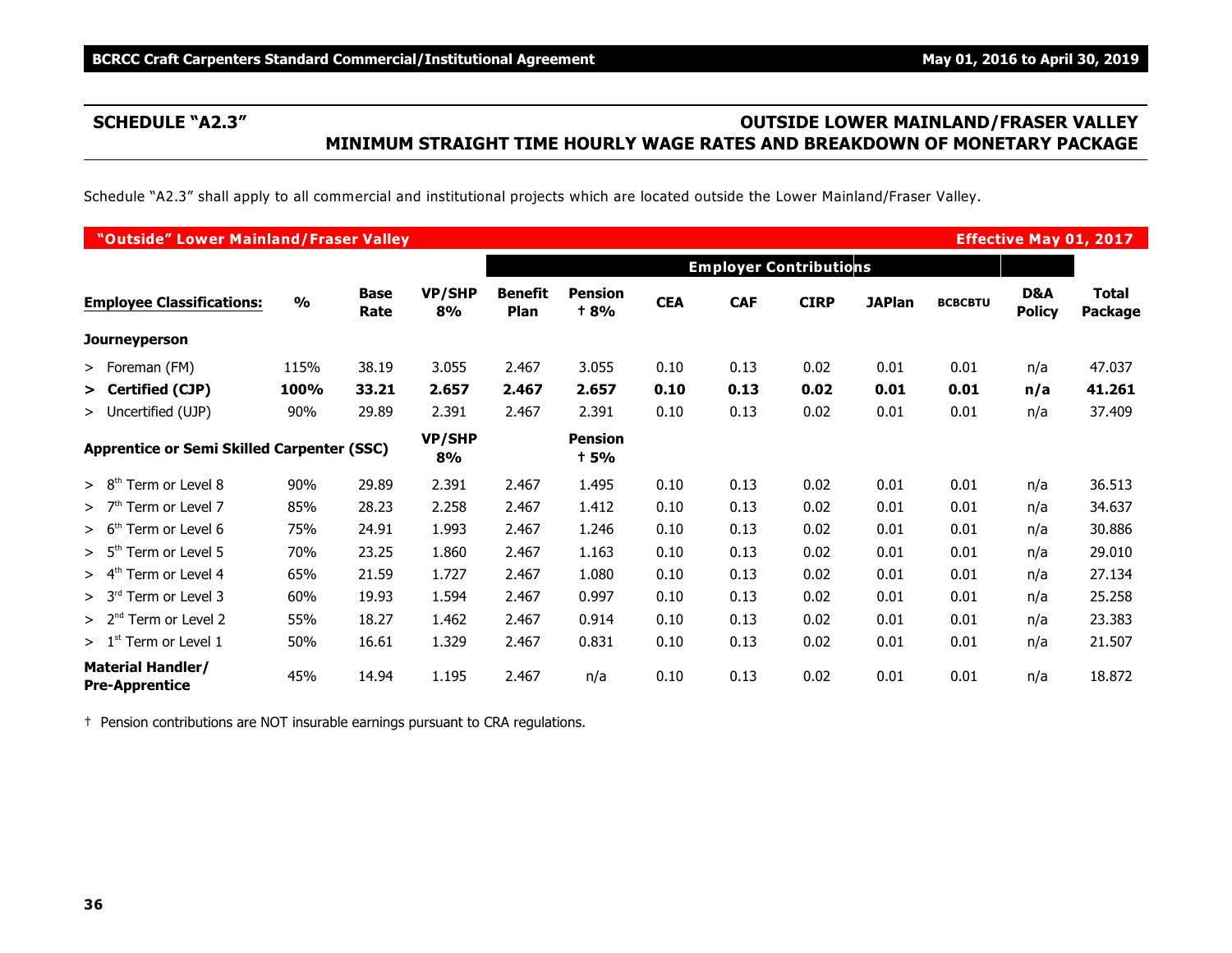# **SCHEDULE "A2.4" OUTSIDE LOWER MAINLAND/FRASER VALLEY MINIMUM STRAIGHT TIME HOURLY WAGE RATES AND BREAKDOWN OF MONETARY PACKAGE**

Schedule "A2.4" shall apply to all commercial and institutional projects which are located outside the Lower Mainland/Fraser Valley.

| "Outside" Lower Mainland/Fraser Valley            |               |                     |                     |                        |                               |            |                               |             |               | <b>Effective November 26, 2017</b> |                      |                         |
|---------------------------------------------------|---------------|---------------------|---------------------|------------------------|-------------------------------|------------|-------------------------------|-------------|---------------|------------------------------------|----------------------|-------------------------|
|                                                   |               |                     |                     |                        |                               |            | <b>Employer Contributions</b> |             |               |                                    |                      |                         |
| <b>Employee Classifications:</b>                  | $\frac{0}{0}$ | <b>Base</b><br>Rate | <b>VP/SHP</b><br>8% | <b>Benefit</b><br>Plan | <b>Pension</b><br><b>+8%</b>  | <b>CEA</b> | <b>CAF</b>                    | <b>CIRP</b> | <b>JAPlan</b> | <b>BCBCBTU</b>                     | D&A<br><b>Policy</b> | <b>Total</b><br>Package |
| <b>Journeyperson</b>                              |               |                     |                     |                        |                               |            |                               |             |               |                                    |                      |                         |
| > Foreman (FM)                                    | 115%          | 38.19               | 3.055               | 2.467                  | 3.055                         | 0.10       | 0.13                          | 0.02        | 0.01          | 0.05                               | 0.01                 | 47.087                  |
| > Certified (CJP)                                 | 100%          | 33.21               | 2.657               | 2.467                  | 2.657                         | 0.10       | 0.13                          | 0.02        | 0.01          | 0.05                               | 0.01                 | 41.311                  |
| > Uncertified (UJP)                               | 90%           | 29.89               | 2.391               | 2.467                  | 2.391                         | 0.10       | 0.13                          | 0.02        | 0.01          | 0.05                               | 0.01                 | 37.459                  |
| <b>Apprentice or Semi Skilled Carpenter (SSC)</b> |               |                     | <b>VP/SHP</b><br>8% |                        | <b>Pension</b><br><b>t 5%</b> |            |                               |             |               |                                    |                      |                         |
| > 8 <sup>th</sup><br>Term or Level 8              | 90%           | 29.89               | 2.391               | 2.467                  | 1.495                         | 0.10       | 0.13                          | 0.02        | 0.01          | 0.05                               | 0.01                 | 36.563                  |
| >7 <sup>th</sup><br>Term or Level 7               | 85%           | 28.23               | 2.258               | 2.467                  | 1.412                         | 0.10       | 0.13                          | 0.02        | 0.01          | 0.05                               | 0.01                 | 34.687                  |
| Term or Level 6<br>> 6 <sup>th</sup>              | 75%           | 24.91               | 1.993               | 2.467                  | 1.246                         | 0.10       | 0.13                          | 0.02        | 0.01          | 0.05                               | 0.01                 | 30.936                  |
| > 5 <sup>th</sup><br>Term or Level 5              | 70%           | 23.25               | 1.860               | 2.467                  | 1.163                         | 0.10       | 0.13                          | 0.02        | 0.01          | 0.05                               | 0.01                 | 29.060                  |
| Term or Level 4<br>> 4 <sup>th</sup>              | 65%           | 21.59               | 1.727               | 2.467                  | 1.080                         | 0.10       | 0.13                          | 0.02        | 0.01          | 0.05                               | 0.01                 | 27.184                  |
| > 3 <sup>rd</sup><br>Term or Level 3              | 60%           | 19.93               | 1.594               | 2.467                  | 0.997                         | 0.10       | 0.13                          | 0.02        | 0.01          | 0.05                               | 0.01                 | 25.308                  |
| > 2 <sup>nd</sup><br>Term or Level 2              | 55%           | 18.27               | 1.462               | 2.467                  | 0.914                         | 0.10       | 0.13                          | 0.02        | 0.01          | 0.05                               | 0.01                 | 23.433                  |
| > 1 <sup>st</sup><br>Term or Level 1              | 50%           | 16.61               | 1.329               | 2.467                  | 0.831                         | 0.10       | 0.13                          | 0.02        | 0.01          | 0.05                               | 0.01                 | 21.557                  |
| <b>Material Handler/</b><br><b>Pre-Apprentice</b> | 45%           | 14.94               | 1.195               | 2.467                  | n/a                           | 0.10       | 0.13                          | 0.02        | 0.01          | 0.05                               | 0.01                 | 18.922                  |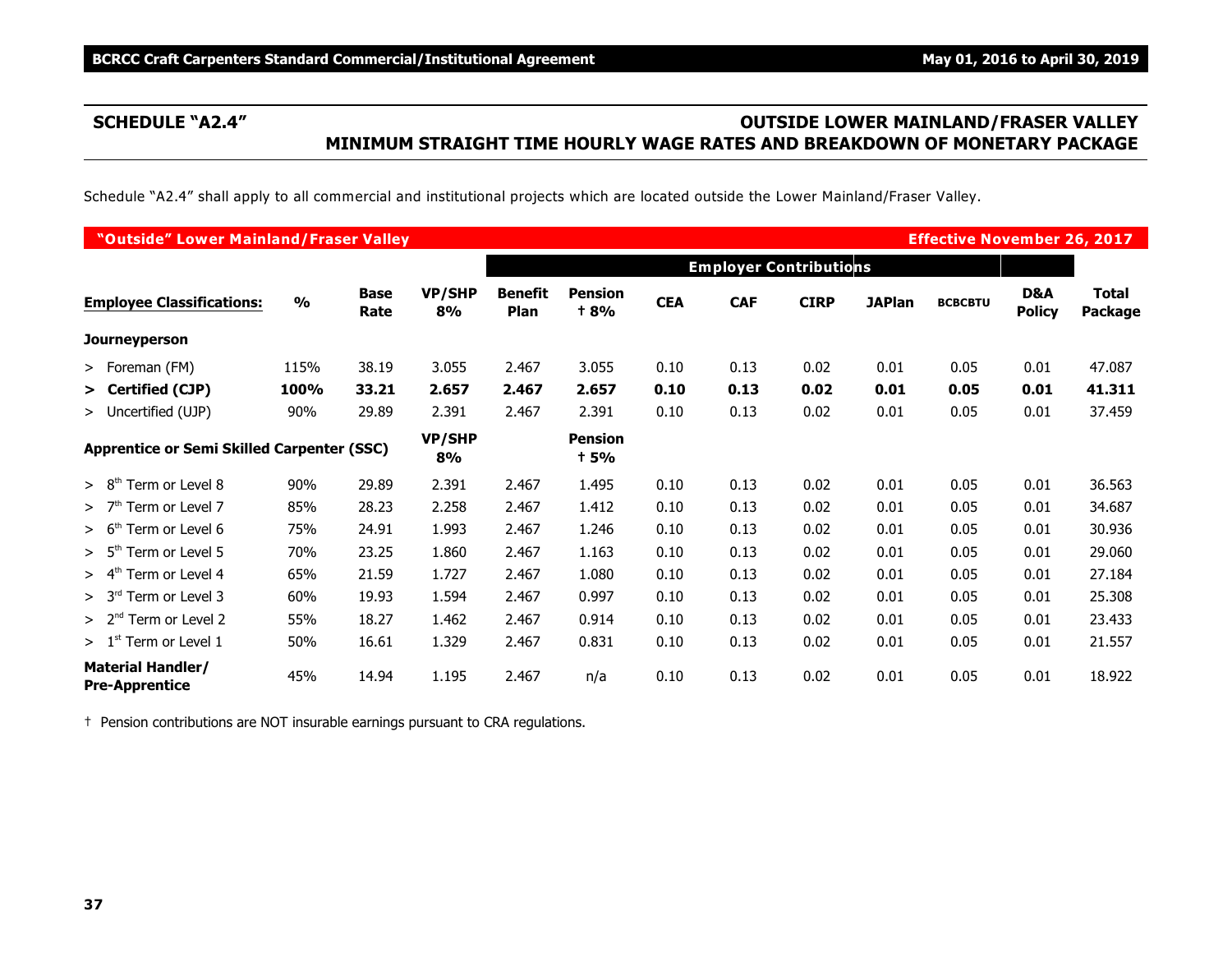# **SCHEDULE "A2.5" OUTSIDE LOWER MAINLAND/FRASER VALLEY REVISED MINIMUM STRAIGHT TIME HOURLY WAGE RATES AND BREAKDOWN OF MONETARY PACKAGE**

Schedule "A2.5" shall apply to all commercial and institutional projects which are located outside the Lower Mainland/Fraser Valley.

| "Outside" Lower Mainland/Fraser Valley            |               |                     |                     |                        |                        |            |                               |             |               |                | <b>Effective May 01, 2018</b> |                                |
|---------------------------------------------------|---------------|---------------------|---------------------|------------------------|------------------------|------------|-------------------------------|-------------|---------------|----------------|-------------------------------|--------------------------------|
|                                                   |               |                     |                     |                        |                        |            | <b>Employer Contributions</b> |             |               |                |                               |                                |
| <b>Employee Classifications:</b>                  | $\frac{0}{0}$ | <b>Base</b><br>Rate | <b>VP/SHP</b><br>8% | <b>Benefit</b><br>Plan | <b>Pension</b><br>+ 8% | <b>CEA</b> | <b>CAF</b>                    | <b>CIRP</b> | <b>JAPlan</b> | <b>BCBCBTU</b> | D&A<br><b>Policy</b>          | <b>Total</b><br><b>Package</b> |
| <b>Journeyperson</b>                              |               |                     |                     |                        |                        |            |                               |             |               |                |                               |                                |
| > Foreman (FM)                                    | 115%          | 38.49               | 3.079               | 2.467                  | 3.079                  | 0.10       | 0.13                          | 0.02        | n/a           | 0.05           | 0.01                          | 47.425                         |
| > Certified (CJP)                                 | 100%          | 33.47               | 2.678               | 2.467                  | 2.678                  | 0.10       | 0.13                          | 0.02        | n/a           | 0.05           | 0.01                          | 41.603                         |
| > Uncertified (UJP)                               | 90%           | 30.12               | 2.410               | 2.467                  | 2.410                  | 0.10       | 0.13                          | 0.02        | n/a           | 0.05           | 0.01                          | 37.717                         |
| <b>Apprentice or Semi Skilled Carpenter (SSC)</b> |               |                     | <b>VP/SHP</b><br>8% |                        | <b>Pension</b><br>† 5% |            |                               |             |               |                |                               |                                |
| Term or Level 8<br>> 8 <sup>th</sup>              | 90%           | 30.12               | 2.410               | 2.467                  | 1.506                  | 0.10       | 0.13                          | 0.02        | n/a           | 0.05           | 0.01                          | 36.813                         |
| >7 <sup>th</sup><br>Term or Level 7               | 85%           | 28.45               | 2.276               | 2.467                  | 1.423                  | 0.10       | 0.13                          | 0.02        | n/a           | 0.05           | 0.01                          | 34.926                         |
| Term or Level 6<br>> 6 <sup>tr</sup>              | 75%           | 25.10               | 2.008               | 2.467                  | 1.255                  | 0.10       | 0.13                          | 0.02        | n/a           | 0.05           | 0.01                          | 31.140                         |
| > 5 <sup>th</sup><br>Term or Level 5              | 70%           | 23.43               | 1.874               | 2.467                  | 1.172                  | 0.10       | 0.13                          | 0.02        | n/a           | 0.05           | 0.01                          | 29.253                         |
| > 4 <sup>th</sup><br>Term or Level 4              | 65%           | 21.76               | 1.741               | 2.467                  | 1.088                  | 0.10       | 0.13                          | 0.02        | n/a           | 0.05           | 0.01                          | 27.366                         |
| > 3 <sup>rd</sup><br>Term or Level 3              | 60%           | 20.08               | 1.606               | 2.467                  | 1.004                  | 0.10       | 0.13                          | 0.02        | n/a           | 0.05           | 0.01                          | 25.467                         |
| Term or Level 2<br>> 2 <sup>nd</sup>              | 55%           | 18.41               | 1.473               | 2.467                  | 0.921                  | 0.10       | 0.13                          | 0.02        | n/a           | 0.05           | 0.01                          | 23.581                         |
| $>1st$ Term or Level 1                            | 50%           | 16.74               | 1.339               | 2.467                  | 0.837                  | 0.10       | 0.13                          | 0.02        | n/a           | 0.05           | 0.01                          | 21.693                         |
| <b>Material Handler/</b><br><b>Pre-Apprentice</b> | 45%           | 15.06               | 1.205               | 2.467                  | n/a                    | 0.10       | 0.13                          | 0.02        | n/a           | 0.05           | 0.01                          | 19.042                         |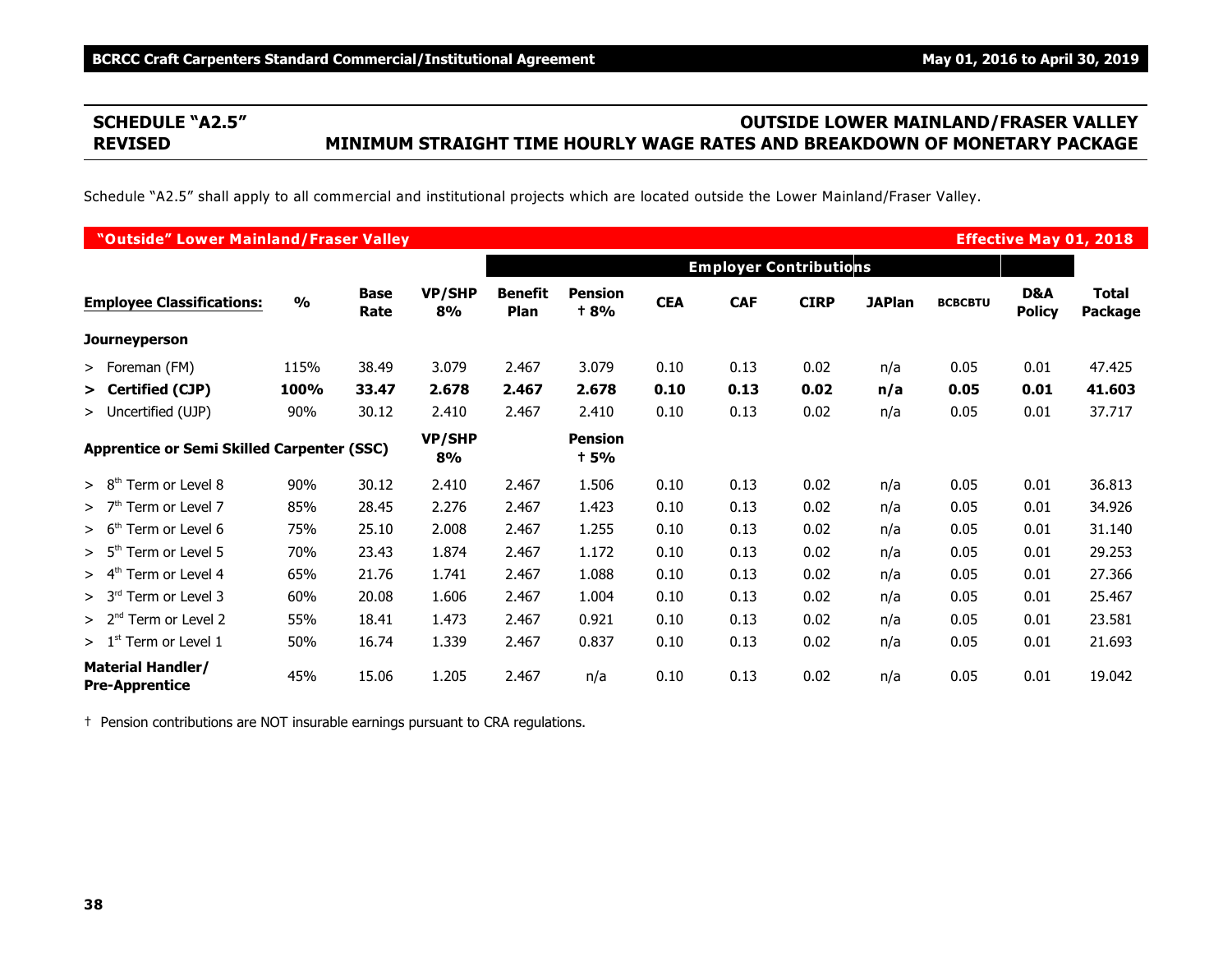# **SCHEDULE "A2.6" OUTSIDE LOWER MAINLAND/FRASER VALLEY REVISED MINIMUM STRAIGHT TIME HOURLY WAGE RATES AND BREAKDOWN OF MONETARY PACKAGE**

Schedule "A2.6" shall apply to all commercial and institutional projects which are located outside the Lower Mainland/Fraser Valley.

| "Outside" Lower Mainland/Fraser Valley            |               |                     |                     |                        |                               |            |                               |             |               |                | <b>Effective April 01, 2019</b> |                         |
|---------------------------------------------------|---------------|---------------------|---------------------|------------------------|-------------------------------|------------|-------------------------------|-------------|---------------|----------------|---------------------------------|-------------------------|
|                                                   |               |                     |                     |                        |                               |            | <b>Employer Contributions</b> |             |               |                |                                 |                         |
| <b>Employee Classifications:</b>                  | $\frac{0}{0}$ | <b>Base</b><br>Rate | <b>VP/SHP</b><br>8% | <b>Benefit</b><br>Plan | <b>Pension</b><br><b>t 8%</b> | <b>CEA</b> | <b>CAF</b>                    | <b>CIRP</b> | <b>JAPlan</b> | <b>BCBCBTU</b> | D&A<br><b>Policy</b>            | <b>Total</b><br>Package |
| <b>Journeyperson</b>                              |               |                     |                     |                        |                               |            |                               |             |               |                |                                 |                         |
| > Foreman (FM)                                    | 115%          | 38.79               | 3.103               | 2.467                  | 3.103                         | 0.10       | 0.13                          | 0.02        | n/a           | 0.05           | 0.01                            | 47.773                  |
| > Certified (CJP)                                 | 100%          | 33.73               | 2.698               | 2.467                  | 2.698                         | 0.10       | 0.13                          | 0.02        | n/a           | 0.05           | 0.01                            | 41.903                  |
| > Uncertified (UJP)                               | 90%           | 30.36               | 2.429               | 2.467                  | 2.429                         | 0.10       | 0.13                          | 0.02        | n/a           | 0.05           | 0.01                            | 37.995                  |
| <b>Apprentice or Semi Skilled Carpenter (SSC)</b> |               |                     | <b>VP/SHP</b><br>8% |                        | <b>Pension</b><br><b>+5%</b>  |            |                               |             |               |                |                                 |                         |
| > 8 <sup>th</sup><br>Term or Level 8              | 90%           | 30.36               | 2.429               | 2.467                  | 1.518                         | 0.10       | 0.13                          | 0.02        | n/a           | 0.05           | 0.01                            | 37.084                  |
| >7 <sup>th</sup><br>Term or Level 7               | 85%           | 28.67               | 2.294               | 2.467                  | 1.434                         | 0.10       | 0.13                          | 0.02        | n/a           | 0.05           | 0.01                            | 35.175                  |
| > 6 <sup>th</sup><br>Term or Level 6              | 75%           | 25.30               | 2.024               | 2.467                  | 1.265                         | 0.10       | 0.13                          | 0.02        | n/a           | 0.05           | 0.01                            | 31.366                  |
| > 5 <sup>th</sup><br>Term or Level 5              | 70%           | 23.61               | 1.889               | 2.467                  | 1.181                         | 0.10       | 0.13                          | 0.02        | n/a           | 0.05           | 0.01                            | 29.457                  |
| > 4 <sup>th</sup><br>Term or Level 4              | 65%           | 21.92               | 1.754               | 2.467                  | 1.096                         | 0.10       | 0.13                          | 0.02        | n/a           | 0.05           | 0.01                            | 27.547                  |
| > 3 <sup>rd</sup><br>Term or Level 3              | 60%           | 20.24               | 1.619               | 2.467                  | 1.012                         | 0.10       | 0.13                          | 0.02        | n/a           | 0.05           | 0.01                            | 25.648                  |
| > 2 <sup>nd</sup><br>Term or Level 2              | 55%           | 18.55               | 1.484               | 2.467                  | 0.928                         | 0.10       | 0.13                          | 0.02        | n/a           | 0.05           | 0.01                            | 23.739                  |
| > 1 <sup>st</sup><br>Term or Level 1              | 50%           | 16.87               | 1.350               | 2.467                  | 0.844                         | 0.10       | 0.13                          | 0.02        | n/a           | 0.05           | 0.01                            | 21.841                  |
| <b>Material Handler/</b><br><b>Pre-Apprentice</b> | 45%           | 15.18               | 1.214               | 2.467                  | n/a                           | 0.10       | 0.13                          | 0.02        | n/a           | 0.05           | 0.01                            | 19.171                  |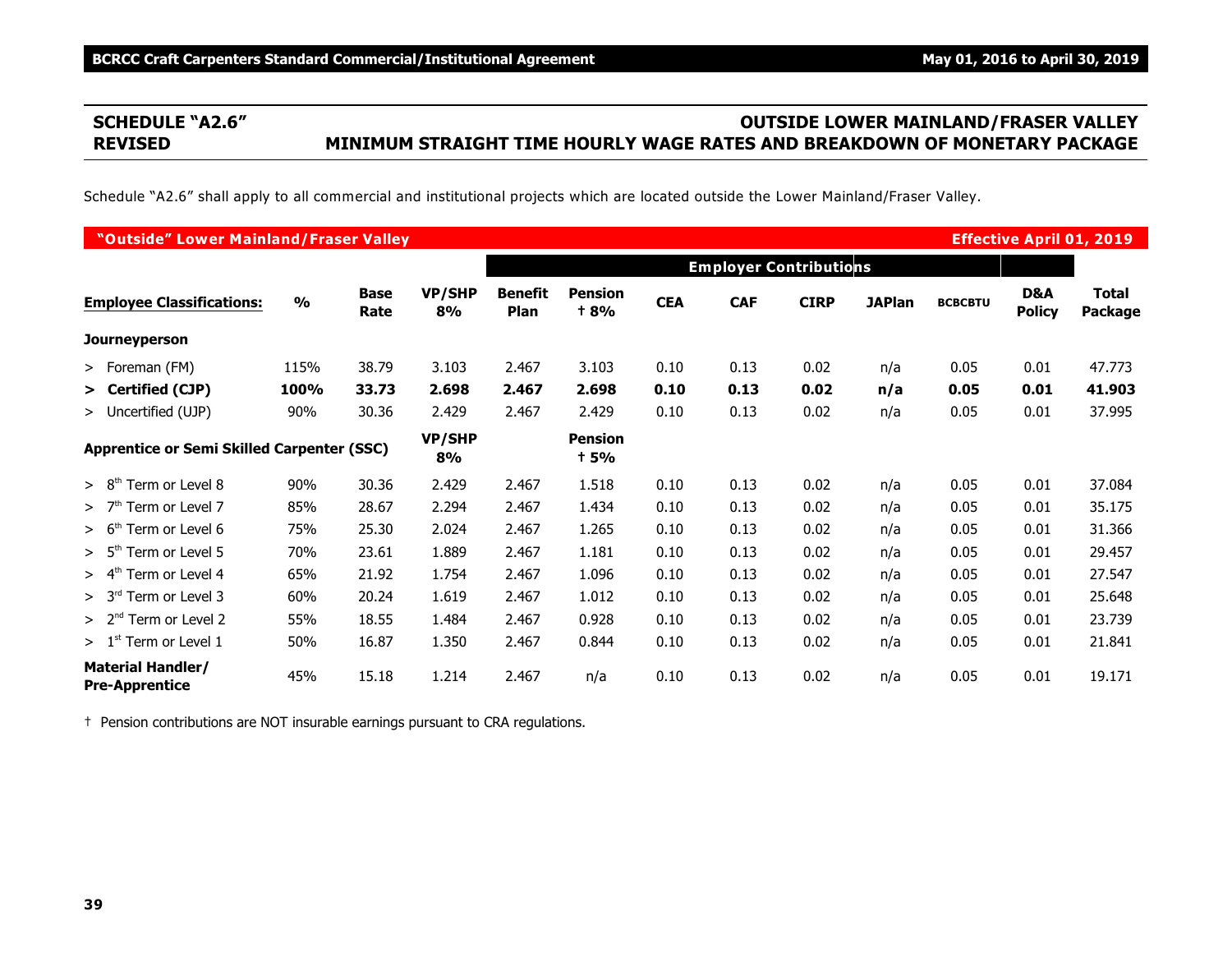# **SCHEDULE "B1.1" INSIDE LOWER MAINLAND/FRASER VALLEY EMPLOYER CONTRIBUTIONS AND EMPLOYEE DEDUCTIONS**

Schedule "B1.1" shall apply to all commercial and institutional projects which are located inside the Lower Mainland/Fraser Valley, except those which are superceded by the LM/FV exemption. Refer to Article 3.301 (a) for details.

| "Inside" Lower Mainland/Fraser Valley   |                    |            |            |       |       |                                 |       |       |       |       | <b>Effective May 15, 2016</b> |              |
|-----------------------------------------|--------------------|------------|------------|-------|-------|---------------------------------|-------|-------|-------|-------|-------------------------------|--------------|
|                                         |                    |            |            |       |       | <b>Employee Classifications</b> |       |       |       |       |                               |              |
| <b>‡ Employer Contributions:</b>        | <b>FM</b>          | <b>CJP</b> | <b>UJP</b> | 8     | 7     | 6                               | 5     | 4     | 3     | 2     | 1                             | <b>MH/PA</b> |
| Union Benefit Plan                      | 2.350              | 2.350      | 2.350      | 2.350 | 2.350 | 2.350                           | 2.350 | 2.350 | 2.350 | 2.350 | 2.350                         | 2.350        |
| Union Pension Plan +                    | 3.133              | 2.724      | 2.452      | 1.533 | 1.447 | 1.277                           | 1.192 | 1.107 | 1.022 | 0.937 | 0.852                         | n/a          |
| CEA (Carpentry Employers Association)   | 0.150              | 0.150      | 0.150      | 0.150 | 0.150 | 0.150                           | 0.150 | 0.150 | 0.150 | 0.150 | 0.150                         | 0.150        |
| CAF (Contract Administration Fund)      | 0.110              | 0.110      | 0.110      | 0.110 | 0.110 | 0.110                           | 0.110 | 0.110 | 0.110 | 0.110 | 0.110                         | 0.110        |
| CIRP (Rehabilitation Plan)              | 0.020              | 0.020      | 0.020      | 0.020 | 0.020 | 0.020                           | 0.020 | 0.020 | 0.020 | 0.020 | 0.020                         | 0.020        |
| <b>JAPlan</b>                           | 0.010              | 0.010      | 0.010      | 0.010 | 0.010 | 0.010                           | 0.010 | 0.010 | 0.010 | 0.010 | 0.010                         | 0.010        |
| <b>BCBCBTU</b>                          | 0.010              | 0.010      | 0.010      | 0.010 | 0.010 | 0.010                           | 0.010 | 0.010 | 0.010 | 0.010 | 0.010                         | 0.010        |
| <b>‡ Total Employer Contributions</b>   | 5.783              | 5.374      | 5.102      | 4.183 | 4.097 | 3.927                           | 3.842 | 3.757 | 3.672 | 3.587 | 3.502                         | 2.650        |
| <b>‡ Employee Deductions:</b>           |                    |            |            |       |       |                                 |       |       |       |       |                               |              |
| Union Dues, Training and Administration | 0.920              | 0.920      | 0.920      | 0.920 | 0.920 | 0.920                           | 0.920 | 0.920 | 0.920 | 0.920 | 0.920                         | 0.920        |
| <b>‡ Total Employee Deductions</b>      | 0.920              | 0.920      | 0.920      | 0.920 | 0.920 | 0.920                           | 0.920 | 0.920 | 0.920 | 0.920 | 0.920                         | 0.920        |
| <b>Total Hourly Remittance</b>          | 6.703<br><b>ST</b> | 6.294      | 6.022      | 5.103 | 5.017 | 4.847                           | 4.762 | 4.677 | 4.592 | 4.507 | 4.422                         | 3.570        |
| 1.5x OT                                 | 6.703              | 6.294      | 6.022      | 5.103 | 5.017 | 4.847                           | 4.762 | 4.677 | 4.592 | 4.507 | 4.422                         | 3.570        |
| $2x$ OT                                 | 6.703              | 6.294      | 6.022      | 5.103 | 5.017 | 4.847                           | 4.762 | 4.677 | 4.592 | 4.507 | 4.422                         | 3.570        |

† Pension contributions are NOT insurable earnings pursuant to CRA regulations.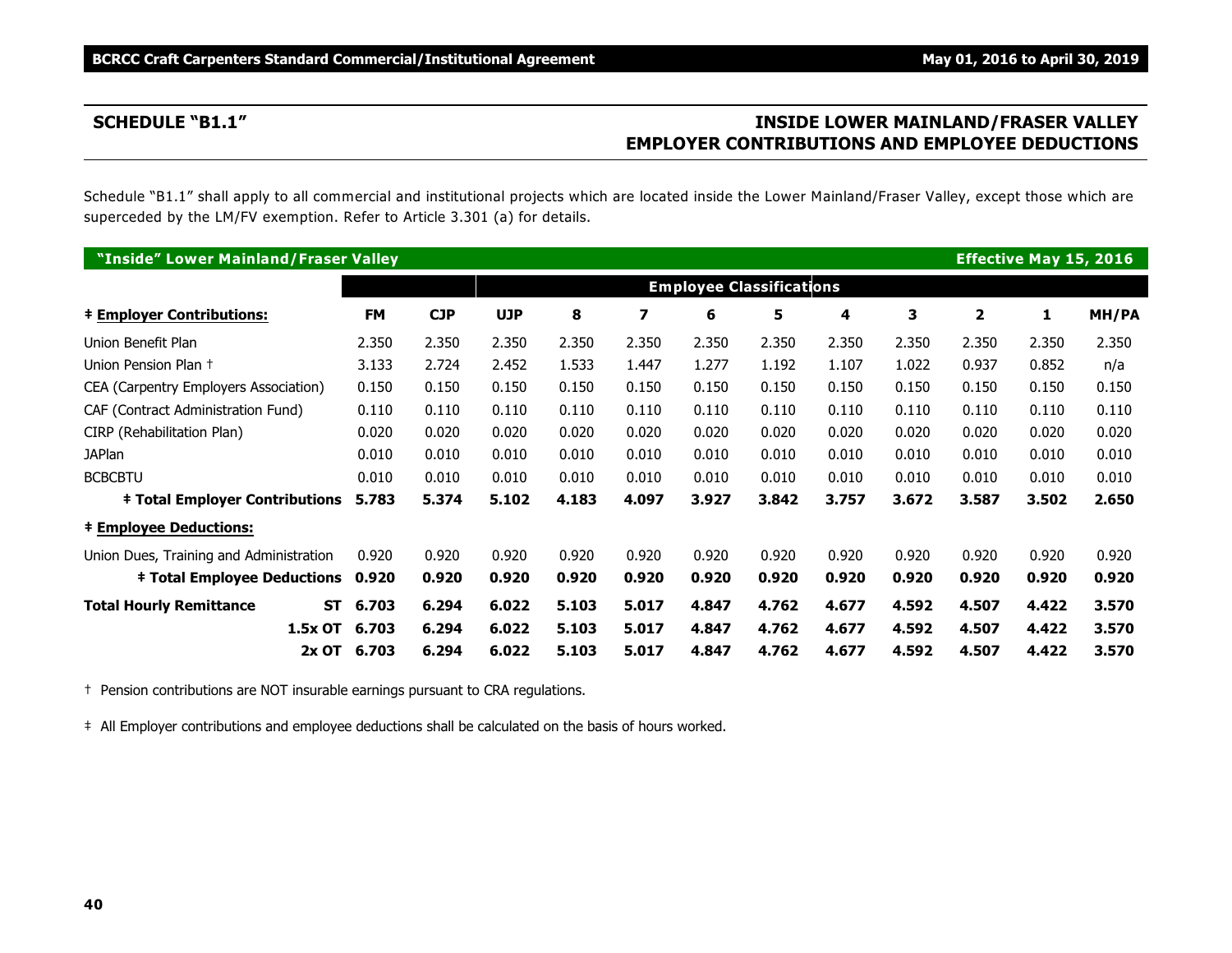# **SCHEDULE "B1.2" INSIDE LOWER MAINLAND/FRASER VALLEY EMPLOYER CONTRIBUTIONS AND EMPLOYEE DEDUCTIONS**

Schedule "B1.2" shall apply to all commercial and institutional projects which are located inside the Lower Mainland/Fraser Valley, except those which are superceded by the LM/FV exemption. Refer to Article 3.301 (a) for details.

| "Inside" Lower Mainland/Fraser Valley   |                    |            |            |       |       |                                 |       |       |       | <b>Effective January 01, 2017</b> |       |       |
|-----------------------------------------|--------------------|------------|------------|-------|-------|---------------------------------|-------|-------|-------|-----------------------------------|-------|-------|
|                                         |                    |            |            |       |       | <b>Employee Classifications</b> |       |       |       |                                   |       |       |
| <b>‡ Employer Contributions:</b>        | <b>FM</b>          | <b>CJP</b> | <b>UJP</b> | 8     | 7     | 6                               | 5     | 4     | 3     | $\mathbf{z}$                      | 1     | MH/PA |
| Union Benefit Plan                      | 2.350              | 2.350      | 2.350      | 2.350 | 2.350 | 2.350                           | 2.350 | 2.350 | 2.350 | 2.350                             | 2.350 | 2.350 |
| Union Pension Plan +                    | 3.133              | 2.724      | 2.452      | 1.533 | 1.447 | 1.277                           | 1.192 | 1.107 | 1.022 | 0.937                             | 0.852 | n/a   |
| CEA (Carpentry Employers Association)   | 0.150              | 0.150      | 0.150      | 0.150 | 0.150 | 0.150                           | 0.150 | 0.150 | 0.150 | 0.150                             | 0.150 | 0.150 |
| CAF (Contract Administration Fund)      | 0.110              | 0.110      | 0.110      | 0.110 | 0.110 | 0.110                           | 0.110 | 0.110 | 0.110 | 0.110                             | 0.110 | 0.110 |
| CIRP (Rehabilitation Plan)              | 0.020              | 0.020      | 0.020      | 0.020 | 0.020 | 0.020                           | 0.020 | 0.020 | 0.020 | 0.020                             | 0.020 | 0.020 |
| <b>JAPlan</b>                           | 0.010              | 0.010      | 0.010      | 0.010 | 0.010 | 0.010                           | 0.010 | 0.010 | 0.010 | 0.010                             | 0.010 | 0.010 |
| <b>BCBCBTU</b>                          | 0.010              | 0.010      | 0.010      | 0.010 | 0.010 | 0.010                           | 0.010 | 0.010 | 0.010 | 0.010                             | 0.010 | 0.010 |
| <b>‡ Total Employer Contributions</b>   | 5.783              | 5.374      | 5.102      | 4.183 | 4.097 | 3.927                           | 3.842 | 3.757 | 3.672 | 3.587                             | 3.502 | 2.650 |
| <b>‡ Employee Deductions:</b>           |                    |            |            |       |       |                                 |       |       |       |                                   |       |       |
| Union Dues, Training and Administration | 1.120              | 1.120      | 1.120      | 1.120 | 1.120 | 1.120                           | 1.120 | 1.120 | 1.120 | 1.120                             | 1.120 | 1.120 |
| <b>‡ Total Employee Deductions</b>      | 1.120              | 1.120      | 1.120      | 1.120 | 1.120 | 1.120                           | 1.120 | 1.120 | 1.120 | 1.120                             | 1.120 | 1.120 |
| <b>Total Hourly Remittance</b>          | 6.903<br><b>ST</b> | 6.494      | 6.222      | 5.303 | 5.217 | 5.047                           | 4.962 | 4.877 | 4.792 | 4.707                             | 4.622 | 3.770 |
| 1.5x OT                                 | 6.903              | 6.494      | 6.222      | 5.303 | 5.217 | 5.047                           | 4.962 | 4.877 | 4.792 | 4.707                             | 4.622 | 3.770 |
| $2x$ OT                                 | 6.903              | 6.494      | 6.222      | 5.303 | 5.217 | 5.047                           | 4.962 | 4.877 | 4.792 | 4.707                             | 4.622 | 3.770 |

† Pension contributions are NOT insurable earnings pursuant to CRA regulations.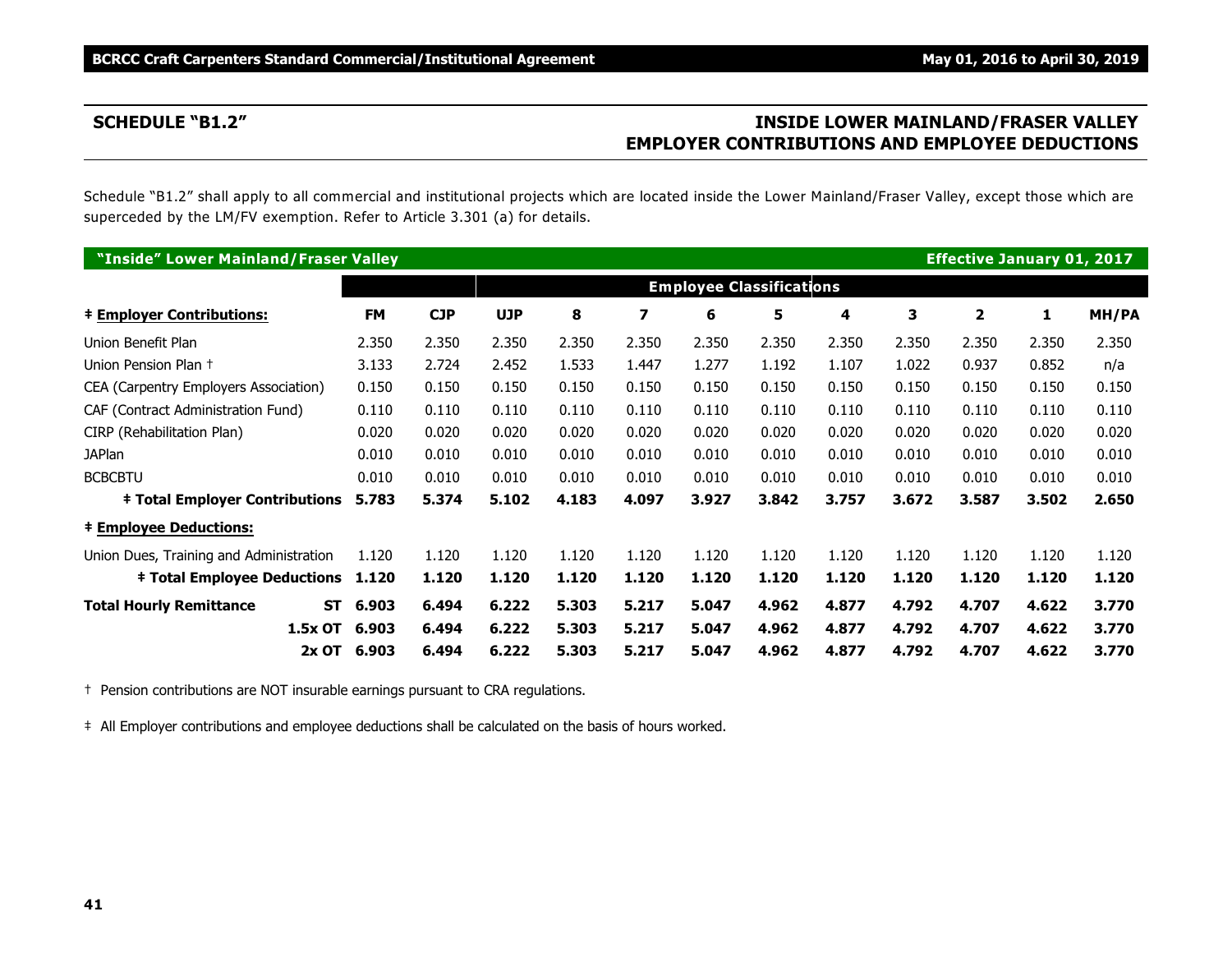# **SCHEDULE "B1.3" INSIDE LOWER MAINLAND/FRASER VALLEY EMPLOYER CONTRIBUTIONS AND EMPLOYEE DEDUCTIONS**

Schedule "B1.3" shall apply to all commercial and institutional projects which are located inside the Lower Mainland/Fraser Valley, except those which are superceded by the LM/FV exemption. Refer to Article 3.301 (a) for details.

| "Inside" Lower Mainland/Fraser Valley   |           |           |            |            |       |       |                                 |       |       |       |                | <b>Effective May 01, 2017</b> |       |
|-----------------------------------------|-----------|-----------|------------|------------|-------|-------|---------------------------------|-------|-------|-------|----------------|-------------------------------|-------|
|                                         |           |           |            |            |       |       | <b>Employee Classifications</b> |       |       |       |                |                               |       |
| <b>‡ Employer Contributions:</b>        |           | <b>FM</b> | <b>CJP</b> | <b>UJP</b> | 8     | 7     | 6                               | 5     | 4     | 3     | $\overline{2}$ | 1                             | MH/PA |
| Union Benefit Plan                      |           | 2.467     | 2.467      | 2.467      | 2.467 | 2.467 | 2.467                           | 2.467 | 2.467 | 2.467 | 2.467          | 2.467                         | 2.467 |
| Union Pension Plan +                    |           | 3.147     | 2.737      | 2.463      | 1.540 | 1.454 | 1.283                           | 1.198 | 1.112 | 1.027 | 0.941          | 0.856                         | n/a   |
| CEA (Carpentry Employers Association)   |           | 0.100     | 0.100      | 0.100      | 0.100 | 0.100 | 0.100                           | 0.100 | 0.100 | 0.100 | 0.100          | 0.100                         | 0.100 |
| CAF (Contract Administration Fund)      |           | 0.130     | 0.130      | 0.130      | 0.130 | 0.130 | 0.130                           | 0.130 | 0.130 | 0.130 | 0.130          | 0.130                         | 0.130 |
| CIRP (Rehabilitation Plan)              |           | 0.020     | 0.020      | 0.020      | 0.020 | 0.020 | 0.020                           | 0.020 | 0.020 | 0.020 | 0.020          | 0.020                         | 0.020 |
| <b>JAPlan</b>                           |           | 0.010     | 0.010      | 0.010      | 0.010 | 0.010 | 0.010                           | 0.010 | 0.010 | 0.010 | 0.010          | 0.010                         | 0.010 |
| <b>BCBCBTU</b>                          |           | 0.010     | 0.010      | 0.010      | 0.010 | 0.010 | 0.010                           | 0.010 | 0.010 | 0.010 | 0.010          | 0.010                         | 0.010 |
| D&A Policy                              |           | n/a       | n/a        | n/a        | n/a   | n/a   | n/a                             | n/a   | n/a   | n/a   | n/a            | n/a                           | n/a   |
| <b>‡ Total Employer Contributions</b>   |           | 5.884     | 5.474      | 5.200      | 4.277 | 4.191 | 4.020                           | 3.935 | 3.849 | 3.764 | 3.678          | 3.593                         | 2.737 |
| <b>‡ Employee Deductions:</b>           |           |           |            |            |       |       |                                 |       |       |       |                |                               |       |
| Union Dues, Training and Administration |           | 1.270     | 1.270      | 1.270      | 1.270 | 1.270 | 1.270                           | 1.270 | 1.270 | 1.270 | 1.270          | 1.270                         | 1.270 |
| <b>‡ Total Employee Deductions</b>      |           | 1.270     | 1.270      | 1.270      | 1.270 | 1.270 | 1.270                           | 1.270 | 1.270 | 1.270 | 1.270          | 1.270                         | 1.270 |
| <b>Total Hourly Remittance</b>          | <b>ST</b> | 7.154     | 6.744      | 6.470      | 5.547 | 5.461 | 5.290                           | 5.205 | 5.119 | 5.034 | 4.948          | 4.863                         | 4.007 |
|                                         | 1.5x OT   | 7.154     | 6.744      | 6.470      | 5.547 | 5.461 | 5.290                           | 5.205 | 5.119 | 5.034 | 4.948          | 4.863                         | 4.007 |
|                                         | $2x$ OT   | 7.154     | 6.744      | 6.470      | 5.547 | 5.461 | 5.290                           | 5.205 | 5.119 | 5.034 | 4.948          | 4.863                         | 4.007 |

† Pension contributions are NOT insurable earnings pursuant to CRA regulations.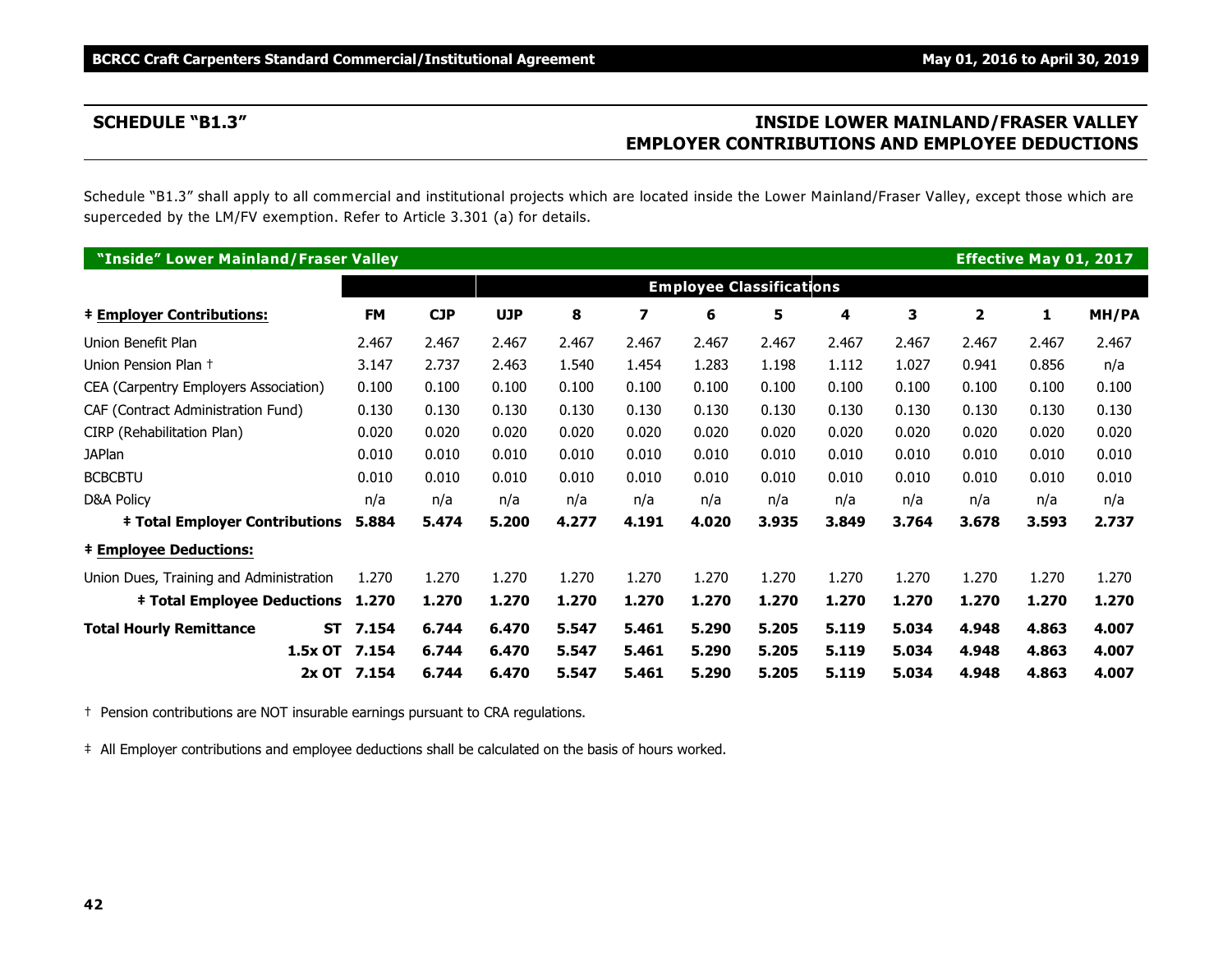# **SCHEDULE "B1.4" INSIDE LOWER MAINLAND/FRASER VALLEY EMPLOYER CONTRIBUTIONS AND EMPLOYEE DEDUCTIONS**

Schedule "B1.4" shall apply to all commercial and institutional projects which are located inside the Lower Mainland/Fraser Valley, except those which are superceded by the LM/FV exemption. Refer to Article 3.301 (a) for details.

| "Inside" Lower Mainland/Fraser Valley   |           |           |            |            |       |       |                                 |       |       |       | <b>Effective November 26, 2017</b> |       |       |
|-----------------------------------------|-----------|-----------|------------|------------|-------|-------|---------------------------------|-------|-------|-------|------------------------------------|-------|-------|
|                                         |           |           |            |            |       |       | <b>Employee Classifications</b> |       |       |       |                                    |       |       |
| <b>‡ Employer Contributions:</b>        |           | <b>FM</b> | <b>CJP</b> | <b>UJP</b> | 8     | 7     | 6                               | 5     | 4     | 3     | $\overline{2}$                     | 1     | MH/PA |
| Union Benefit Plan                      |           | 2.467     | 2.467      | 2.467      | 2.467 | 2.467 | 2.467                           | 2.467 | 2.467 | 2.467 | 2.467                              | 2.467 | 2.467 |
| Union Pension Plan +                    |           | 3.147     | 2.737      | 2.463      | 1.540 | 1.454 | 1.283                           | 1.198 | 1.112 | 1.027 | 0.941                              | 0.856 | n/a   |
| CEA (Carpentry Employers Association)   |           | 0.100     | 0.100      | 0.100      | 0.100 | 0.100 | 0.100                           | 0.100 | 0.100 | 0.100 | 0.100                              | 0.100 | 0.100 |
| CAF (Contract Administration Fund)      |           | 0.130     | 0.130      | 0.130      | 0.130 | 0.130 | 0.130                           | 0.130 | 0.130 | 0.130 | 0.130                              | 0.130 | 0.130 |
| CIRP (Rehabilitation Plan)              |           | 0.020     | 0.020      | 0.020      | 0.020 | 0.020 | 0.020                           | 0.020 | 0.020 | 0.020 | 0.020                              | 0.020 | 0.020 |
| <b>JAPlan</b>                           |           | 0.010     | 0.010      | 0.010      | 0.010 | 0.010 | 0.010                           | 0.010 | 0.010 | 0.010 | 0.010                              | 0.010 | 0.010 |
| <b>BCBCBTU</b>                          |           | 0.050     | 0.050      | 0.050      | 0.050 | 0.050 | 0.050                           | 0.050 | 0.050 | 0.050 | 0.050                              | 0.050 | 0.050 |
| D&A Policy                              |           | 0.010     | 0.010      | 0.010      | 0.010 | 0.010 | 0.010                           | 0.010 | 0.010 | 0.010 | 0.010                              | 0.010 | 0.010 |
| <b>‡ Total Employer Contributions</b>   |           | 5.934     | 5.524      | 5.250      | 4.327 | 4.241 | 4.070                           | 3.985 | 3.899 | 3.814 | 3.728                              | 3.643 | 2.787 |
| <b>‡ Employee Deductions:</b>           |           |           |            |            |       |       |                                 |       |       |       |                                    |       |       |
| Union Dues, Training and Administration |           | 1.270     | 1.270      | 1.270      | 1.270 | 1.270 | 1.270                           | 1.270 | 1.270 | 1.270 | 1.270                              | 1.270 | 1.270 |
| <b>‡ Total Employee Deductions</b>      |           | 1.270     | 1.270      | 1.270      | 1.270 | 1.270 | 1.270                           | 1.270 | 1.270 | 1.270 | 1.270                              | 1.270 | 1.270 |
| <b>Total Hourly Remittance</b>          | <b>ST</b> | 7.204     | 6.794      | 6.520      | 5.597 | 5.511 | 5.340                           | 5.255 | 5.169 | 5.084 | 4.998                              | 4.913 | 4.057 |
|                                         | 1.5x OT   | 7.204     | 6.794      | 6.520      | 5.597 | 5.511 | 5.340                           | 5.255 | 5.169 | 5.084 | 4.998                              | 4.913 | 4.057 |
|                                         | $2x$ OT   | 7.204     | 6.794      | 6.520      | 5.597 | 5.511 | 5.340                           | 5.255 | 5.169 | 5.084 | 4.998                              | 4.913 | 4.057 |

† Pension contributions are NOT insurable earnings pursuant to CRA regulations.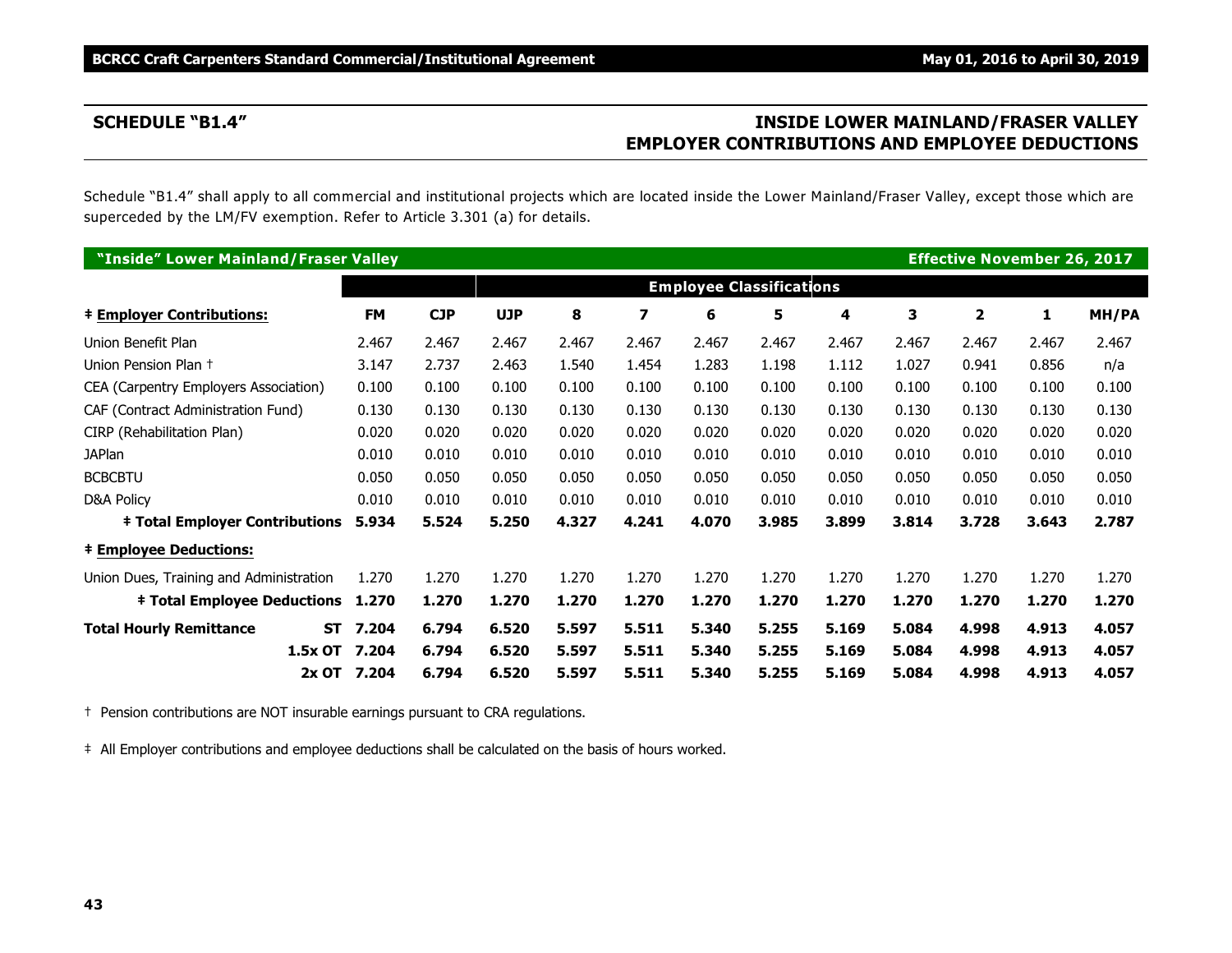# **SCHEDULE "B1.5" INSIDE LOWER MAINLAND/FRASER VALLEY REVISED EMPLOYER CONTRIBUTIONS AND EMPLOYEE DEDUCTIONS**

Schedule "B1.5" shall apply to all commercial and institutional projects which are located inside the Lower Mainland/Fraser Valley, except those which are superceded by the LM/FV exemption. Refer to Article 3.301 (a) for details.

| "Inside" Lower Mainland/Fraser Valley   |                    |            |            |       |       |                                 |       |       |       |                | <b>Effective May 01, 2018</b> |       |
|-----------------------------------------|--------------------|------------|------------|-------|-------|---------------------------------|-------|-------|-------|----------------|-------------------------------|-------|
|                                         |                    |            |            |       |       | <b>Employee Classifications</b> |       |       |       |                |                               |       |
| <b>‡ Employer Contributions:</b>        | <b>FM</b>          | <b>CJP</b> | <b>UJP</b> | 8     | 7     | 6                               | 5     | 4     | 3     | $\overline{2}$ | 1                             | MH/PA |
| Union Benefit Plan                      | 2.467              | 2.467      | 2.467      | 2.467 | 2.467 | 2.467                           | 2.467 | 2.467 | 2.467 | 2.467          | 2.467                         | 2.467 |
| Union Pension Plan +                    | 3.171              | 2.758      | 2.482      | 1.551 | 1.465 | 1.293                           | 1.207 | 1.121 | 1.034 | 0.948          | 0.862                         | n/a   |
| CEA (Carpentry Employers Association)   | 0.100              | 0.100      | 0.100      | 0.100 | 0.100 | 0.100                           | 0.100 | 0.100 | 0.100 | 0.100          | 0.100                         | 0.100 |
| CAF (Contract Administration Fund)      | 0.130              | 0.130      | 0.130      | 0.130 | 0.130 | 0.130                           | 0.130 | 0.130 | 0.130 | 0.130          | 0.130                         | 0.130 |
| CIRP (Rehabilitation Plan)              | 0.020              | 0.020      | 0.020      | 0.020 | 0.020 | 0.020                           | 0.020 | 0.020 | 0.020 | 0.020          | 0.020                         | 0.020 |
| <b>JAPlan</b>                           | n/a                | n/a        | n/a        | n/a   | n/a   | n/a                             | n/a   | n/a   | n/a   | n/a            | n/a                           | n/a   |
| <b>BCBCBTU</b>                          | 0.050              | 0.050      | 0.050      | 0.050 | 0.050 | 0.050                           | 0.050 | 0.050 | 0.050 | 0.050          | 0.050                         | 0.050 |
| <b>D&amp;A Policy</b>                   | 0.010              | 0.010      | 0.010      | 0.010 | 0.010 | 0.010                           | 0.010 | 0.010 | 0.010 | 0.010          | 0.010                         | 0.010 |
| <b>‡ Total Employer Contributions</b>   | 5.948              | 5.535      | 5.259      | 4.328 | 4.242 | 4.070                           | 3.984 | 3.898 | 3.811 | 3.725          | 3.639                         | 2.777 |
| <b>‡ Employee Deductions:</b>           |                    |            |            |       |       |                                 |       |       |       |                |                               |       |
| Union Dues, Training and Administration | 1.270              | 1.270      | 1.270      | 1.270 | 1.270 | 1.270                           | 1.270 | 1.270 | 1.270 | 1.270          | 1.270                         | 1.270 |
| <b>‡ Total Employee Deductions</b>      | 1.270              | 1.270      | 1.270      | 1.270 | 1.270 | 1.270                           | 1.270 | 1.270 | 1.270 | 1.270          | 1.270                         | 1.270 |
| <b>Total Hourly Remittance</b>          | 7.218<br><b>ST</b> | 6.805      | 6.529      | 5.598 | 5.512 | 5.340                           | 5.254 | 5.168 | 5.081 | 4.995          | 4.909                         | 4.047 |
| 1.5x OT                                 | 7.218              | 6.805      | 6.529      | 5.598 | 5.512 | 5.340                           | 5.254 | 5.168 | 5.081 | 4.995          | 4.909                         | 4.047 |
|                                         | 2x OT 7.218        | 6.805      | 6.529      | 5.598 | 5.512 | 5.340                           | 5.254 | 5.168 | 5.081 | 4.995          | 4.909                         | 4.047 |

† Pension contributions are NOT insurable earnings pursuant to CRA regulations.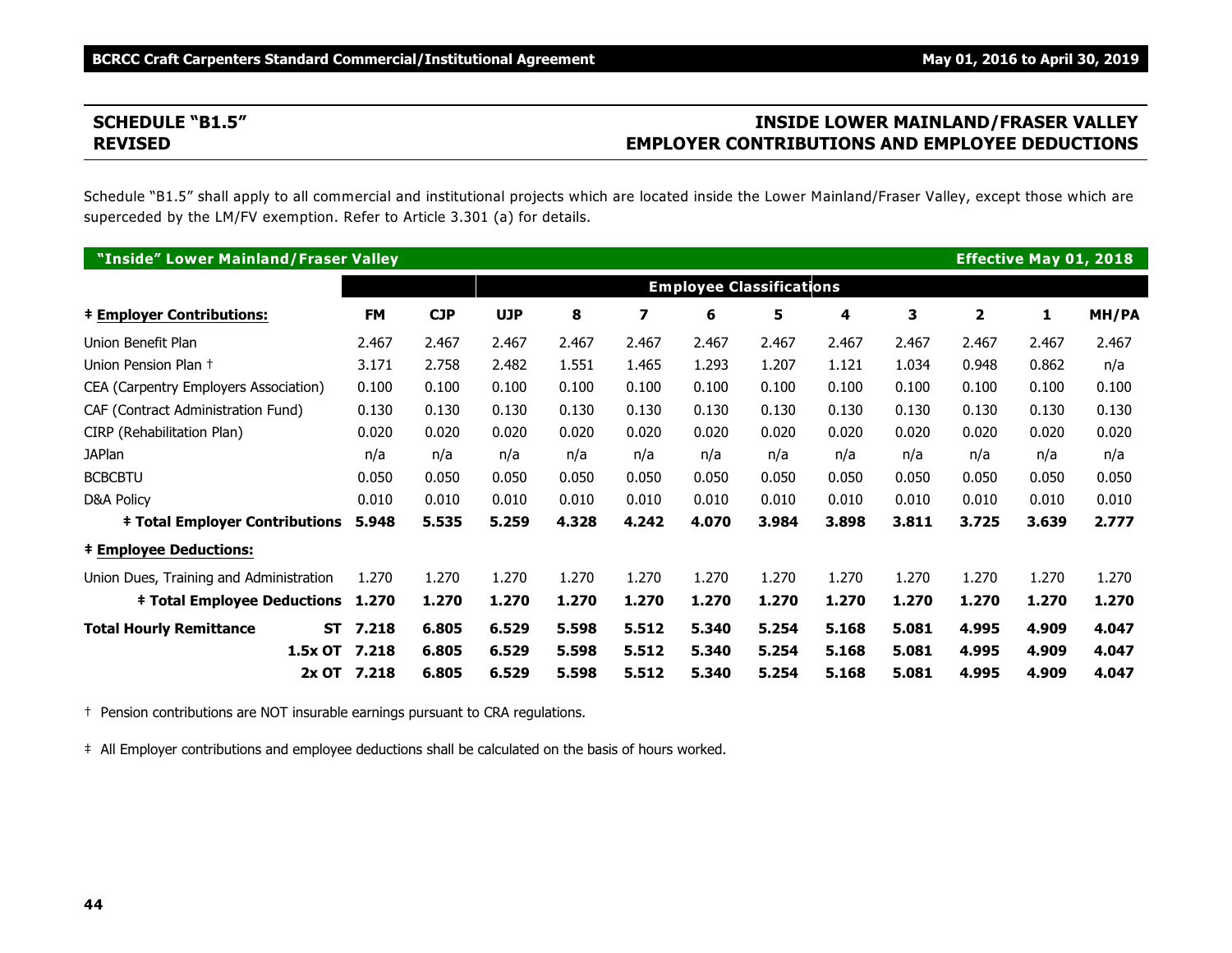# **SCHEDULE "B1.6" INSIDE LOWER MAINLAND/FRASER VALLEY REVISED EMPLOYER CONTRIBUTIONS AND EMPLOYEE DEDUCTIONS**

Schedule "B1.6" shall apply to all commercial and institutional projects which are located inside the Lower Mainland/Fraser Valley, except those which are superceded by the LM/FV exemption. Refer to Article 3.301 (a) for details.

| "Inside" Lower Mainland/Fraser Valley   |                    |            |            |       |       |                                 |       |       |       |                | <b>Effective April 01, 2019</b> |       |
|-----------------------------------------|--------------------|------------|------------|-------|-------|---------------------------------|-------|-------|-------|----------------|---------------------------------|-------|
|                                         |                    |            |            |       |       | <b>Employee Classifications</b> |       |       |       |                |                                 |       |
| <b>‡ Employer Contributions:</b>        | <b>FM</b>          | <b>CJP</b> | <b>UJP</b> | 8     | 7     | 6                               | 5     | 4     | 3     | $\overline{2}$ | 1                               | MH/PA |
| Union Benefit Plan                      | 2.467              | 2.467      | 2.467      | 2.467 | 2.467 | 2.467                           | 2.467 | 2.467 | 2.467 | 2.467          | 2.467                           | 2.467 |
| Union Pension Plan +                    | 3.195              | 2.778      | 2.501      | 1.563 | 1.476 | 1.303                           | 1.216 | 1.129 | 1.042 | 0.955          | 0.869                           | n/a   |
| CEA (Carpentry Employers Association)   | 0.100              | 0.100      | 0.100      | 0.100 | 0.100 | 0.100                           | 0.100 | 0.100 | 0.100 | 0.100          | 0.100                           | 0.100 |
| CAF (Contract Administration Fund)      | 0.130              | 0.130      | 0.130      | 0.130 | 0.130 | 0.130                           | 0.130 | 0.130 | 0.130 | 0.130          | 0.130                           | 0.130 |
| CIRP (Rehabilitation Plan)              | 0.020              | 0.020      | 0.020      | 0.020 | 0.020 | 0.020                           | 0.020 | 0.020 | 0.020 | 0.020          | 0.020                           | 0.020 |
| <b>JAPlan</b>                           | n/a                | n/a        | n/a        | n/a   | n/a   | n/a                             | n/a   | n/a   | n/a   | n/a            | n/a                             | n/a   |
| <b>BCBCBTU</b>                          | 0.050              | 0.050      | 0.050      | 0.050 | 0.050 | 0.050                           | 0.050 | 0.050 | 0.050 | 0.050          | 0.050                           | 0.050 |
| D&A Policy                              | 0.010              | 0.010      | 0.010      | 0.010 | 0.010 | 0.010                           | 0.010 | 0.010 | 0.010 | 0.010          | 0.010                           | 0.010 |
| <b>‡ Total Employer Contributions</b>   | 5.972              | 5.555      | 5.278      | 4.340 | 4.253 | 4.080                           | 3.993 | 3.906 | 3.819 | 3.732          | 3.646                           | 2.777 |
| <b>‡ Employee Deductions:</b>           |                    |            |            |       |       |                                 |       |       |       |                |                                 |       |
| Union Dues, Training and Administration | 1.270              | 1.270      | 1.270      | 1.270 | 1.270 | 1.270                           | 1.270 | 1.270 | 1.270 | 1.270          | 1.270                           | 1.270 |
| <b>‡ Total Employee Deductions</b>      | 1.270              | 1.270      | 1.270      | 1.270 | 1.270 | 1.270                           | 1.270 | 1.270 | 1.270 | 1.270          | 1.270                           | 1.270 |
| <b>Total Hourly Remittance</b>          | 7.242<br><b>ST</b> | 6.825      | 6.548      | 5.610 | 5.523 | 5.350                           | 5.263 | 5.176 | 5.089 | 5.002          | 4.916                           | 4.047 |
| 1.5x OT                                 | 7.242              | 6.825      | 6.548      | 5.610 | 5.523 | 5.350                           | 5.263 | 5.176 | 5.089 | 5.002          | 4.916                           | 4.047 |
|                                         | 2x OT 7.242        | 6.825      | 6.548      | 5.610 | 5.523 | 5.350                           | 5.263 | 5.176 | 5.089 | 5.002          | 4.916                           | 4.047 |

† Pension contributions are NOT insurable earnings pursuant to CRA regulations.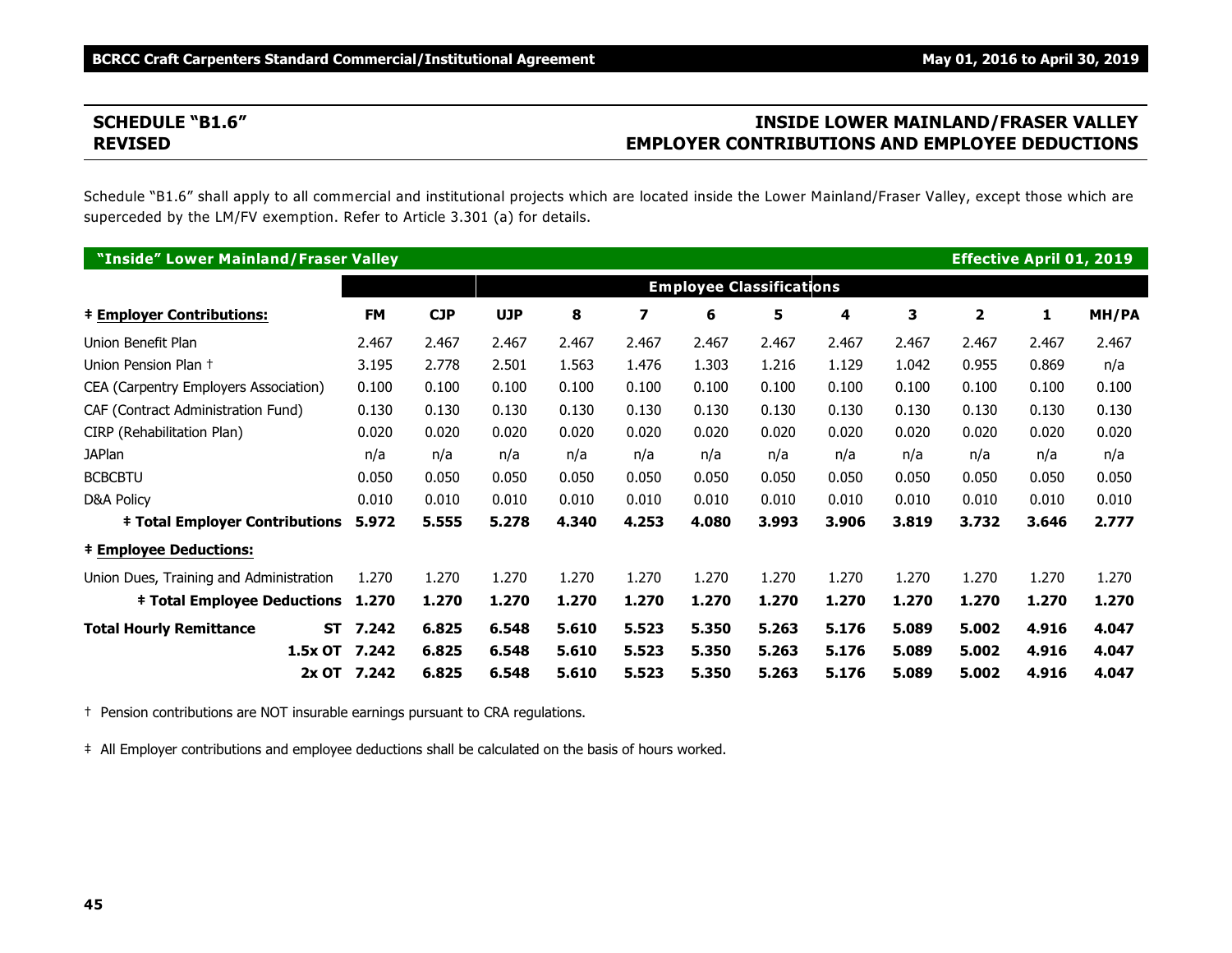# **SCHEDULE "B2.1" OUTSIDE LOWER MAINLAND/FRASER VALLEY EMPLOYER CONTRIBUTIONS AND EMPLOYEE DEDUCTIONS**

Schedule "B2.1" shall apply to all commercial and institutional projects which are located outside the Lower Mainland/Fraser Valley.

| "Outside" Lower Mainland/Fraser Valley  |                    |                                 |            |       |       |       |       |       |       |              | <b>Effective May 15, 2016</b> |       |
|-----------------------------------------|--------------------|---------------------------------|------------|-------|-------|-------|-------|-------|-------|--------------|-------------------------------|-------|
|                                         |                    | <b>Employee Classifications</b> |            |       |       |       |       |       |       |              |                               |       |
| <b>‡ Employer Contributions:</b>        | <b>FM</b>          | <b>CJP</b>                      | <b>UJP</b> | 8     | 7     | 6     | 5     | 4     | 3     | $\mathbf{2}$ | 1                             | MH/PA |
| Union Benefit Plan                      | 2.350              | 2.350                           | 2.350      | 2.350 | 2.350 | 2.350 | 2.350 | 2.350 | 2.350 | 2.350        | 2.350                         | 2.350 |
| Union Pension Plan +                    | 3.041              | 2.644                           | 2.380      | 1.488 | 1.405 | 1.240 | 1.157 | 1.074 | 0.992 | 0.909        | 0.827                         | n/a   |
| CEA (Carpentry Employers Association)   | 0.150              | 0.150                           | 0.150      | 0.150 | 0.150 | 0.150 | 0.150 | 0.150 | 0.150 | 0.150        | 0.150                         | 0.150 |
| CAF (Contract Administration Fund)      | 0.110              | 0.110                           | 0.110      | 0.110 | 0.110 | 0.110 | 0.110 | 0.110 | 0.110 | 0.110        | 0.110                         | 0.110 |
| CIRP (Rehabilitation Plan)              | 0.020              | 0.020                           | 0.020      | 0.020 | 0.020 | 0.020 | 0.020 | 0.020 | 0.020 | 0.020        | 0.020                         | 0.020 |
| <b>JAPlan</b>                           | 0.010              | 0.010                           | 0.010      | 0.010 | 0.010 | 0.010 | 0.010 | 0.010 | 0.010 | 0.010        | 0.010                         | 0.010 |
| <b>BCBCBTU</b>                          | 0.010              | 0.010                           | 0.010      | 0.010 | 0.010 | 0.010 | 0.010 | 0.010 | 0.010 | 0.010        | 0.010                         | 0.010 |
| <b>‡ Total Employer Contributions</b>   | 5.691              | 5.294                           | 5.030      | 4.138 | 4.055 | 3.890 | 3.807 | 3.724 | 3.642 | 3.559        | 3.477                         | 2.650 |
| <b>‡ Employee Deductions:</b>           |                    |                                 |            |       |       |       |       |       |       |              |                               |       |
| Union Dues, Training and Administration | 0.920              | 0.920                           | 0.920      | 0.920 | 0.920 | 0.920 | 0.920 | 0.920 | 0.920 | 0.920        | 0.920                         | 0.920 |
| <b>‡ Total Employee Deductions</b>      | 0.920              | 0.920                           | 0.920      | 0.920 | 0.920 | 0.920 | 0.920 | 0.920 | 0.920 | 0.920        | 0.920                         | 0.920 |
| <b>Total Hourly Remittance</b>          | 6.611<br><b>ST</b> | 6.214                           | 5.950      | 5.058 | 4.975 | 4.810 | 4.727 | 4.644 | 4.562 | 4.479        | 4.397                         | 3.570 |
| 1.5x OT                                 | 6.611              | 6.214                           | 5.950      | 5.058 | 4.975 | 4.810 | 4.727 | 4.644 | 4.562 | 4.479        | 4.397                         | 3.570 |
| $2x$ OT                                 | 6.611              | 6.214                           | 5.950      | 5.058 | 4.975 | 4.810 | 4.727 | 4.644 | 4.562 | 4.479        | 4.397                         | 3.570 |

† Pension contributions are NOT insurable earnings pursuant to CRA regulations.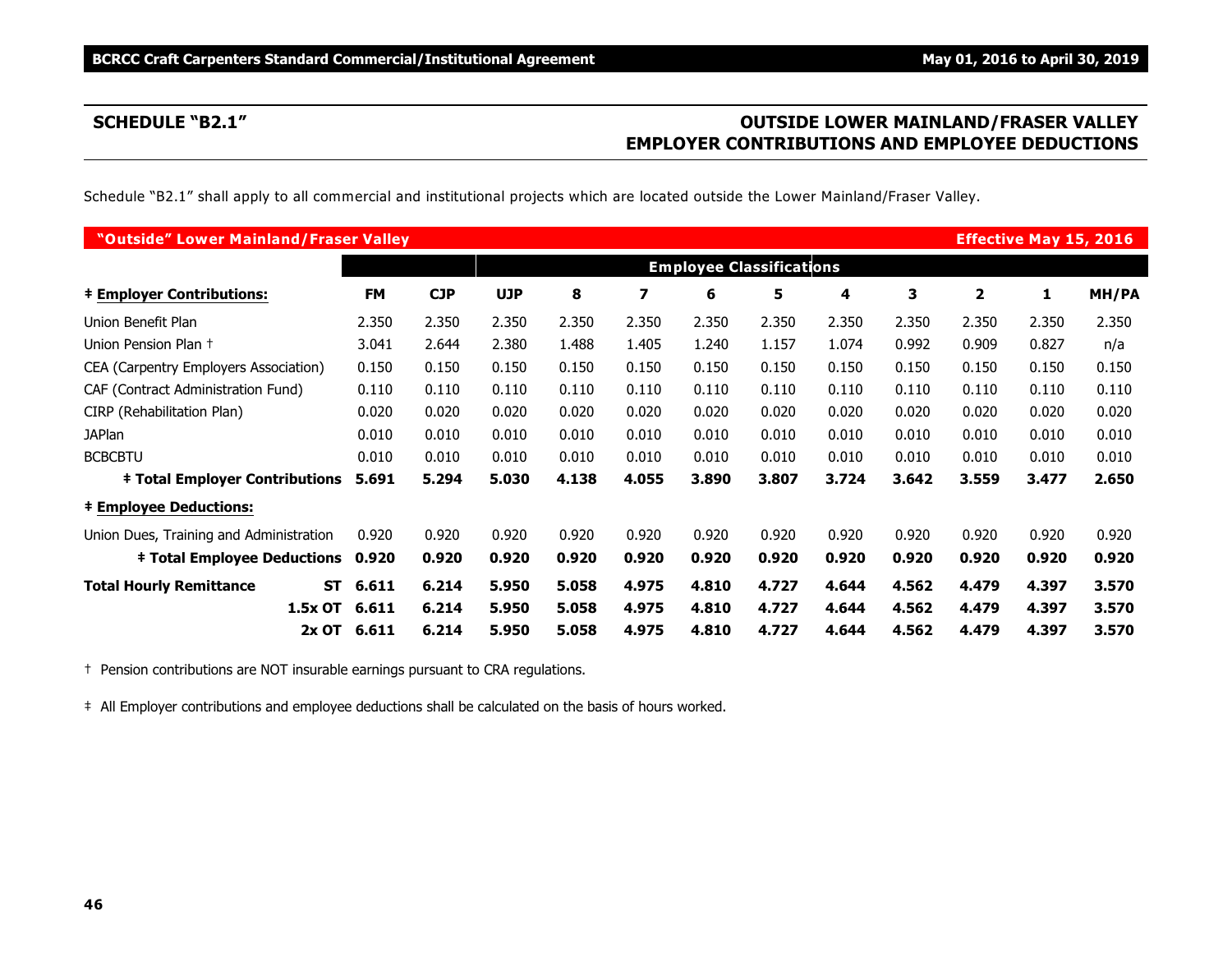# **SCHEDULE "B2.2" OUTSIDE LOWER MAINLAND/FRASER VALLEY EMPLOYER CONTRIBUTIONS AND EMPLOYEE DEDUCTIONS**

Schedule "B2.2" shall apply to all commercial and institutional projects which are located outside the Lower Mainland/Fraser Valley.

| "Outside" Lower Mainland/Fraser Valley      |           |                                 |            |       |       |       |       |       |       | <b>Effective January 01, 2017</b> |       |       |
|---------------------------------------------|-----------|---------------------------------|------------|-------|-------|-------|-------|-------|-------|-----------------------------------|-------|-------|
|                                             |           | <b>Employee Classifications</b> |            |       |       |       |       |       |       |                                   |       |       |
| <b>‡ Employer Contributions:</b>            | <b>FM</b> | <b>CJP</b>                      | <b>UJP</b> | 8     | 7     | 6     | 5     | 4     | 3     | $\overline{\mathbf{2}}$           | 1     | MH/PA |
| Union Benefit Plan                          | 2.350     | 2.350                           | 2.350      | 2.350 | 2.350 | 2.350 | 2.350 | 2.350 | 2.350 | 2.350                             | 2.350 | 2.350 |
| Union Pension Plan +                        | 3.041     | 2.644                           | 2.380      | 1.488 | 1.405 | 1.240 | 1.157 | 1.074 | 0.992 | 0.909                             | 0.827 | n/a   |
| CEA (Carpentry Employers Association)       | 0.150     | 0.150                           | 0.150      | 0.150 | 0.150 | 0.150 | 0.150 | 0.150 | 0.150 | 0.150                             | 0.150 | 0.150 |
| CAF (Contract Administration Fund)          | 0.110     | 0.110                           | 0.110      | 0.110 | 0.110 | 0.110 | 0.110 | 0.110 | 0.110 | 0.110                             | 0.110 | 0.110 |
| CIRP (Rehabilitation Plan)                  | 0.020     | 0.020                           | 0.020      | 0.020 | 0.020 | 0.020 | 0.020 | 0.020 | 0.020 | 0.020                             | 0.020 | 0.020 |
| <b>JAPlan</b>                               | 0.010     | 0.010                           | 0.010      | 0.010 | 0.010 | 0.010 | 0.010 | 0.010 | 0.010 | 0.010                             | 0.010 | 0.010 |
| <b>BCBCBTU</b>                              | 0.010     | 0.010                           | 0.010      | 0.010 | 0.010 | 0.010 | 0.010 | 0.010 | 0.010 | 0.010                             | 0.010 | 0.010 |
| <b>‡ Total Employer Contributions</b>       | 5.691     | 5.294                           | 5.030      | 4.138 | 4.055 | 3.890 | 3.807 | 3.724 | 3.642 | 3.559                             | 3.477 | 2.650 |
| <b>‡ Employee Deductions:</b>               |           |                                 |            |       |       |       |       |       |       |                                   |       |       |
| Union Dues, Training and Administration     | 1.120     | 1.120                           | 1.120      | 1.120 | 1.120 | 1.120 | 1.120 | 1.120 | 1.120 | 1.120                             | 1.120 | 1.120 |
| <b>‡ Total Employee Deductions</b>          | 1.120     | 1.120                           | 1.120      | 1.120 | 1.120 | 1.120 | 1.120 | 1.120 | 1.120 | 1.120                             | 1.120 | 1.120 |
| <b>Total Hourly Remittance</b><br><b>ST</b> | 6.811     | 6.414                           | 6.150      | 5.258 | 5.175 | 5.010 | 4.927 | 4.844 | 4.762 | 4.679                             | 4.597 | 3.770 |
| 1.5x OT                                     | 6.811     | 6.414                           | 6.150      | 5.258 | 5.175 | 5.010 | 4.927 | 4.844 | 4.762 | 4.679                             | 4.597 | 3.770 |
| 2x OT                                       | 6.811     | 6.414                           | 6.150      | 5.258 | 5.175 | 5.010 | 4.927 | 4.844 | 4.762 | 4.679                             | 4.597 | 3.770 |

† Pension contributions are NOT insurable earnings pursuant to CRA regulations.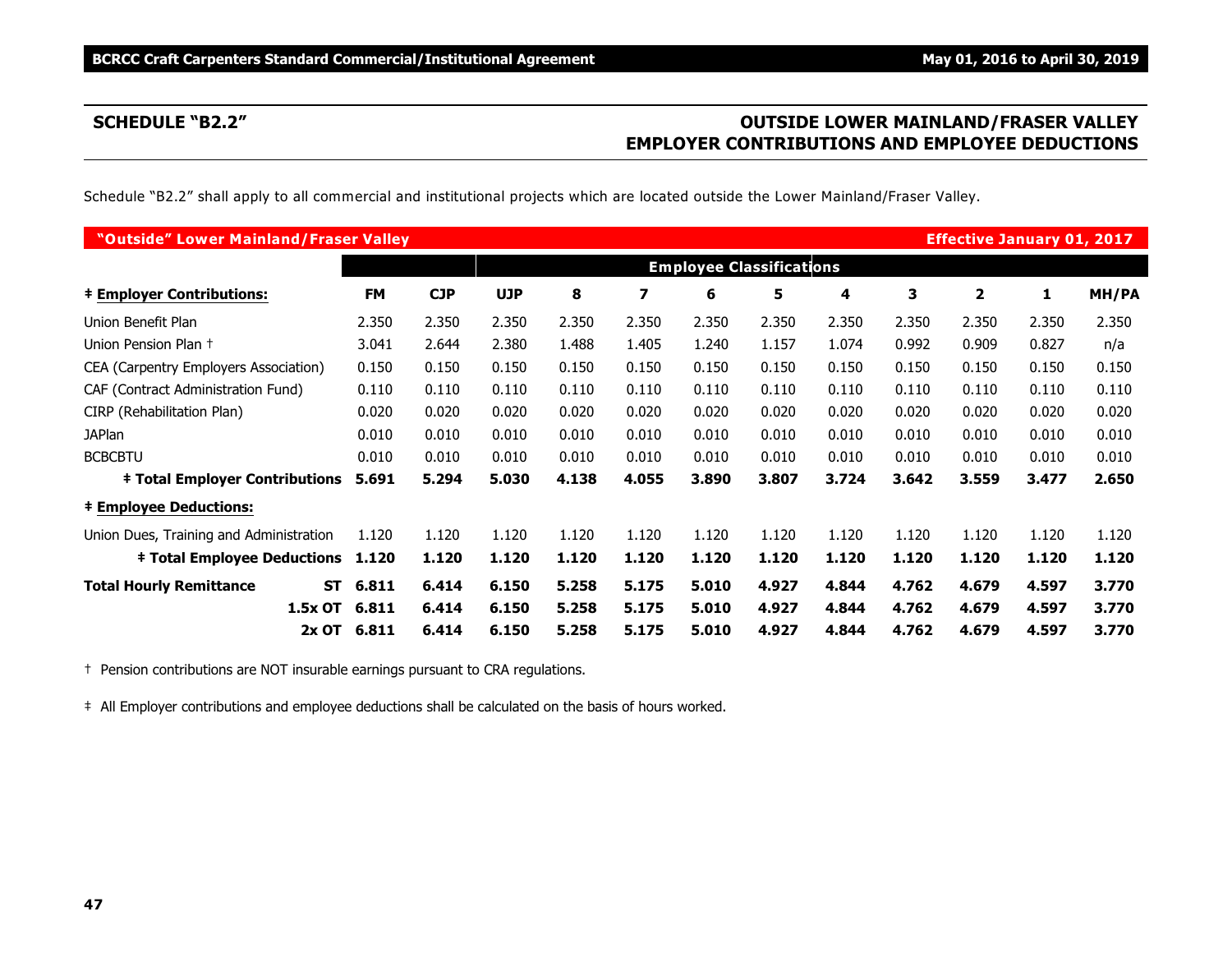# **SCHEDULE "B2.3" OUTSIDE LOWER MAINLAND/FRASER VALLEY EMPLOYER CONTRIBUTIONS AND EMPLOYEE DEDUCTIONS**

Schedule "B2.3" shall apply to all commercial and institutional projects which are located outside the Lower Mainland/Fraser Valley.

| "Outside" Lower Mainland/Fraser Valley  |           |             |            |            |       |       |                                 |       |       |       |       | <b>Effective May 01, 2017</b> |       |
|-----------------------------------------|-----------|-------------|------------|------------|-------|-------|---------------------------------|-------|-------|-------|-------|-------------------------------|-------|
|                                         |           |             |            |            |       |       | <b>Employee Classifications</b> |       |       |       |       |                               |       |
| <b>‡ Employer Contributions:</b>        |           | <b>FM</b>   | <b>CJP</b> | <b>UJP</b> | 8     | 7     | 6                               | 5     | 4     | 3     | 2     | 1                             | MH/PA |
| Union Benefit Plan                      |           | 2.467       | 2.467      | 2.467      | 2.467 | 2.467 | 2.467                           | 2.467 | 2.467 | 2.467 | 2.467 | 2.467                         | 2.467 |
| Union Pension Plan +                    |           | 3.055       | 2.657      | 2.391      | 1.495 | 1.412 | 1.246                           | 1.163 | 1.080 | 0.997 | 0.914 | 0.831                         | n/a   |
| CEA (Carpentry Employers Association)   |           | 0.100       | 0.100      | 0.100      | 0.100 | 0.100 | 0.100                           | 0.100 | 0.100 | 0.100 | 0.100 | 0.100                         | 0.100 |
| CAF (Contract Administration Fund)      |           | 0.130       | 0.130      | 0.130      | 0.130 | 0.130 | 0.130                           | 0.130 | 0.130 | 0.130 | 0.130 | 0.130                         | 0.130 |
| CIRP (Rehabilitation Plan)              |           | 0.020       | 0.020      | 0.020      | 0.020 | 0.020 | 0.020                           | 0.020 | 0.020 | 0.020 | 0.020 | 0.020                         | 0.020 |
| <b>JAPlan</b>                           |           | 0.010       | 0.010      | 0.010      | 0.010 | 0.010 | 0.010                           | 0.010 | 0.010 | 0.010 | 0.010 | 0.010                         | 0.010 |
| <b>BCBCBTU</b>                          |           | 0.010       | 0.010      | 0.010      | 0.010 | 0.010 | 0.010                           | 0.010 | 0.010 | 0.010 | 0.010 | 0.010                         | 0.010 |
| <b>D&amp;A Policy</b>                   |           | n/a         | n/a        | n/a        | n/a   | n/a   | n/a                             | n/a   | n/a   | n/a   | n/a   | n/a                           | n/a   |
| <b>‡ Total Employer Contributions</b>   |           | 5.792       | 5.394      | 5.128      | 4.232 | 4.149 | 3.983                           | 3.900 | 3.817 | 3.734 | 3.651 | 3.568                         | 2.737 |
| <b>‡ Employee Deductions:</b>           |           |             |            |            |       |       |                                 |       |       |       |       |                               |       |
| Union Dues, Training and Administration |           | 1.270       | 1.270      | 1.270      | 1.270 | 1.270 | 1.270                           | 1.270 | 1.270 | 1.270 | 1.270 | 1.270                         | 1.270 |
| <b>‡ Total Employee Deductions</b>      |           | 1.270       | 1.270      | 1.270      | 1.270 | 1.270 | 1.270                           | 1.270 | 1.270 | 1.270 | 1.270 | 1.270                         | 1.270 |
| <b>Total Hourly Remittance</b>          | <b>ST</b> | 7.062       | 6.664      | 6.398      | 5.502 | 5.419 | 5.253                           | 5.170 | 5.087 | 5.004 | 4.921 | 4.838                         | 4.007 |
|                                         | 1.5x OT   | 7.062       | 6.664      | 6.398      | 5.502 | 5.419 | 5.253                           | 5.170 | 5.087 | 5.004 | 4.921 | 4.838                         | 4.007 |
|                                         |           | 2x OT 7.062 | 6.664      | 6.398      | 5.502 | 5.419 | 5.253                           | 5.170 | 5.087 | 5.004 | 4.921 | 4.838                         | 4.007 |

† Pension contributions are NOT insurable earnings pursuant to CRA regulations.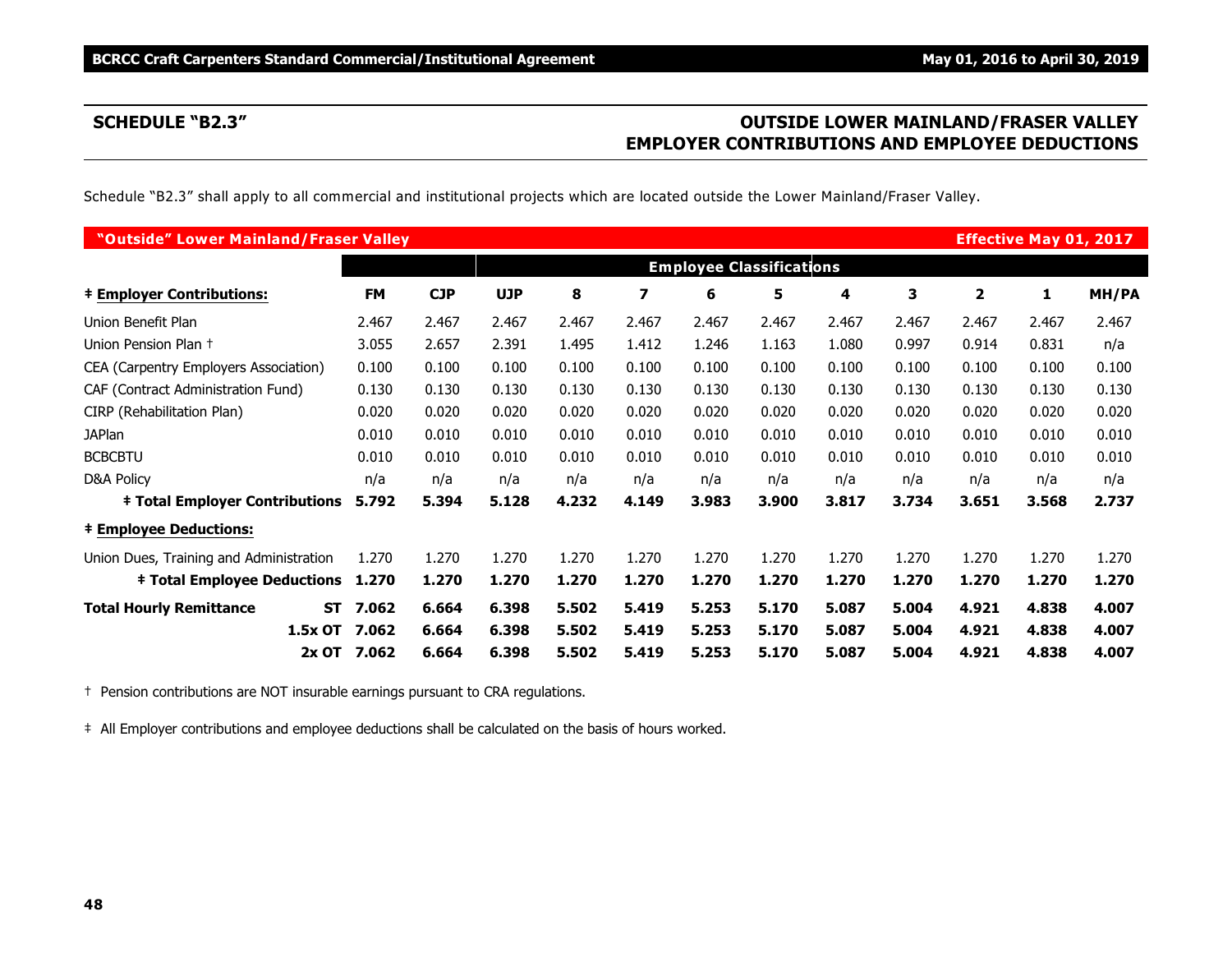# **SCHEDULE "B2.4" OUTSIDE LOWER MAINLAND/FRASER VALLEY EMPLOYER CONTRIBUTIONS AND EMPLOYEE DEDUCTIONS**

Schedule "B2.4" shall apply to all commercial and institutional projects which are located outside the Lower Mainland/Fraser Valley.

| "Outside" Lower Mainland/Fraser Valley  |           |             |                                 |            |       |       |       |       |       |       | <b>Effective November 26, 2017</b> |       |       |
|-----------------------------------------|-----------|-------------|---------------------------------|------------|-------|-------|-------|-------|-------|-------|------------------------------------|-------|-------|
|                                         |           |             | <b>Employee Classifications</b> |            |       |       |       |       |       |       |                                    |       |       |
| <b>‡ Employer Contributions:</b>        |           | <b>FM</b>   | <b>CJP</b>                      | <b>UJP</b> | 8     | 7     | 6     | 5     | 4     | 3     | $\overline{\mathbf{2}}$            | 1     | MH/PA |
| Union Benefit Plan                      |           | 2.467       | 2.467                           | 2.467      | 2.467 | 2.467 | 2.467 | 2.467 | 2.467 | 2.467 | 2.467                              | 2.467 | 2.467 |
| Union Pension Plan +                    |           | 3.055       | 2.657                           | 2.391      | 1.495 | 1.412 | 1.246 | 1.163 | 1.080 | 0.997 | 0.914                              | 0.831 | n/a   |
| CEA (Carpentry Employers Association)   |           | 0.100       | 0.100                           | 0.100      | 0.100 | 0.100 | 0.100 | 0.100 | 0.100 | 0.100 | 0.100                              | 0.100 | 0.100 |
| CAF (Contract Administration Fund)      |           | 0.130       | 0.130                           | 0.130      | 0.130 | 0.130 | 0.130 | 0.130 | 0.130 | 0.130 | 0.130                              | 0.130 | 0.130 |
| CIRP (Rehabilitation Plan)              |           | 0.020       | 0.020                           | 0.020      | 0.020 | 0.020 | 0.020 | 0.020 | 0.020 | 0.020 | 0.020                              | 0.020 | 0.020 |
| <b>JAPlan</b>                           |           | 0.010       | 0.010                           | 0.010      | 0.010 | 0.010 | 0.010 | 0.010 | 0.010 | 0.010 | 0.010                              | 0.010 | 0.010 |
| <b>BCBCBTU</b>                          |           | 0.050       | 0.050                           | 0.050      | 0.050 | 0.050 | 0.050 | 0.050 | 0.050 | 0.050 | 0.050                              | 0.050 | 0.050 |
| <b>D&amp;A Policy</b>                   |           | 0.010       | 0.010                           | 0.010      | 0.010 | 0.010 | 0.010 | 0.010 | 0.010 | 0.010 | 0.010                              | 0.010 | 0.010 |
| <b>‡ Total Employer Contributions</b>   |           | 5.842       | 5.444                           | 5.178      | 4.282 | 4.199 | 4.033 | 3.950 | 3.867 | 3.784 | 3.701                              | 3.618 | 2.787 |
| <b>‡ Employee Deductions:</b>           |           |             |                                 |            |       |       |       |       |       |       |                                    |       |       |
| Union Dues, Training and Administration |           | 1.270       | 1.270                           | 1.270      | 1.270 | 1.270 | 1.270 | 1.270 | 1.270 | 1.270 | 1.270                              | 1.270 | 1.270 |
| <b>‡ Total Employee Deductions</b>      |           | 1.270       | 1.270                           | 1.270      | 1.270 | 1.270 | 1.270 | 1.270 | 1.270 | 1.270 | 1.270                              | 1.270 | 1.270 |
| <b>Total Hourly Remittance</b>          | <b>ST</b> | 7.112       | 6.714                           | 6.448      | 5.552 | 5.469 | 5.303 | 5.220 | 5.137 | 5.054 | 4.971                              | 4.888 | 4.057 |
|                                         | 1.5x OT   | 7.112       | 6.714                           | 6.448      | 5.552 | 5.469 | 5.303 | 5.220 | 5.137 | 5.054 | 4.971                              | 4.888 | 4.057 |
|                                         |           | 2x OT 7.112 | 6.714                           | 6.448      | 5.552 | 5.469 | 5.303 | 5.220 | 5.137 | 5.054 | 4.971                              | 4.888 | 4.057 |

† Pension contributions are NOT insurable earnings pursuant to CRA regulations.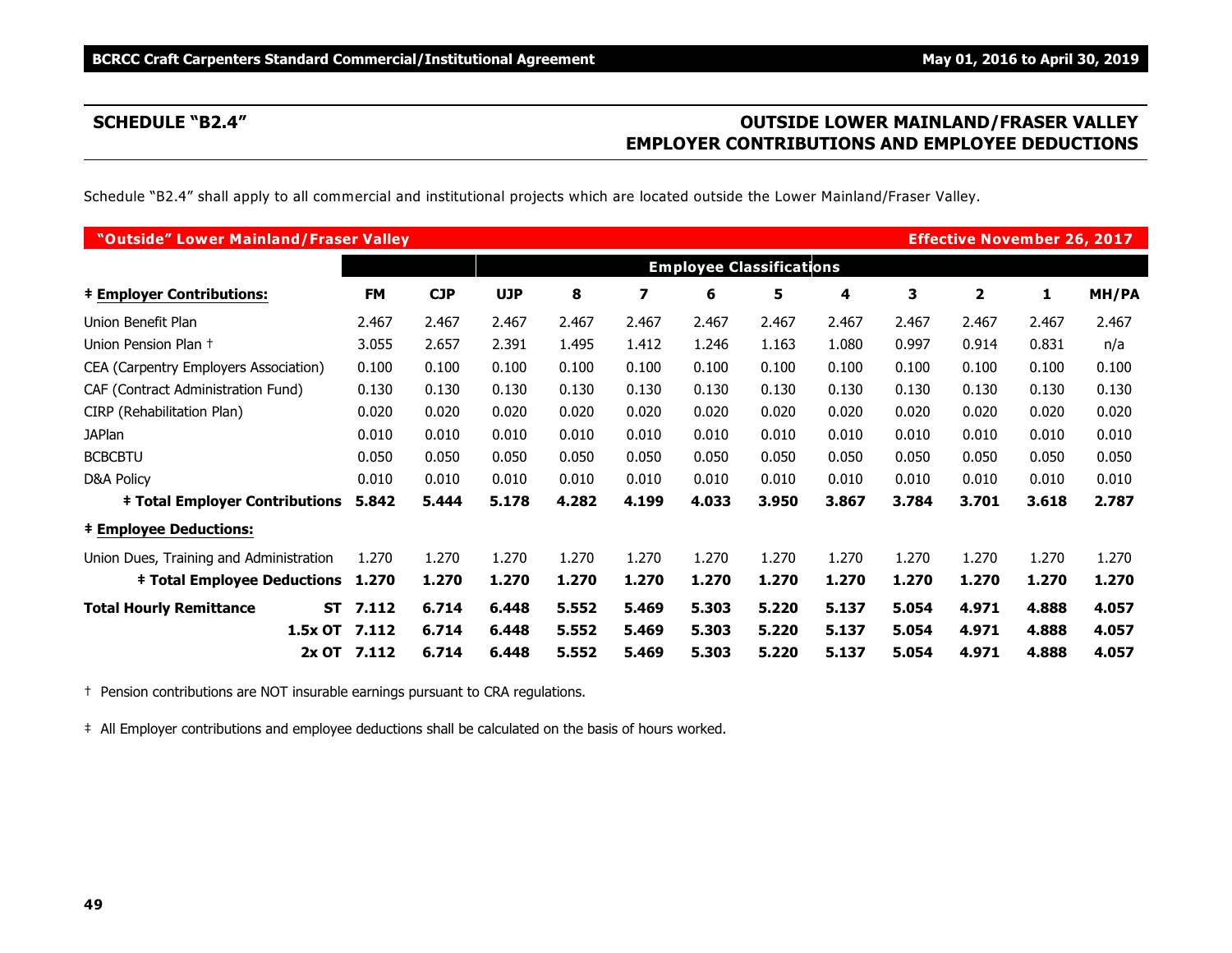# **SCHEDULE "B2.5" OUTSIDE LOWER MAINLAND/FRASER VALLEY REVISED EMPLOYER CONTRIBUTIONS AND EMPLOYEE DEDUCTIONS**

Schedule "B2.5" shall apply to all commercial and institutional projects which are located outside the Lower Mainland/Fraser Valley.

| "Outside" Lower Mainland/Fraser Valley      |             |            |            |       |       |                                 |       |       |       |       | <b>Effective May 01, 2018</b> |       |
|---------------------------------------------|-------------|------------|------------|-------|-------|---------------------------------|-------|-------|-------|-------|-------------------------------|-------|
|                                             |             |            |            |       |       | <b>Employee Classifications</b> |       |       |       |       |                               |       |
| <b>‡ Employer Contributions:</b>            | <b>FM</b>   | <b>CJP</b> | <b>UJP</b> | 8     | 7     | 6                               | 5     | 4     | 3     | 2     | 1                             | MH/PA |
| Union Benefit Plan                          | 2.467       | 2.467      | 2.467      | 2.467 | 2.467 | 2.467                           | 2.467 | 2.467 | 2.467 | 2.467 | 2.467                         | 2.467 |
| Union Pension Plan +                        | 3.079       | 2.678      | 2.410      | 1.506 | 1.423 | 1.255                           | 1.172 | 1.088 | 1.004 | 0.921 | 0.837                         | n/a   |
| CEA (Carpentry Employers Association)       | 0.100       | 0.100      | 0.100      | 0.100 | 0.100 | 0.100                           | 0.100 | 0.100 | 0.100 | 0.100 | 0.100                         | 0.100 |
| CAF (Contract Administration Fund)          | 0.130       | 0.130      | 0.130      | 0.130 | 0.130 | 0.130                           | 0.130 | 0.130 | 0.130 | 0.130 | 0.130                         | 0.130 |
| CIRP (Rehabilitation Plan)                  | 0.020       | 0.020      | 0.020      | 0.020 | 0.020 | 0.020                           | 0.020 | 0.020 | 0.020 | 0.020 | 0.020                         | 0.020 |
| <b>JAPlan</b>                               | n/a         | n/a        | n/a        | n/a   | n/a   | n/a                             | n/a   | n/a   | n/a   | n/a   | n/a                           | n/a   |
| <b>BCBCBTU</b>                              | 0.050       | 0.050      | 0.050      | 0.050 | 0.050 | 0.050                           | 0.050 | 0.050 | 0.050 | 0.050 | 0.050                         | 0.050 |
| <b>D&amp;A Policy</b>                       | 0.010       | 0.010      | 0.010      | 0.010 | 0.010 | 0.010                           | 0.010 | 0.010 | 0.010 | 0.010 | 0.010                         | 0.010 |
| <b>‡ Total Employer Contributions</b>       | 5.856       | 5.455      | 5.187      | 4.283 | 4.200 | 4.032                           | 3.949 | 3.865 | 3.781 | 3.698 | 3.614                         | 2.777 |
| <b>‡ Employee Deductions:</b>               |             |            |            |       |       |                                 |       |       |       |       |                               |       |
| Union Dues, Training and Administration     | 1.270       | 1.270      | 1.270      | 1.270 | 1.270 | 1.270                           | 1.270 | 1.270 | 1.270 | 1.270 | 1.270                         | 1.270 |
| <b>‡ Total Employee Deductions</b>          | 1.270       | 1.270      | 1.270      | 1.270 | 1.270 | 1.270                           | 1.270 | 1.270 | 1.270 | 1.270 | 1.270                         | 1.270 |
| <b>Total Hourly Remittance</b><br><b>ST</b> | 7.126       | 6.725      | 6.457      | 5.553 | 5.470 | 5.302                           | 5.219 | 5.135 | 5.051 | 4.968 | 4.884                         | 4.047 |
| 1.5x OT                                     | 7.126       | 6.725      | 6.457      | 5.553 | 5.470 | 5.302                           | 5.219 | 5.135 | 5.051 | 4.968 | 4.884                         | 4.047 |
|                                             | 2x OT 7.126 | 6.725      | 6.457      | 5.553 | 5.470 | 5.302                           | 5.219 | 5.135 | 5.051 | 4.968 | 4.884                         | 4.047 |

† Pension contributions are NOT insurable earnings pursuant to CRA regulations.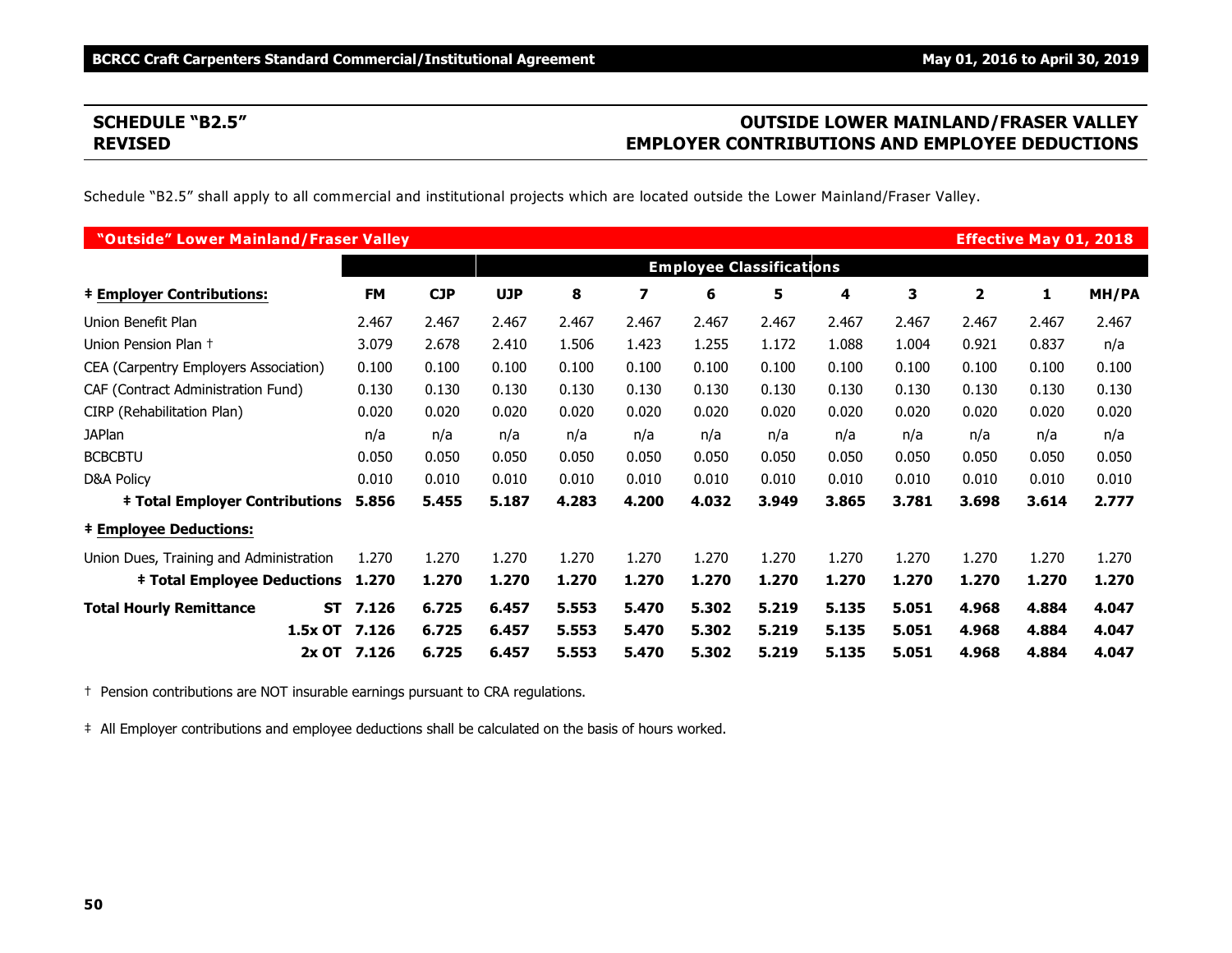# **SCHEDULE "B2.6" OUTSIDE LOWER MAINLAND/FRASER VALLEY REVISED EMPLOYER CONTRIBUTIONS AND EMPLOYEE DEDUCTIONS**

Schedule "B2.6" shall apply to all commercial and institutional projects which are located outside the Lower Mainland/Fraser Valley.

| "Outside" Lower Mainland/Fraser Valley  |                    |            |            |       |       |                                 |       |       |       |                         | <b>Effective April 01, 2019</b> |       |
|-----------------------------------------|--------------------|------------|------------|-------|-------|---------------------------------|-------|-------|-------|-------------------------|---------------------------------|-------|
|                                         |                    |            |            |       |       | <b>Employee Classifications</b> |       |       |       |                         |                                 |       |
| <b># Employer Contributions:</b>        | <b>FM</b>          | <b>CJP</b> | <b>UJP</b> | 8     | 7     | 6                               | 5     | 4     | 3     | $\overline{\mathbf{2}}$ | 1                               | MH/PA |
| Union Benefit Plan                      | 2.467              | 2.467      | 2.467      | 2.467 | 2.467 | 2.467                           | 2.467 | 2.467 | 2.467 | 2.467                   | 2.467                           | 2.467 |
| Union Pension Plan +                    | 3.103              | 2.698      | 2.429      | 1.518 | 1.434 | 1.265                           | 1.181 | 1.096 | 1.012 | 0.928                   | 0.844                           | n/a   |
| CEA (Carpentry Employers Association)   | 0.100              | 0.100      | 0.100      | 0.100 | 0.100 | 0.100                           | 0.100 | 0.100 | 0.100 | 0.100                   | 0.100                           | 0.100 |
| CAF (Contract Administration Fund)      | 0.130              | 0.130      | 0.130      | 0.130 | 0.130 | 0.130                           | 0.130 | 0.130 | 0.130 | 0.130                   | 0.130                           | 0.130 |
| CIRP (Rehabilitation Plan)              | 0.020              | 0.020      | 0.020      | 0.020 | 0.020 | 0.020                           | 0.020 | 0.020 | 0.020 | 0.020                   | 0.020                           | 0.020 |
| <b>JAPlan</b>                           | n/a                | n/a        | n/a        | n/a   | n/a   | n/a                             | n/a   | n/a   | n/a   | n/a                     | n/a                             | n/a   |
| <b>BCBCBTU</b>                          | 0.050              | 0.050      | 0.050      | 0.050 | 0.050 | 0.050                           | 0.050 | 0.050 | 0.050 | 0.050                   | 0.050                           | 0.050 |
| D&A Policy                              | 0.010              | 0.010      | 0.010      | 0.010 | 0.010 | 0.010                           | 0.010 | 0.010 | 0.010 | 0.010                   | 0.010                           | 0.010 |
| <b>‡ Total Employer Contributions</b>   | 5.880              | 5.475      | 5.206      | 4.295 | 4.211 | 4.042                           | 3.958 | 3.873 | 3.789 | 3.705                   | 3.621                           | 2.777 |
| <b>‡ Employee Deductions:</b>           |                    |            |            |       |       |                                 |       |       |       |                         |                                 |       |
| Union Dues, Training and Administration | 1.270              | 1.270      | 1.270      | 1.270 | 1.270 | 1.270                           | 1.270 | 1.270 | 1.270 | 1.270                   | 1.270                           | 1.270 |
| <b>‡ Total Employee Deductions</b>      | 1.270              | 1.270      | 1.270      | 1.270 | 1.270 | 1.270                           | 1.270 | 1.270 | 1.270 | 1.270                   | 1.270                           | 1.270 |
| <b>Total Hourly Remittance</b>          | <b>ST</b><br>7.150 | 6.745      | 6.476      | 5.565 | 5.481 | 5.312                           | 5.228 | 5.143 | 5.059 | 4.975                   | 4.891                           | 4.047 |
|                                         | 1.5x OT<br>7.150   | 6.745      | 6.476      | 5.565 | 5.481 | 5.312                           | 5.228 | 5.143 | 5.059 | 4.975                   | 4.891                           | 4.047 |
|                                         | 2x OT 7.150        | 6.745      | 6.476      | 5.565 | 5.481 | 5.312                           | 5.228 | 5.143 | 5.059 | 4.975                   | 4.891                           | 4.047 |

† Pension contributions are NOT insurable earnings pursuant to CRA regulations.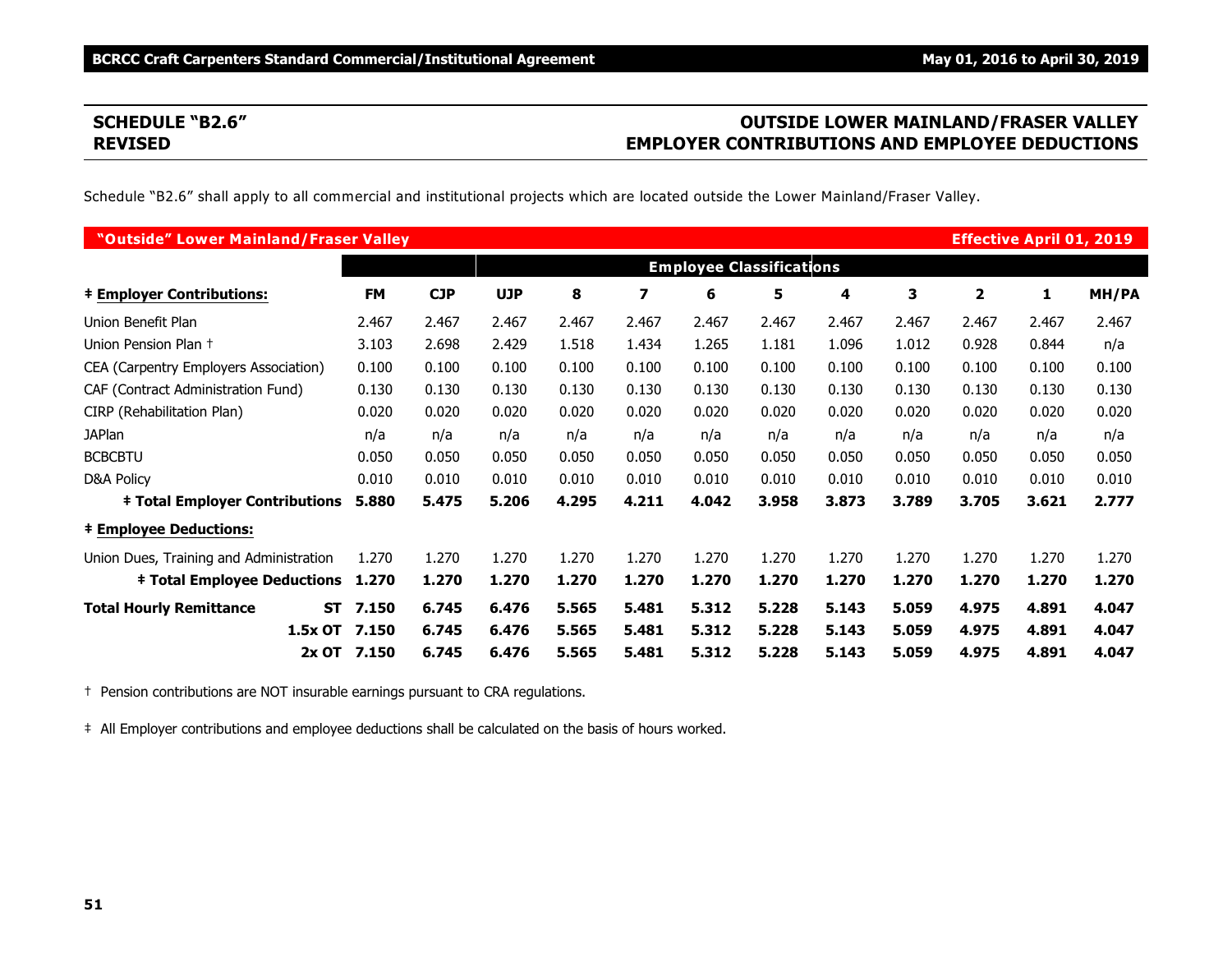# **APPENDIX "A" PAGE 1 OF 3 DEFINITIONS AND ABBREVIATIONS**

The following definitions and abbreviations shall be applicable to the interpretation of this Agreement.

# **1. BCBCBTU**

Bargaining Council of British Columbia Building Trade Unions

# **2. BCRCC**

British Columbia Regional Council of Carpenters

# **3. BCBT**

BC Building Trades (the British Columbia and Yukon Territory Building and Construction Trades Council)

# **4. CEA**

Carpentry Employers Association of BC

# **5. CLR**

Construction Labour Relations Association of B.C.

# **6. CSA**

Canadian Standards Association

# **7. Employee**

Any individual who is a member of the Union, and/or such other person, employed by the Employer under the terms of this Agreement.

# **8. Employer**

- **(a)** Any individual, business, partnership, company, corporation, or other similar entity, signatory to this Agreement.
- **(b)** Where the term Employer is used within this Agreement, and the context of such usage makes it appropriate and logical to regard this term as a reference to a person, as opposed to a legal entity, then such usage shall be considered to refer to an authorized representative of the Employer.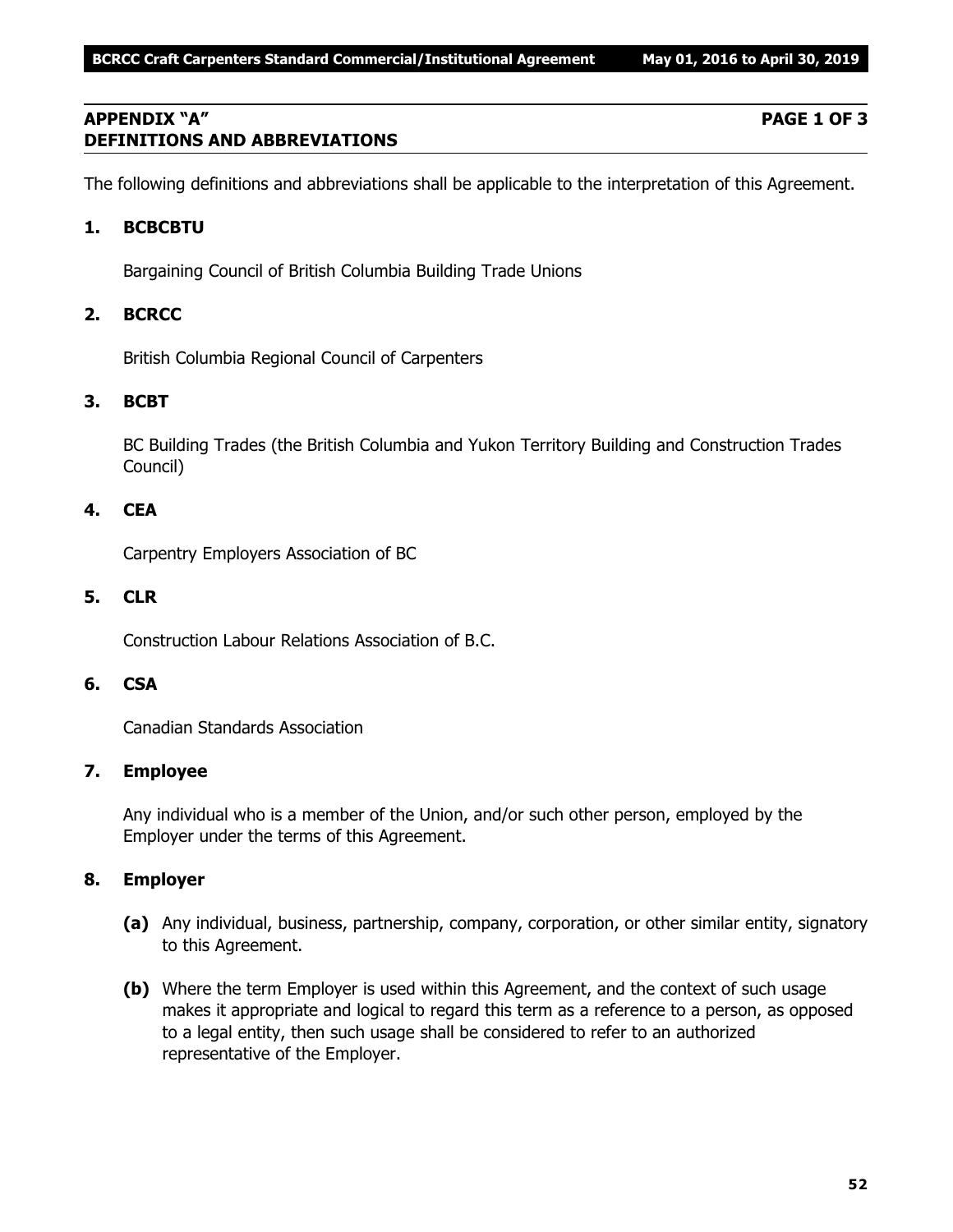# **APPENDIX "A" PAGE 2 OF 3 DEFINITIONS AND ABBREVIATIONS**

The following definitions and abbreviations shall be applicable to the interpretation of this Agreement.

# **9. Gender**

Wherever the words "man", "men", "he" or "his" are utilized in this Agreement they shall be considered to apply equally to both genders (i.e. male and female).

# **10. Hours Earned and Hours Worked**

| (a) 1 straight time hour              | $= 1$ hour earned             | $= 1$ hour worked |
|---------------------------------------|-------------------------------|-------------------|
| (b) 1 time and one-half overtime hour | $= 1\frac{1}{2}$ hours earned | $= 1$ hour worked |
| (c) 1 double time overtime hour       | $= 2$ hours earned            | $= 1$ hour worked |

# **11. Industrial Construction**

- **(a)** Shall include production plants such as pulp mills; chemical plants; refineries, including the transmission facilities; metre pumping; compressor stations; munitions plants; mines; power generating plants; bulk loading terminals; dams; breweries; and any/all other projects which are mutually agreed to by the Parties.
- **(b)** On industrial construction projects, any employee required to work underground shall receive a premium of ten percent (10%) over and above the otherwise applicable minimum hourly wage rate. The foregoing shall not apply to work performed within open ditches or basements of buildings.

# **12. LRB**

British Columbia Labour Relations Board

# **13. Local**

An affiliated Local of the Union.

# **14. Local Resident Employee**

An employee who resides within one hundred (100) road kilometres of the project or, where ferry travel is involved, within seventy-five (75) minutes travel time, including ferry travel and road kilometres.

# **15. Lower Mainland/Fraser Valley**

Inclusive of West Vancouver to the west, Chilliwack to the east, and all cities, towns, municipalities, villages, communities, etc. in between.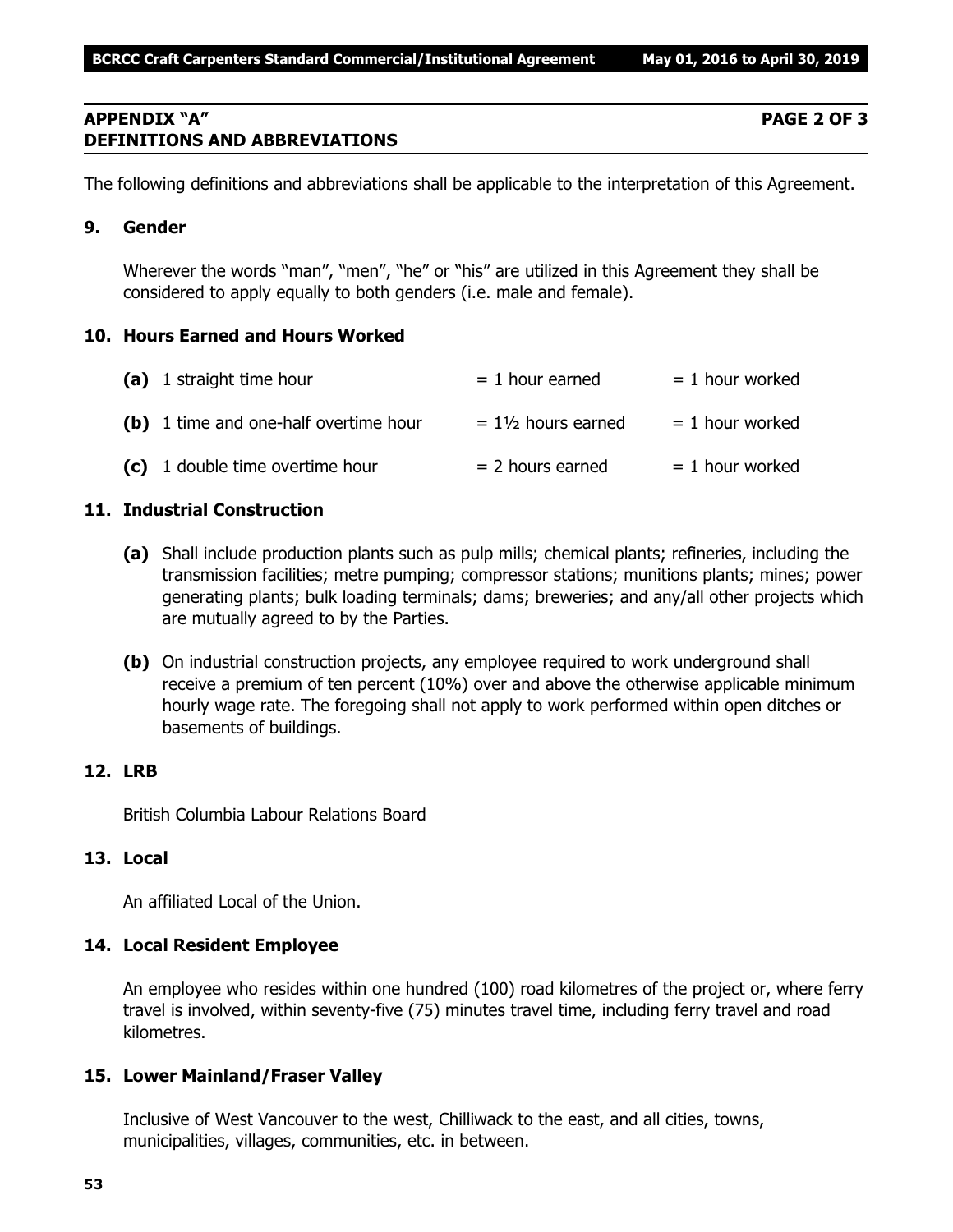# **APPENDIX "A" PAGE 3 OF 3 DEFINITIONS AND ABBREVIATIONS**

The following definitions and abbreviations shall be applicable to the interpretation of this Agreement.

# **16. Union**

- **(a)** British Columbia Regional Council of Carpenters (BCRCC), acting on behalf of its affiliated Locals.
- **(b)** Where the term Union is used within this Agreement, and the context of such usage makes it appropriate and logical to regard this term as a reference to a person, as opposed to a legal entity, then such usage shall be considered to refer to an authorized representative of the Union.

# **17. UBCJA**

United Brotherhood of Carpenters and Joiners of America

# **18. WSBC**

WorkSafe BC (the Workers' Compensation Board of BC)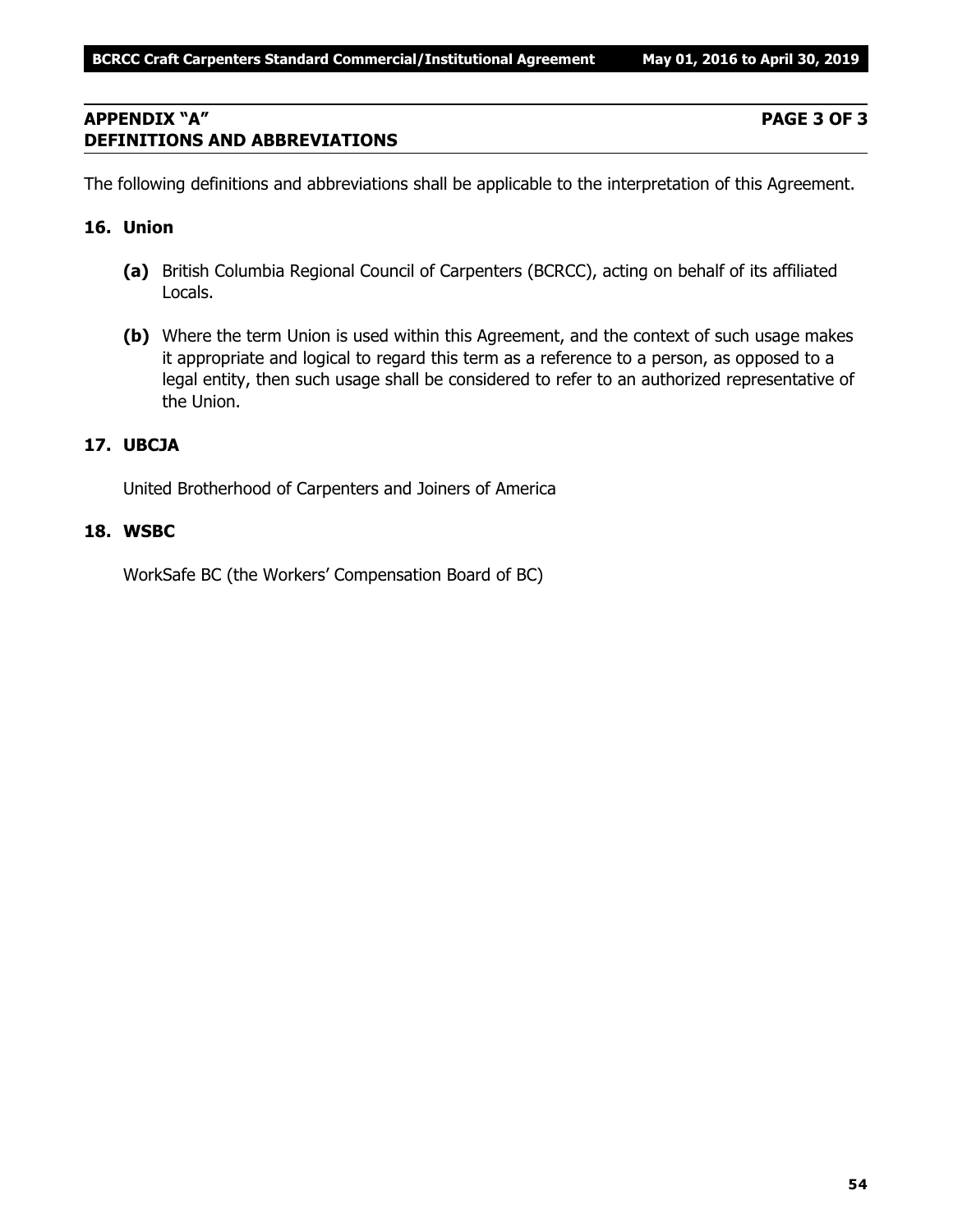# **APPENDIX "B" PAGE 1 OF 2 SCHEDULE OF STATUTORY HOLIDAYS**

The following schedule of statutory holidays shall be applicable to the interpretation of this Agreement.

# **1. 2016**

# Statutory Holiday **Actual Date Actual Date Conserved Date Observed Date**

New Years' Day **Friday**, Jan. 1<sup>st</sup> Family Day **Monday, Feb. 8th** Monday, Feb. 8th Good Friday **Friday** Friday, Mar. 25<sup>th</sup> Friday, Mar. 25<sup>th</sup> Friday, Mar. 25<sup>th</sup> Easter Monday Monday, Mar. 28<sup>th</sup> Monday, Mar. 28<sup>th</sup> Monday, Mar. 28<sup>th</sup> Victoria Day **Monday, May 23<sup>rd</sup>** Monday, May 23<sup>rd</sup> Monday, May 23<sup>rd</sup> Canada Day **Friday, July 1<sup>st</sup>** Friday, July 1<sup>st</sup> Friday, July 1<sup>st</sup> Friday before BC Day  $Friday$ , July 29<sup>th</sup> Friday, July 29<sup>th</sup>  $BC$  Day Monday, Aug.  $1<sup>st</sup>$ \* Friday before Labour Day Friday, Sept. 2<sup>nd</sup> Labour Day Monday, Sept. 5<sup>th</sup> Monday, Sept. 5<sup>th</sup> Monday, Sept. 5<sup>th</sup> Thanksgiving Day Monday, Oct.  $10<sup>th</sup>$  Monday, Oct.  $10<sup>th</sup>$  Monday, Oct.  $10<sup>th</sup>$ Remembrance Day  $\qquad \qquad$  Friday, Nov.  $11^{\text{th}}$  Friday, Nov.  $11^{\text{th}}$ Christmas Day  $S$ unday, Dec. 25<sup>th</sup> Monday, Dec. 26<sup>th</sup> Boxing Day Monday, Dec. 26<sup>th</sup> Tuesday, Dec. 27<sup>th</sup>

# **2. 2017**

# Statutory Holiday **Actual Date** Actual Date **Conserved Date** Observed Date

New Years' Day North Sunday, Jan. 1<sup>st</sup> Monday, Jan. 2<sup>nd</sup> Monday, Jan. 2<sup>nd</sup> Family Day Monday, Feb.  $13<sup>th</sup>$  Monday, Feb  $13<sup>th</sup>$  Monday, Feb  $13<sup>th</sup>$ Good Friday **Friday**, Apr. 14<sup>th</sup> Friday, Apr. 14<sup>th</sup> Friday, Apr. 14<sup>th</sup> Easter Monday **Monday, Apr. 17<sup>th</sup> Monday, Apr. 17<sup>th</sup> Monday, Apr. 17<sup>th</sup>** Victoria Day **Monday, May 22<sup>nd</sup> Monday, May 22<sup>nd</sup> Monday, May 22<sup>nd</sup> Monday, May 22<sup>nd</sup>** Canada Day Saturday, July  $1^{\text{st}}$  Monday, July  $3^{\text{rd}}$ Friday before BC Day **Friday, Aug. 4<sup>th</sup> Friday, Aug. 4<sup>th</sup> Friday, Aug. 4<sup>th</sup>** BC Day Monday, Aug. 7<sup>th</sup>  $*$  Friday before Labour Day Friday, Sept.  $1<sup>st</sup>$ Labour Day Monday, Sept. 4<sup>th</sup> Monday, Sept. 4<sup>th</sup> Monday, Sept. 4<sup>th</sup> Thanksgiving Day Monday, Oct. 9th Remembrance Day  $Saturday$ , Nov.  $11<sup>th</sup>$  Monday, Nov.  $13<sup>th</sup>$ Christmas Day  $M$ onday, Dec. 25<sup>th</sup> Monday, Dec. 25<sup>th</sup> Monday, Dec. 25<sup>th</sup> Boxing Day **Bridge Community Community** Tuesday, Dec. 26<sup>th</sup> Tuesday, Dec. 26<sup>th</sup>

Friday, Jan.  $1<sup>st</sup>$ Monday, Feb 8th Monday, Aug. 1st Friday, Sept. 2<sup>nd</sup>

Monday, Aug.  $7<sup>th</sup>$ Friday, Sept. 1st Monday, Oct. 9th

\* The Friday before Labour Day may be floated on a commercial and/or institutional project and the day therefore worked at straight time rates, with an alternate day scheduled to be taken off as mutually agreed between the Employer and the employee. Refer to Article 4.503 (b).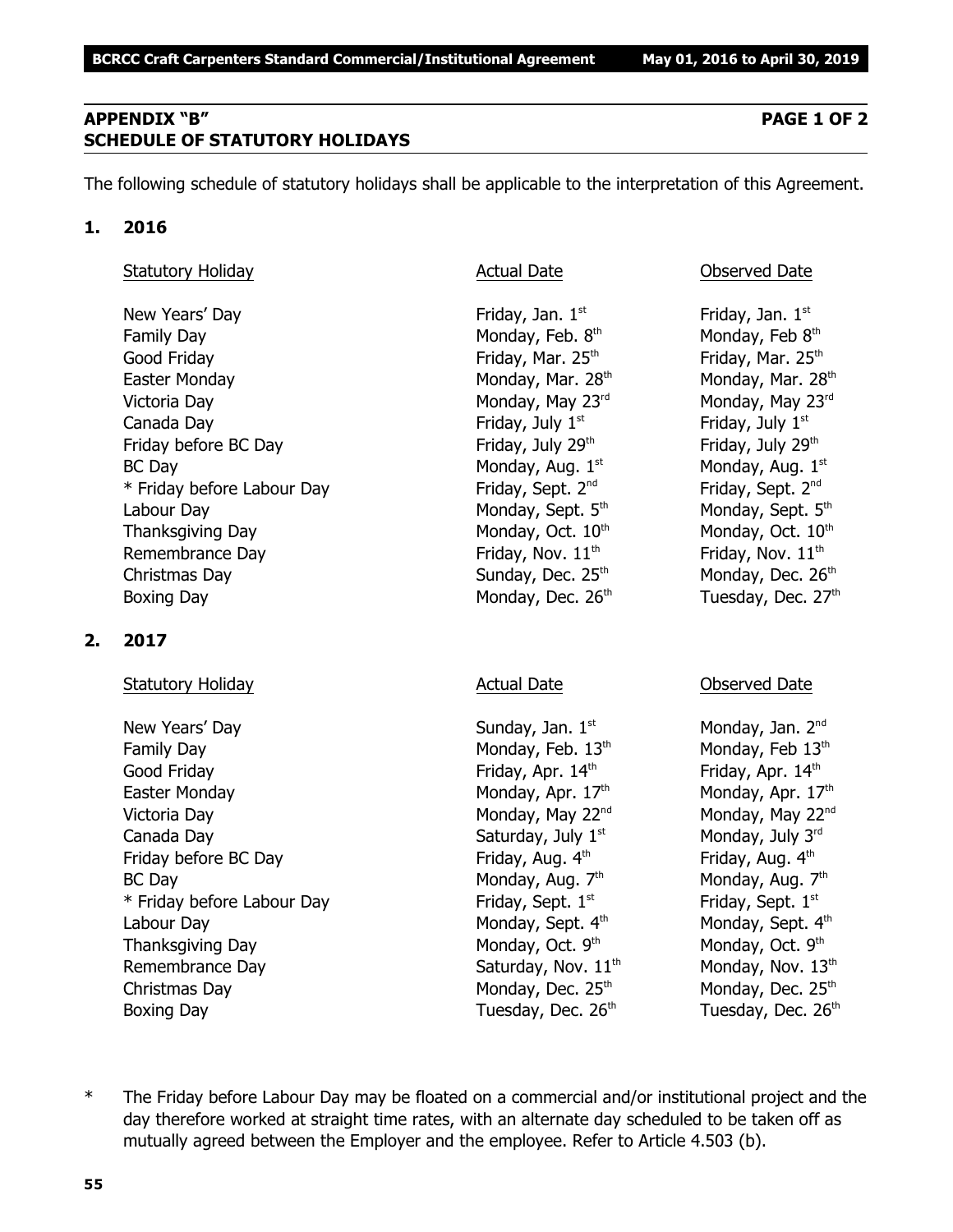# **APPENDIX "B" PAGE 2 OF 2 SCHEDULE OF STATUTORY HOLIDAYS**

The following schedule of statutory holidays shall be applicable to the interpretation of this Agreement.

# **3. 2018**

# Statutory Holiday **Actual Date Actual Date Observed Date Observed Date**

New Years' Day  $\blacksquare$  Monday, Jan. 1st  $\blacksquare$  Monday, Jan. 1st structure  $\blacksquare$  Monday, Jan. 1st Family Day Monday, Feb. 12<sup>th</sup> Monday, Feb. 12<sup>th</sup> Monday, Feb. 12<sup>th</sup> Good Friday **Friday**, Mar. 30<sup>th</sup> Friday, Mar. 30<sup>th</sup> Friday, Mar. 30<sup>th</sup> Easter Monday **Monday, Apr. 2<sup>nd</sup> Monday, Apr. 2<sup>nd</sup> Monday, Apr. 2<sup>nd</sup> Monday, Apr. 2<sup>nd</sup>** Victoria Day **Monday, May 21**<sup>st</sup> Monday, May 21<sup>st</sup> Monday, May 21<sup>st</sup> Canada Day  $\sim$  Sunday, July 1<sup>st</sup>  $\sim$  Monday, July 2<sup>nd</sup> Friday before BC Day Friday, Aug. 3<sup>rd</sup> Friday, Aug. 3<sup>rd</sup> Friday, Aug. 3<sup>rd</sup> Friday, Aug. 3<sup>rd</sup>  $BC$  Day Monday, Aug.  $6<sup>th</sup>$ \* Friday before Labour Day Friday, Aug. 31 $^{\rm st}$  Friday, Aug. 31 $^{\rm st}$  Friday, Aug. 31 $^{\rm st}$ Labour Day Monday, Sept. 3<sup>rd</sup> Monday, Sept. 3<sup>rd</sup> Monday, Sept. 3<sup>rd</sup> Rept. 3<sup>rd</sup> Rept. 3<sup>rd</sup> Thanksgiving Day Monday, Oct. 8<sup>th</sup> Remembrance Day  $Sunday, Nov. 11<sup>th</sup>$  Monday, Nov.  $12<sup>th</sup>$ Christmas Day  $\qquad \qquad$  Tuesday, Dec. 25<sup>th</sup>  $\qquad \qquad$  Tuesday, Dec. 25<sup>th</sup> Boxing Day **Bridge Community Community** Wednesday, Dec. 26<sup>th</sup> Wednesday, Dec. 26<sup>th</sup>

# **4. 2019**

# Statutory Holiday **Actual Date** Actual Date **Conserved Date** Observed Date

New Years' Day  $\qquad \qquad$  Tuesday, Jan.  $1^{st}$  Tuesday, Jan.  $1^{st}$ Family Day Monday, Feb  $11<sup>th</sup>$  Monday, Feb  $11<sup>th</sup>$ Good Friday **Friday, Apr. 19th Friday, Apr. 19th 19th** Friday, Apr. 19th the three states of the three states of the three states of the three states of the three states of the three states of the three states of the three Easter Monday **Monday, Apr. 22<sup>nd</sup> Monday, Apr. 22**<sup>nd</sup> Monday, Apr. 22<sup>nd</sup> Victoria Day **Monday, May 20<sup>th</sup> Monday, May 20<sup>th</sup> Monday, May 20<sup>th</sup> Monday, May 20<sup>th</sup>** Canada Day  $\qquad \qquad \qquad \qquad$  Monday, July 1st structure  $\qquad$  Monday, July 1st structure  $\qquad$ Friday before BC Day Friday, Aug. 2<sup>nd</sup> Friday, Aug. 2<sup>nd</sup> Friday, Aug. 2<sup>nd</sup> Friday, Aug. 2<sup>nd</sup> BC Day Monday, Aug. 5<sup>th</sup>  $*$  Friday before Labour Day Friday, Aug. 30<sup>th</sup> Friday, Aug. 30<sup>th</sup> Friday, Aug. 30<sup>th</sup> Labour Day Monday, Sept. 2<sup>nd</sup> Monday, Sept. 2<sup>nd</sup> Monday, Sept. 2<sup>nd</sup> Thanksgiving Day Monday, Oct.  $14<sup>th</sup>$  Monday, Oct.  $14<sup>th</sup>$  Monday, Oct.  $14<sup>th</sup>$ Remembrance Day  $M$ onday, Nov.  $11<sup>th</sup>$  Monday, Nov.  $11<sup>th</sup>$ Christmas Day **Mathem Christmas Day Christmas Day Christmas Day Christmas Day Area** Wednesday, Dec. 25<sup>th</sup> Boxing Day Thursday, Dec. 26<sup>th</sup> Thursday, Dec. 26<sup>th</sup> Thursday, Dec. 26<sup>th</sup>

Monday, Aug. 6th Monday, Oct. 8th

Monday, Aug.  $5<sup>th</sup>$ 

\* The Friday before Labour Day may be floated on a commercial and/or institutional project and the day therefore worked at straight time rates, with an alternate day scheduled to be taken off as mutually agreed between the Employer and the employee. Refer to Article 4.503 (b).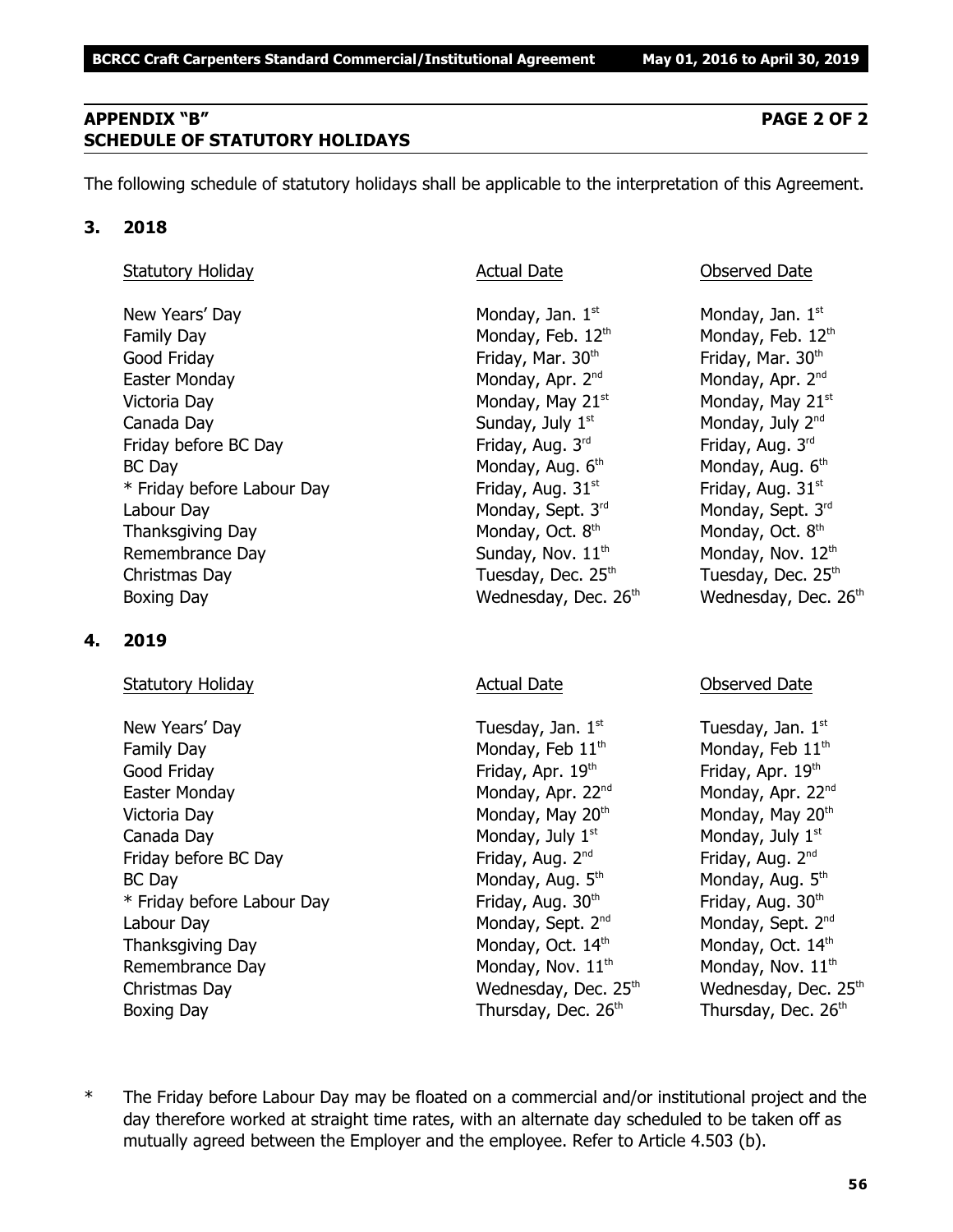# **APPENDIX "C" PAGE 1 OF 1 SCHEDULE OF TRAVEL ALLOWANCE AMOUNTS**

# **A. Application**

The following schedule of travel allowance amounts shall govern the daily travel allowance amounts payable in accordance with Article 7.102 (b), and the project transfer travel allowance amounts payable in accordance with Article 8.200. Refer also to item B. below.

#### Effective

| January 01, 2016 | First 5,000 road kilometres actually driven $=$<br>All additional road kilometres actually driven $=$ | \$0.54 per road kilometre<br>\$0.48 per road kilometre |
|------------------|-------------------------------------------------------------------------------------------------------|--------------------------------------------------------|
| January 01, 2017 | First 5,000 road kilometres actually driven $=$<br>All additional road kilometres actually driven $=$ | \$0.54 per road kilometre<br>\$0.48 per road kilometre |

# **B. Annual Adjustments**

The foregoing schedule of travel allowance amounts shall be subject to annual adjustments throughout the duration of this Agreement. Notwithstanding any/all contrary provisions of this Agreement, the effective "per road kilometre" amounts which shall be payable pursuant to Article 7.102 (b), and Article 8.200 shall be the maximum allowable tax-free rate for mileage expense reimbursement as published annually by the Canada Revenue Agency.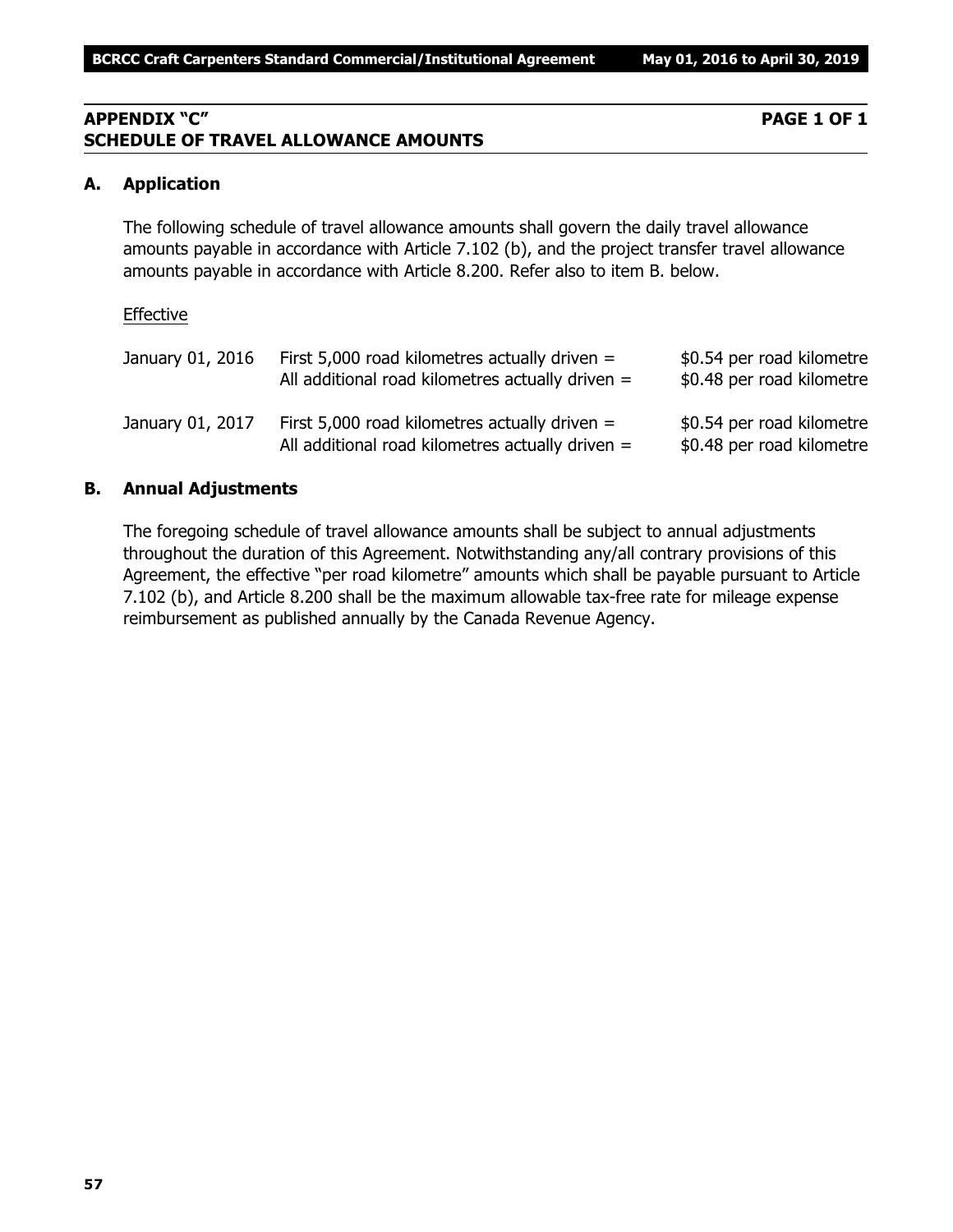# **APPENDIX "D" PAGE 1 OF 4 LETTER OF INTERPRETATION RE: MEAL BREAKS**

The following terms and conditions shall supercede any/all contrary application and/or interpretation of the BCRCC Craft Carpenters Standard Commercial/Institutional Agreement. In particular, the Parties agree that the provisions of this Letter of Interpretation are applicable only on shifts in excess of ten (10) hours. Where mutual agreement is referenced within this Letter of Interpretation, the voluntary consent of the majority of Employees on a crew shall be required in order for such agreement to have been achieved.

# **A. Shifts in Excess of Ten (10) Hours**

The Parties agree that shifts in excess of ten (10) hours occur as a result of either a "Scheduled Shift" or an "Unscheduled Overtime Shift". Each of these Shifts is defined below by way of an example. Such definitions shall apply only for the purposes of this Letter of Interpretation.

# **1. Scheduled Shifts**

When an Employee commences work on a shift in excess of ten (10) hours and such Employee only works the originally scheduled hours, such a shift would be defined as a Scheduled Shift. For example, the shift is scheduled to be eleven (11) hours and the Employee only works eleven (11) hours.

# **2. Unscheduled Overtime Shifts**

- **a.** When an Employee commences work on a shift in excess of ten (10) hours but such Employee ultimately works more than the originally scheduled hours, such a shift would be defined as a Unscheduled Overtime Shift. For example, the shift is scheduled to be eleven (11) hours but the Employee ultimately works twelve (12) hours.
- **b.** When an Employee commences work on a shift of ten (10) hours or less but such Employee ultimately works in excess of ten (10) hours, such a shift would also be defined as an Unscheduled Overtime Shift. For example, the shift is scheduled to be eight (8) hours but the Employee ultimately works eleven (11) hours.

# **B. Objective**

The objective of this Letter of Interpretation is to address the practical differences between providing for second (and subsequent) meal breaks on Scheduled Shifts in excess of ten (10) hours, and providing for second (and subsequent) meal breaks on Unscheduled Overtime Shifts in excess of ten (10) hours.

# **C. Paid Meal Breaks and Hot Meals**

Notwithstanding any/all contrary interpretation of this Letter of Interpretation, the second, third and any/all subsequent meal breaks shall be paid for by the Employer at the otherwise applicable straight time hourly wage rate. Second, third and subsequent meals shall be a hot meal wherever possible and shall be supplied by the Employer. Notwithstanding the foregoing, in the event that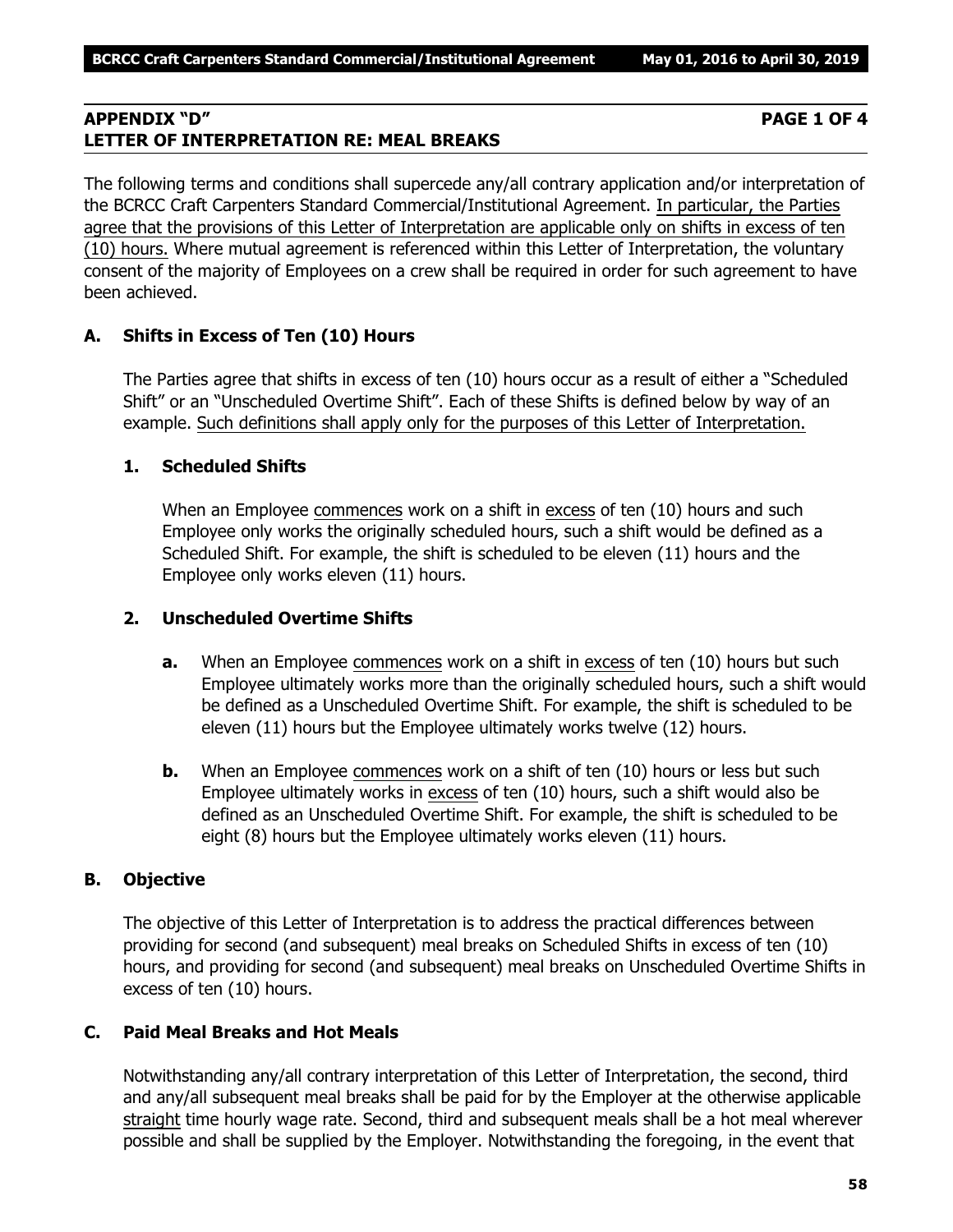# **APPENDIX "D" PAGE 2 OF 4 LETTER OF INTERPRETATION RE: MEAL BREAKS**

a hot meal is not supplied, the Employer shall pay a twenty five dollar (\$25.00) meal allowance to each affected Employee in lieu thereof.

# **D. Meal Breaks on Scheduled Shifts**

# **1. Scheduled Shifts In Excess of Ten (10) Hours**

Two (2) meal breaks of one-half (½) hour each shall be provided on all Scheduled Shifts in excess of ten (10) hours, up to and including twelve (12) hours.

- **a.** The first one-half (½) hour meal break shall be scheduled as near as is practical to the one-third  $(1/3)$  point of the shift and shall not be considered as time worked/earned.
- **b.** The second one-half ( $\frac{1}{2}$ ) hour meal break shall be scheduled as near as is practical to the two-thirds  $(2)$  point of the shift and shall not be considered as time worked/earned.

# **c. Example - Scheduled Shift of Twelve (12) Hours**

| 4.0 hours   | 8:00 am to 12:00 noon  | work (straight time or overtime as the day/shift warrants) |
|-------------|------------------------|------------------------------------------------------------|
| 0.5 hours   | 12:00 noon to 12:30 pm | first meal break (not paid)                                |
| 4.0 hours   | 12:30 pm to 4:30 pm    | work (straight time or overtime as the day/shift warrants) |
| $0.5$ hours | $4:30$ pm to 5:00 pm   | second meal break (payable at straight time)               |
| 4.0 hours   | 5:00 pm to 9:00 pm     | work (straight time or overtime as the day/shift warrants) |

# **2. Scheduled Shifts in Excess of Twelve (12) Hours**

Three (3) meal breaks of one-half ( $\frac{1}{2}$ ) hour each shall be provided on all Scheduled Shifts in excess of twelve (12) hours, up to and including sixteen (16) hours.

- **a.** The first one-half (½) hour meal break shall be scheduled as near as is practical to the one-quarter (¼) point of the shift and shall not be considered as time worked/earned.
- **b.** The second one-half ( $\frac{1}{2}$ ) hour meal break shall be scheduled as near as is practical to the one-half  $(V_2)$  point of the shift and shall not be considered as time worked/earned.
- **c.** The third one-half (½) hour meal break shall be scheduled as near as is practical to the three-quarters (¾) point of the shift and shall not be considered as time worked/earned.

# **d. Example - Scheduled Shift of Fourteen (14) Hours**

| 3.5 hours | $8:00$ am to $11:30$ am | work (straight time or overtime as the day/shift warrants) |
|-----------|-------------------------|------------------------------------------------------------|
| 0.5 hours | 11:30 am to 12:00 noon  | first meal break (not paid)                                |
| 3.5 hours | 12:00 noon to 3:30 pm   | work (straight time or overtime as the day/shift warrants) |
| 0.5 hours | $3:30$ pm to $4:00$ pm  | second meal break (payable at straight time)               |
| 3.5 hours | 4:00 pm to 7:30 pm      | work (straight time or overtime as the day/shift warrants) |
| 0.5 hours | 7:30 pm to 8:00 pm      | third meal break (payable at straight time)                |
| 3.5 hours | 8:00 pm to 11:00 pm     | work (overtime as the day/shift warrants)                  |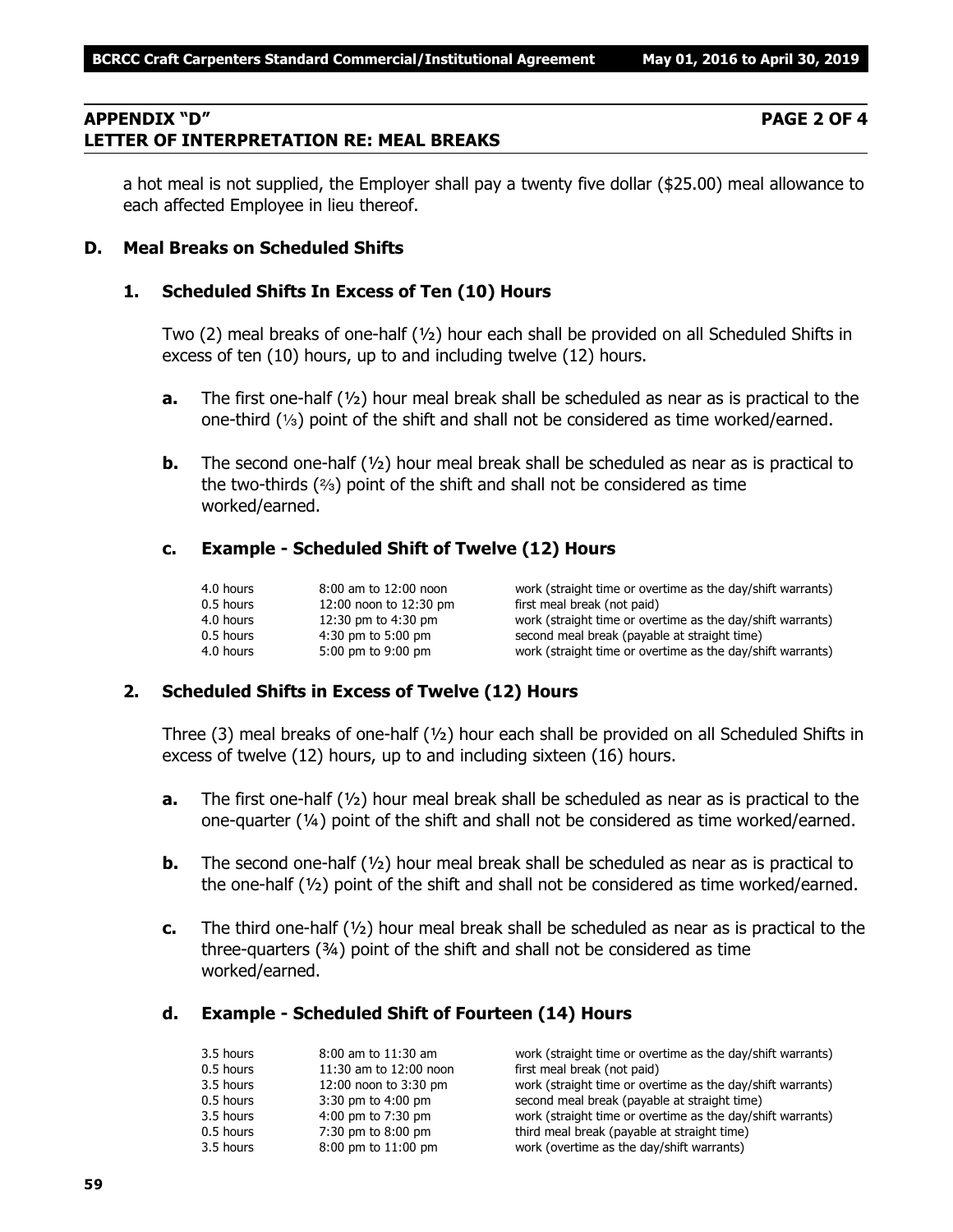# **APPENDIX "D" PAGE 3 OF 4 LETTER OF INTERPRETATION RE: MEAL BREAKS**

# **E. Meal Breaks on Unscheduled Overtime Shifts**

The Parties acknowledge that it is the "unscheduled" nature of an Unscheduled Overtime Shift that complicates the process of definitively scheduling meal breaks on such shifts.

# **Option #1 - Early Decision to Work Unscheduled Overtime**

If a decision to work extended hours on a shift occurs early enough after the commencement of such shift to allow for the application of either item D1 or D2, such application shall prevail. For example, Employees report to the project and commence work on an eight (8) hour shift, however, prior to eight (8) hours of work being completed it is determined that unscheduled overtime will be required. This unscheduled overtime will extend the shift to a total of twelve (12) hours. In such a situation, the example schedule provided for in item D1 would apply. The same would be true even if the original shift was a nine (9) hour or ten (10) hour shift.

# **Option #2 - Late Decision to Work Unscheduled Overtime**

If a decision to work extended hours on a shift does not occur early enough after the commencement of such shift to allow for the application of either item D1 or D2, either the default provision or flexible provision (see below for details) shall apply. For example, Employees report to the project and commence work on a ten (10) hour shift. However, it is not determined that unscheduled overtime will be required until nine and one-half (9½) hours of the shift has already been worked. As a result, it is impossible to take the second meal break after eight (8) hours.

# **a. Default Provision**

The Option #2 default provision is for the second meal break to take place as quickly as practical after the determination that unscheduled overtime will be required For example, Employees report to the project and commence work on a ten (10) hour shift. However, after nine and one-half (9½) hours of work has been completed it is determined that two (2) hours of unscheduled overtime will be required. In such a situation, the second meal break would take place immediately, providing this can be accomplished without any significant negative impact on the efficiency of the work being performed.

# **b. Flexible Provision**

The Option #2 flexible provision requires the Employer (or the on-site representative of the Employer) to first achieve the mutual agreement of the majority of the affected Employees. If this is not possible, then the default provision shall prevail. The intent of the flexible provision is to provide both the Employer and Employees with the ability to adjust the scheduling of second and subsequent meal breaks to the realities of the project and work being performed. The typical application of the flexible provision would be to delay the second meal break until the conclusion of work on the shift.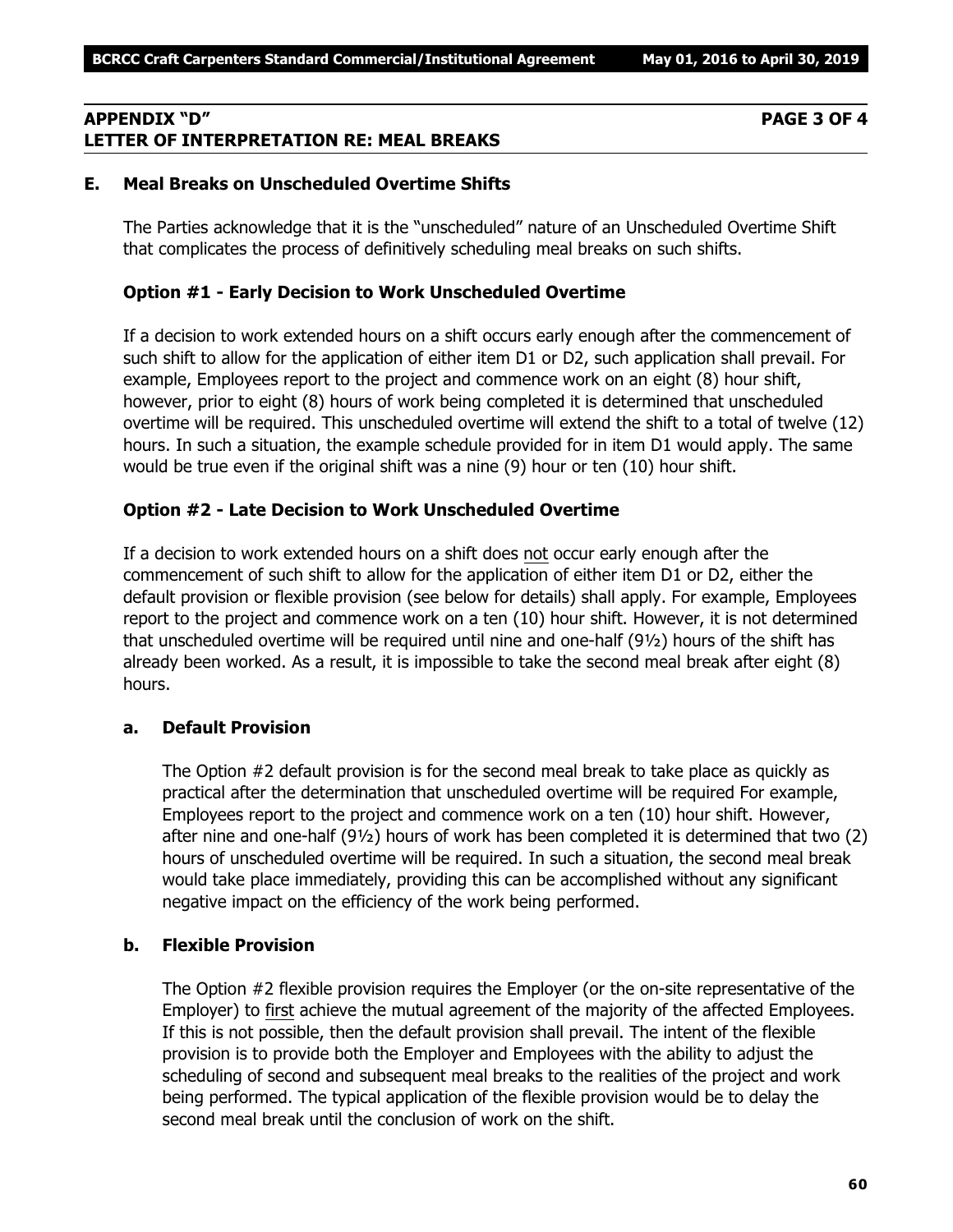# **APPENDIX "D" PAGE 4 OF 4 LETTER OF INTERPRETATION RE: MEAL BREAKS**

For example, Employees report to the project and commence work on a ten (10) hour shift. However, after ten (10) hours of work has been completed it is determined that one-half (½) hour of unscheduled overtime will be required. In such a situation, the Employer would consult with all of the affected Employees in order to determine if a majority of the crew wishes to delay the second meal break until after the one-half (1/2) hour of unscheduled overtime has been completed. If mutual agreement is achieved, the following schedule would prevail. If mutual agreement is not achieved, the default provision would prevail.

| 5.0 hours<br>0.5 hours<br>5.0 hours | 7:00 am to 12:00 noon<br>12:00 noon to 12:30 pm<br>12:30 pm to 5:30 pm | work (straight time or overtime as the day/shift warrants)<br>first meal break (not paid)<br>work (straight time or overtime as the day/shift warrants) |
|-------------------------------------|------------------------------------------------------------------------|---------------------------------------------------------------------------------------------------------------------------------------------------------|
| 0.5 hours                           | 5:30 pm to 6:30 pm                                                     | work (overtime)                                                                                                                                         |
| 0.5 hours                           | $6:30$ pm to $7:00$ pm                                                 | second meal break (payable at straight time)                                                                                                            |

The typical application of this schedule would allow for Employees to depart for home at 6:30 pm, and be paid the twenty-five dollar (\$25.00) allowance in lieu of the hot meal.